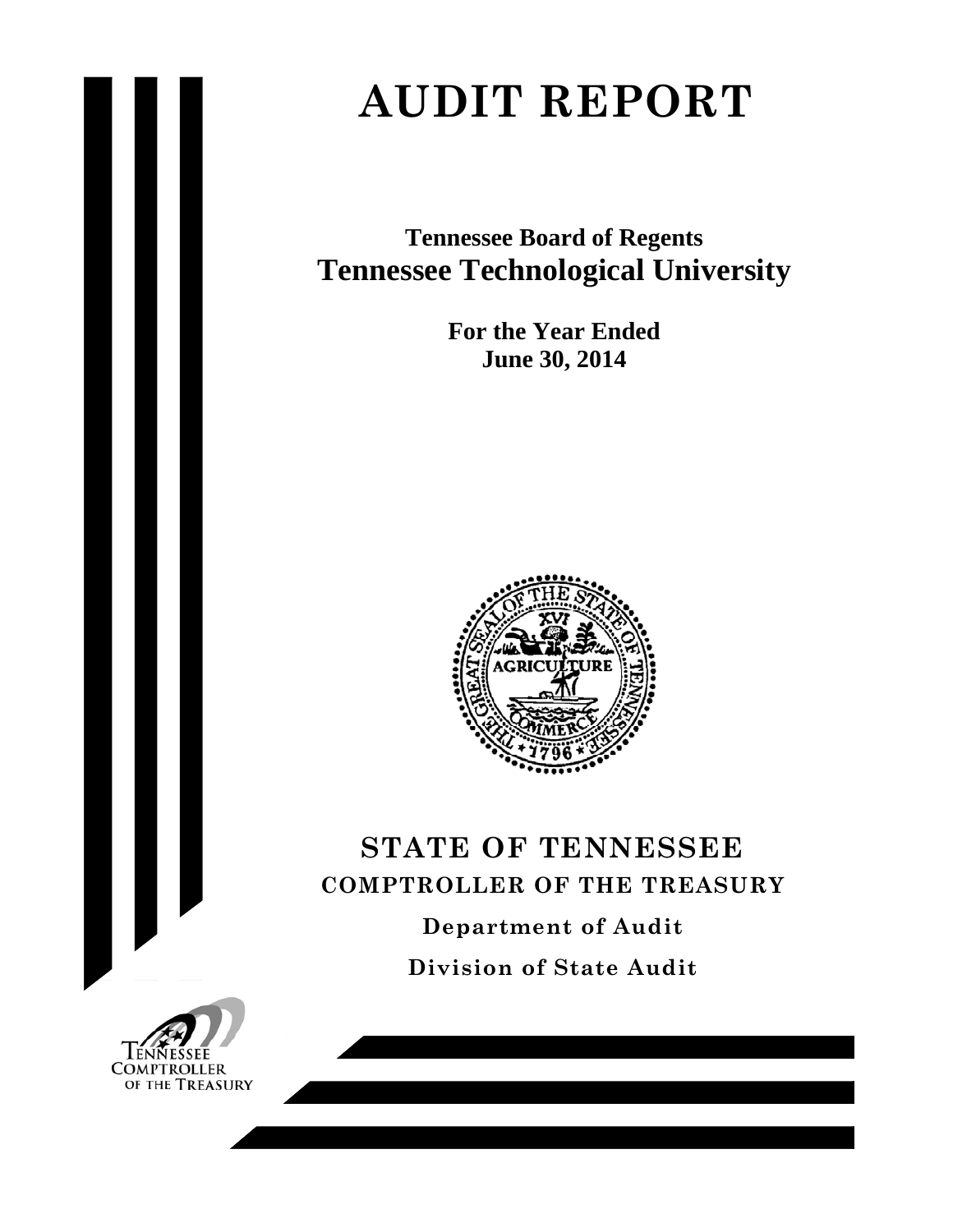*Deborah V. Loveless, CPA, CGFM, CGMA* **Director** 

> *FINANCIAL AND COMPLIANCE Edward Burr, CPA, CGFM*  Assistant Director

*Donna Jewell, CPA, CFE* Sheilah Pride, CFE

Audit Manager **In-Charge Auditor** 

*Joshua Cheasty Markheia Koger Chris Varkey, CPA, CFE*  Staff Auditors

*INFORMATION SYSTEMS Daniel V. Willis, CPA, CISA, CGFM*  Assistant Director

*Brent L. Rumbley, CPA, CISA, CFE*  Audit Manager

*James Falbe, CISA*  In-Charge Auditor

*Gerry C. Boaz, CPA, CGFM Amy Brack Amanda Adams*  Technical Manager Editor Assistant Editor

Comptroller of the Treasury, Division of State Audit Suite 1500, James K. Polk State Office Building 505 Deaderick Street, Nashville, TN 37243-1402 (615) 401-7897

Financial/compliance audits of colleges and universities are available online at www.comptroller.tn.gov/sa/AuditReportCategories.asp. For more information about the Comptroller of the Treasury, please visit our website at www.comptroller.tn.gov.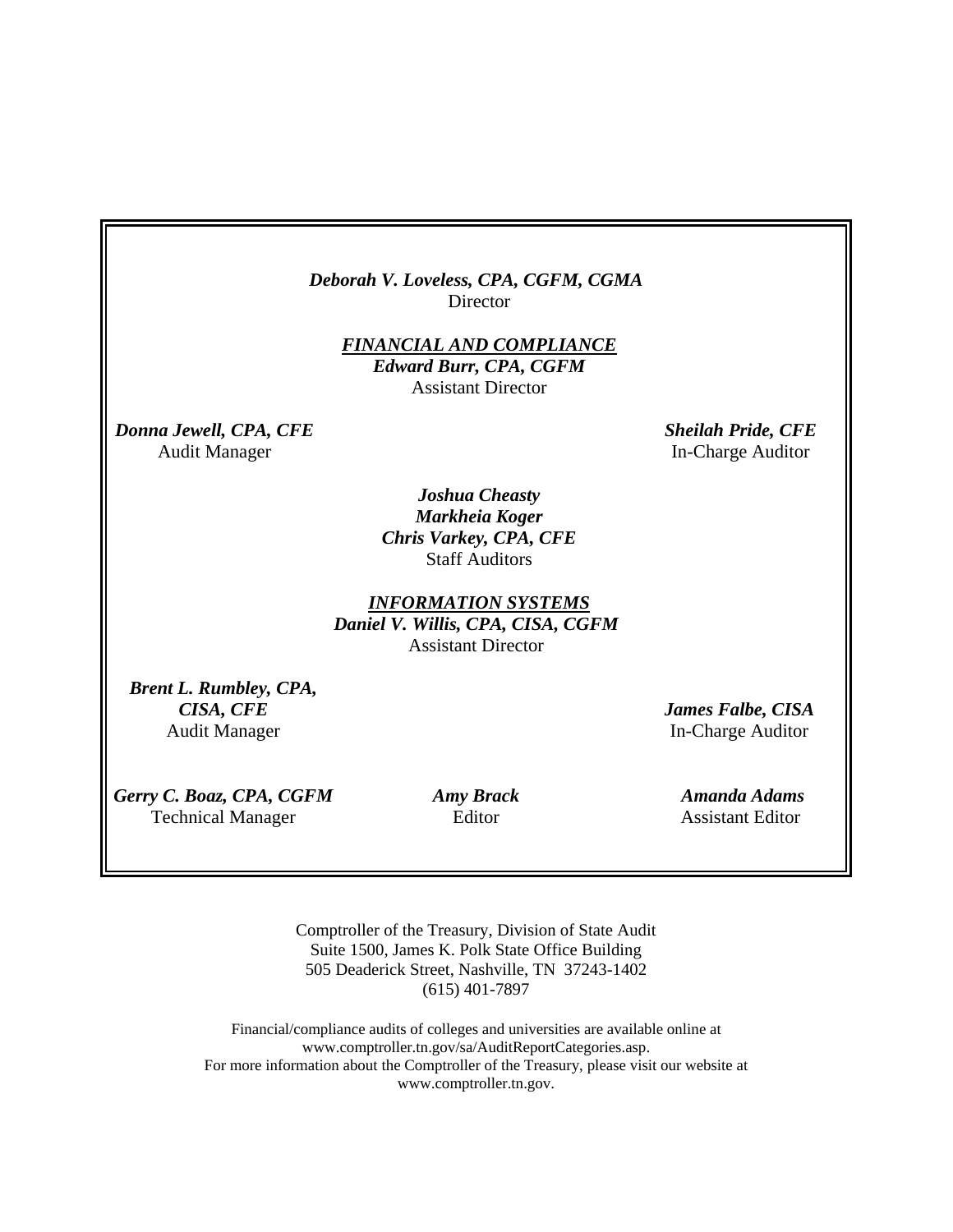

**STATE OF TENNESSEE COMPTROLLER OF THE TREASURY DEPARTMENT OF AUDIT DIVISION OF STATE AUDIT SUITE 1500, JAMES K. POLK STATE OFFICE BUILDING 505 DEADERICK STREET NASHVILLE, TENNESSEE 37243-1402** 

**PHONE (615) 401-7897 FAX (615) 532-2765** 

February 10, 2015

The Honorable Bill Haslam, Governor Members of the General Assembly The Honorable John G. Morgan, Chancellor Dr. Philip B. Oldham, President

Ladies and Gentlemen:

Transmitted herewith is the financial and compliance audit of the Tennessee Board of Regents, Tennessee Technological University, for the year ended June 30, 2014. You will note from the independent auditor's report that unmodified opinions were given on the fairness of the presentation of the financial statements.

Consideration of internal control over financial reporting and tests of compliance resulted in no audit findings.

Sincerely,

Seporal U. Loreland

 Deborah V. Loveless, CPA Director

14/080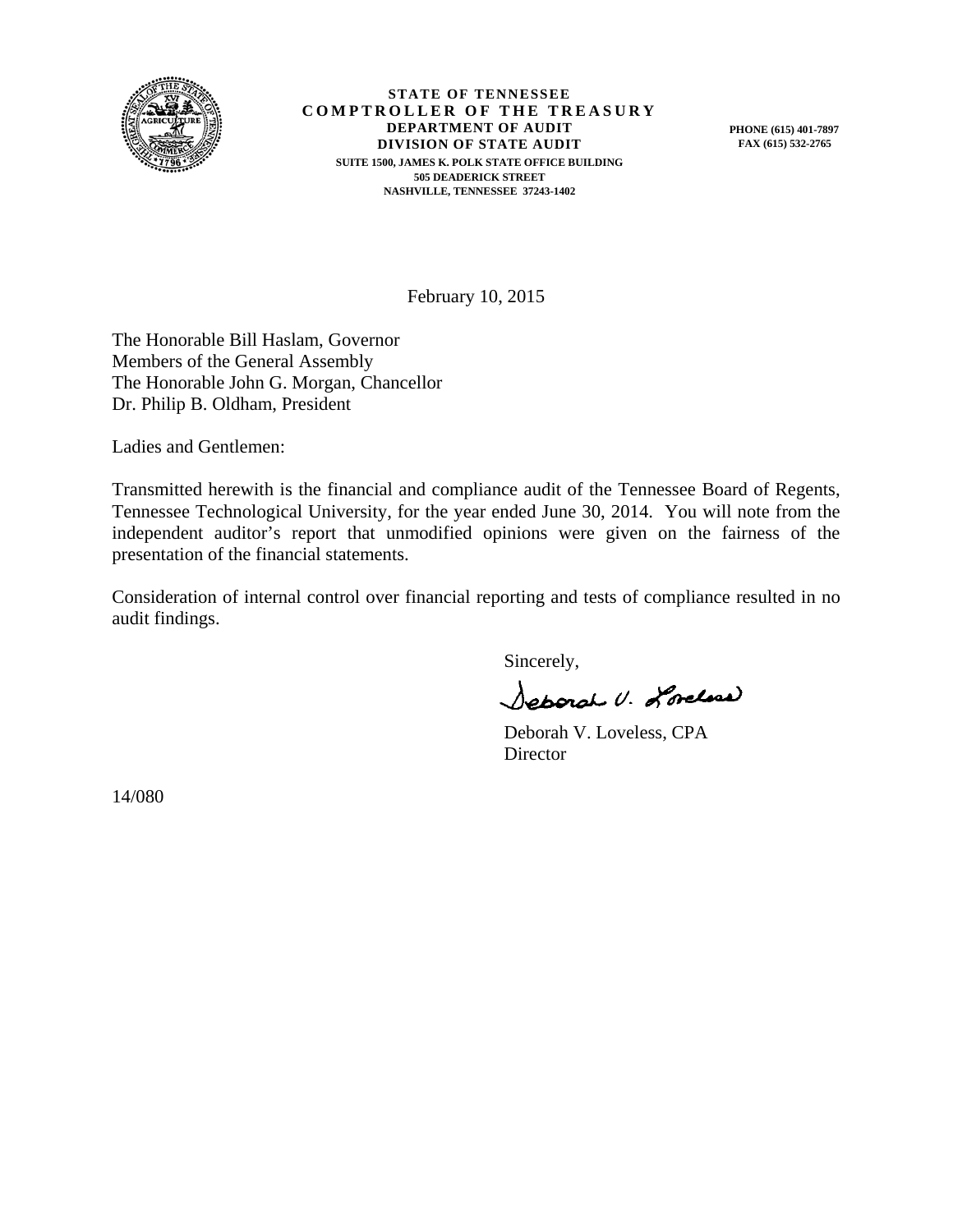# **Audit Report Tennessee Board of Regents Tennessee Technological University For the Year Ended June 30, 2014**

## **TABLE OF CONTENTS**

|                                                                                                                                                                                                                          | Page           |
|--------------------------------------------------------------------------------------------------------------------------------------------------------------------------------------------------------------------------|----------------|
| <b>Audit Highlights</b>                                                                                                                                                                                                  | 1              |
| <b>Financial Section</b>                                                                                                                                                                                                 |                |
| <b>Independent Auditor's Report</b>                                                                                                                                                                                      | $\overline{2}$ |
| Management's Discussion and Analysis                                                                                                                                                                                     | 5              |
| <b>Basic Financial Statements</b>                                                                                                                                                                                        |                |
| <b>Statement of Net Position</b>                                                                                                                                                                                         | 16             |
| Statement of Revenues, Expenses, and Changes in Net Position                                                                                                                                                             | 17             |
| <b>Statement of Cash Flows</b>                                                                                                                                                                                           | 18             |
| Notes to the Financial Statements                                                                                                                                                                                        | 20             |
| <b>Required Supplementary Information</b>                                                                                                                                                                                |                |
| <b>OPEB</b> Schedule of Funding Progress                                                                                                                                                                                 | 43             |
| Supplementary Information                                                                                                                                                                                                |                |
| Schedule of Cash Flows - Component Unit                                                                                                                                                                                  | 44             |
| <b>Internal Control, Compliance, and Other Matters</b>                                                                                                                                                                   |                |
| Independent Auditor's Report on Internal Control Over Financial Reporting<br>and on Compliance and Other Matters Based on an Audit of Financial<br>Statements Performed in Accordance With Government Auditing Standards | 45             |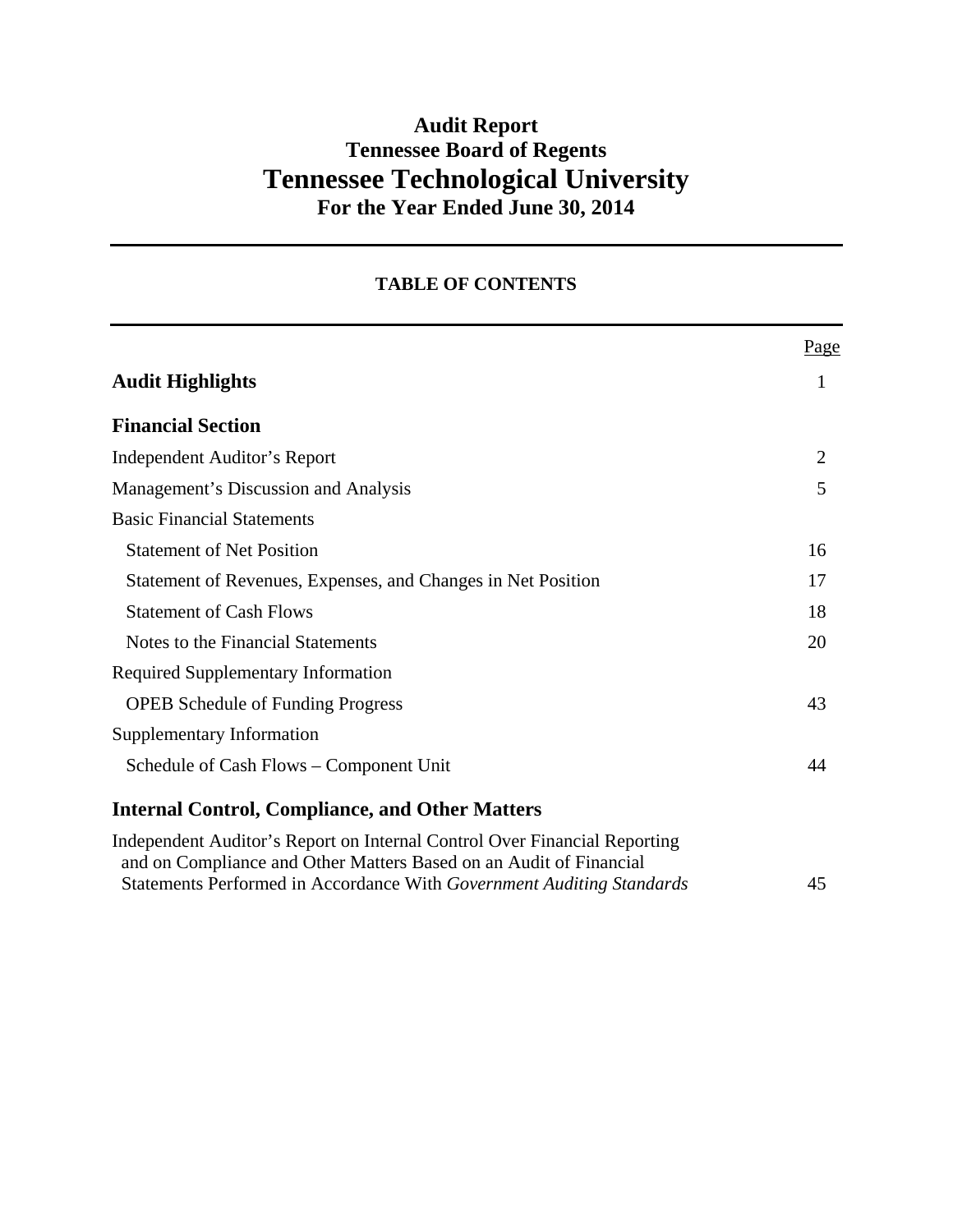# State of Tennessee Audit Highlights

Comptroller of the Treasury **Division of State Audit** 

## Financial and Compliance Audit **Tennessee Board of Regents Tennessee Technological University**

For the Year Ended June 30, 2014

## **Opinions on the Financial Statements**

 $\overline{\phantom{a}}$ 

The opinions on the financial statements are unmodified.

## **Audit Findings**

The audit report contains no findings.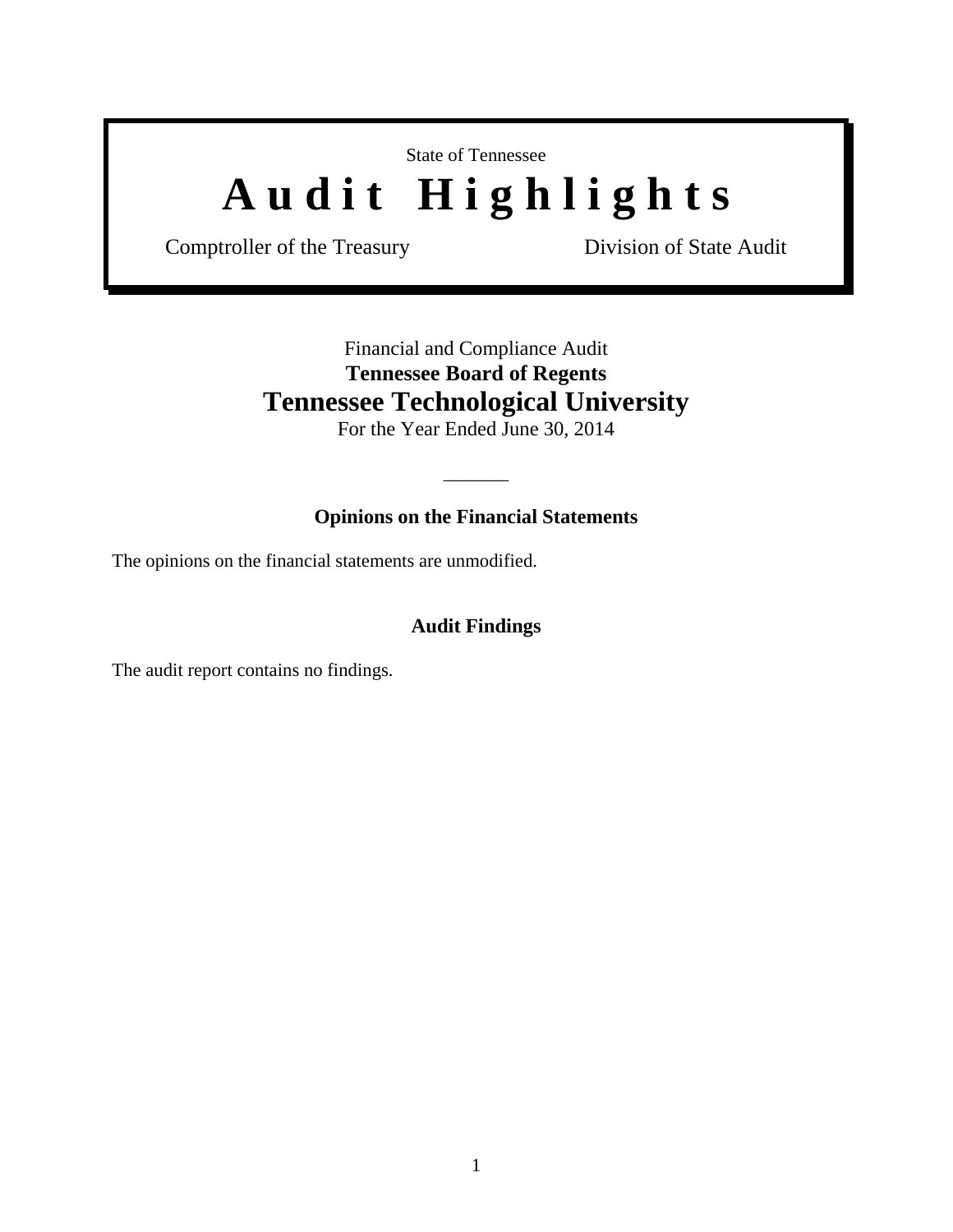

**STATE OF TENNESSEE COMPTROLLER OF THE TREASURY DEPARTMENT OF AUDIT DIVISION OF STATE AUDIT SUITE 1500, JAMES K. POLK STATE OFFICE BUILDING 505 DEADERICK STREET NASHVILLE, TENNESSEE 37243-1402** 

**PHONE (615) 401-7897 FAX (615) 532-2765** 

## **Independent Auditor's Report**

The Honorable Bill Haslam, Governor Members of the General Assembly The Honorable John G. Morgan, Chancellor Dr. Philip B. Oldham, President

## **Report on the Financial Statements**

We have audited the accompanying financial statements of Tennessee Technological University, an institution of the Tennessee Board of Regents, which is a component unit of the State of Tennessee, and its discretely presented component unit as of and for the year ended June 30, 2014, and the related notes to the financial statements, which collectively comprise the basic financial statements as listed in the table of contents.

#### *Management's Responsibility for the Financial Statements*

Management is responsible for the preparation and fair presentation of these financial statements in accordance with accounting principles generally accepted in the United States of America; this includes the design, implementation, and maintenance of internal control relevant to the preparation and fair presentation of financial statements that are free from material misstatement, whether due to fraud or error.

#### *Auditor's Responsibility*

Our responsibility is to express opinions on these financial statements, based on our audit. We conducted our audit in accordance with auditing standards generally accepted in the United States of America and the standards applicable to financial audits contained in *Government Auditing Standards*, issued by the Comptroller General of the United States. Those standards require that we plan and perform the audit to obtain reasonable assurance about whether the financial statements are free of material misstatement.

An audit involves performing procedures to obtain audit evidence about the amounts and disclosures in the financial statements. The procedures selected depend on the auditor's judgment, including the assessment of the risks of material misstatement of the financial statements, whether due to fraud or error. In making those risk assessments, the auditor considers internal control relevant to the entity's preparation and fair presentation of the financial statements in order to design audit procedures that are appropriate in the circumstances, but not for the purpose of expressing an opinion on the effectiveness of the entity's internal control.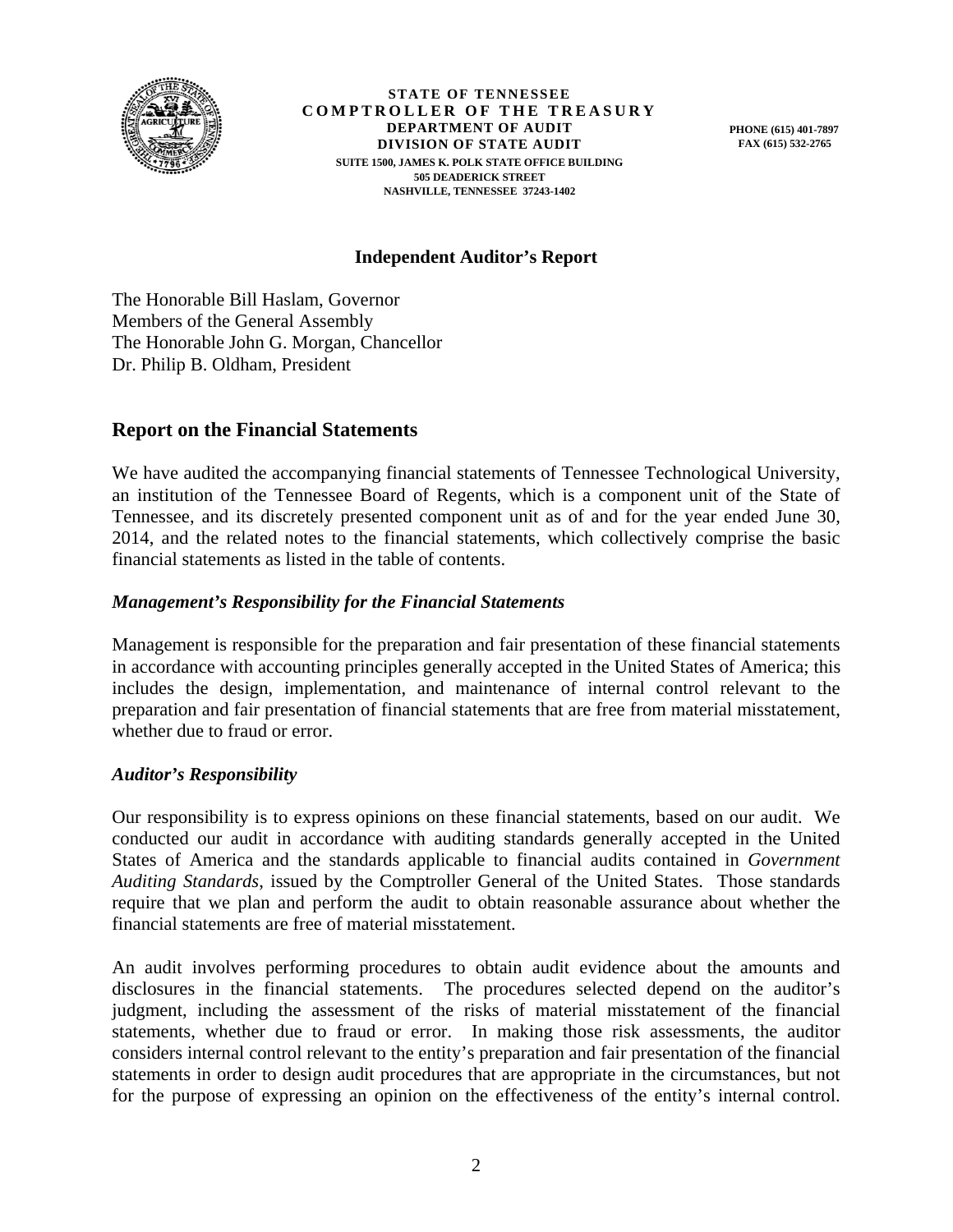Accordingly, we express no such opinion. An audit also includes evaluating the appropriateness of accounting policies used and the reasonableness of significant accounting estimates made by management, as well as evaluating the overall presentation of the financial statements. We believe that the audit evidence we have obtained is sufficient and appropriate to provide a basis for our audit opinions.

## *Opinions*

In our opinion, the financial statements referred to above present fairly, in all material respects, the respective financial position of Tennessee Technological University and its discretely presented component unit as of June 30, 2014, and the respective changes in financial position and, where applicable, cash flows thereof for the year then ended, in accordance with accounting principles generally accepted in the United States of America.

## *Emphasis of Matters*

As discussed in Note 1, the financial statements of Tennessee Technological University, an institution of the Tennessee Board of Regents, are intended to present the financial position, the changes in financial position, and the cash flows of only Tennessee Technological University. They do not purport to, and do not, present fairly the financial position of the Tennessee Board of Regents, as of June 30, 2014, and the changes in financial position and cash flows thereof for the year then ended, in accordance with accounting principles generally accepted in the United States of America. Our opinion is not modified with respect to this matter.

As discussed in Note 19, the financial statements of Tennessee Technological University Foundation, a discretely presented component unit of Tennessee Technological University, include investments valued at \$8,542,898.03 (12.6 percent of net position of the foundation), whose fair values have been estimated by management in the absence of readily determinable fair values. Management's estimates are based on information provided by the fund managers or the general partners. Our opinion is not modified with respect to this matter.

## *Other Matters*

## *Required Supplementary Information*

Accounting principles generally accepted in the United States of America require that the management's discussion and analysis on pages 5 through 15 and the schedule of funding progress on page 43 be presented to supplement the basic financial statements. Such information, although not a part of the basic financial statements, is required by the Governmental Accounting Standards Board, which considers it to be an essential part of financial reporting for placing the basic financial statements in an appropriate operational, economic, or historical context. We have applied certain limited procedures to the required supplementary information in accordance with auditing standards generally accepted in the United States of America, which consisted of inquiries of management about the methods of preparing the information and comparing the information for consistency with management's responses to our inquiries, the basic financial statements, and other knowledge we obtained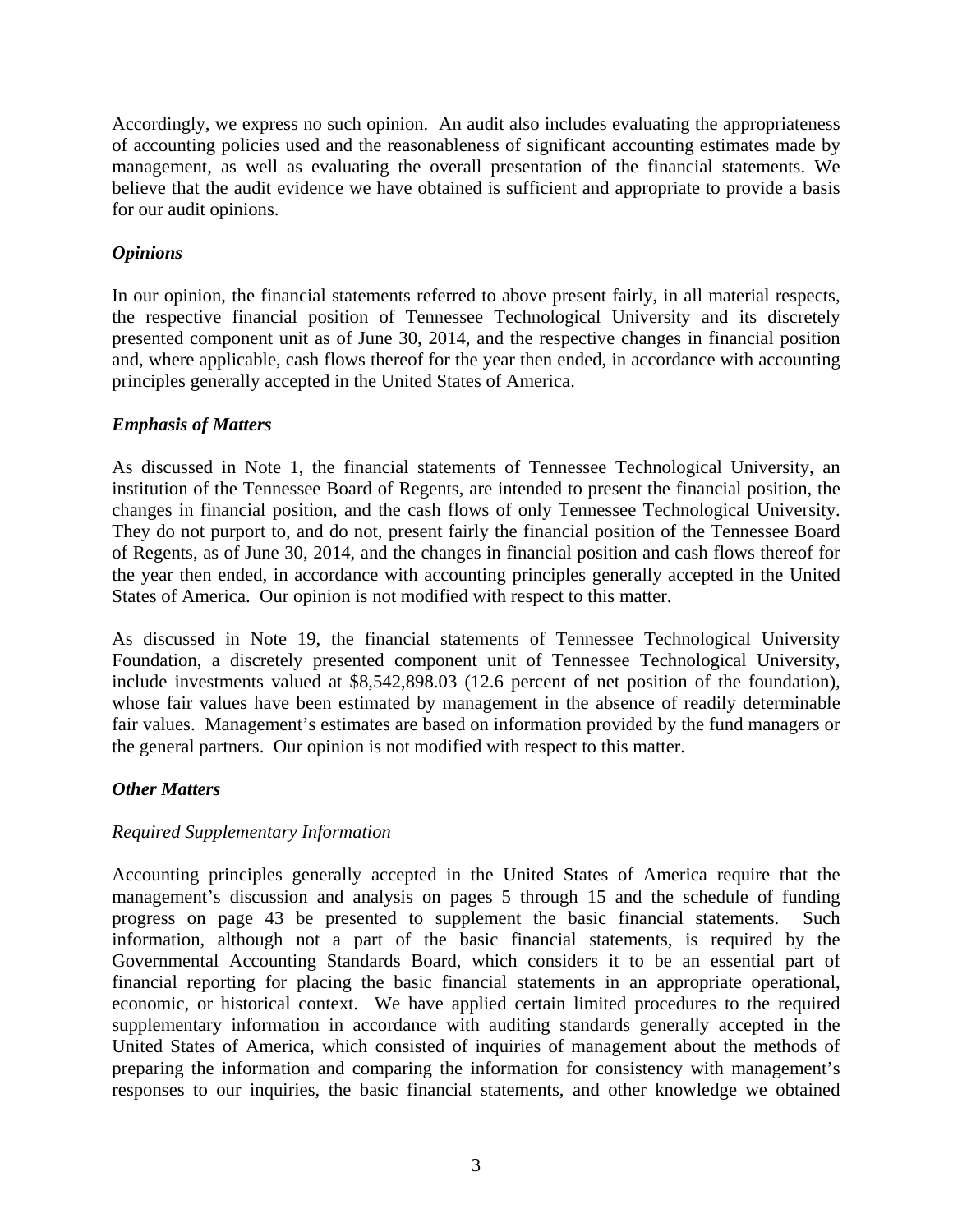during the audit of the basic financial statements. We do not express an opinion or provide any assurance on the information because the limited procedures do not provide us with sufficient evidence to express an opinion or provide any assurance.

#### *Supplementary Information*

Our audit was conducted for the purpose of forming opinions on the financial statements that collectively comprise the university's basic financial statements. The schedule of cash flows – component unit on page 44 is presented for purposes of additional analysis and is not a required part of the basic financial statements.

The schedule of cash flows – component unit is the responsibility of the university's management and was derived from, and relates directly to, the underlying accounting and other records used to prepare the basic financial statements. Such information has been subjected to the auditing procedures applied in the audit of the basic financial statements and certain additional procedures, including comparing and reconciling such information directly to the underlying accounting and other records used to prepare the basic financial statements or to the basic financial statements themselves, and other additional procedures in accordance with auditing standards generally accepted in the United States of America. In our opinion, the schedule of cash flows – component unit is fairly stated, in all material respects, in relation to the basic financial statements as a whole.

## **Other Reporting Required by** *Government Auditing Standards*

In accordance with *Government Auditing Standards*, we have also issued our report dated December 4, 2014, on our consideration of the university's internal control over financial reporting and on our tests of its compliance with certain provisions of laws, regulations, contracts, and grant agreements and other matters. The purpose of that report is to describe the scope of our testing of internal control over financial reporting and compliance and the results of that testing, and not to provide an opinion on the internal control over financial reporting or on compliance. That report is an integral part of an audit performed in accordance with *Government Auditing Standards* in considering the university's internal control over financial reporting and compliance.

Joharah U. Lorelian

 Deborah V. Loveless, CPA **Director** December 4, 2014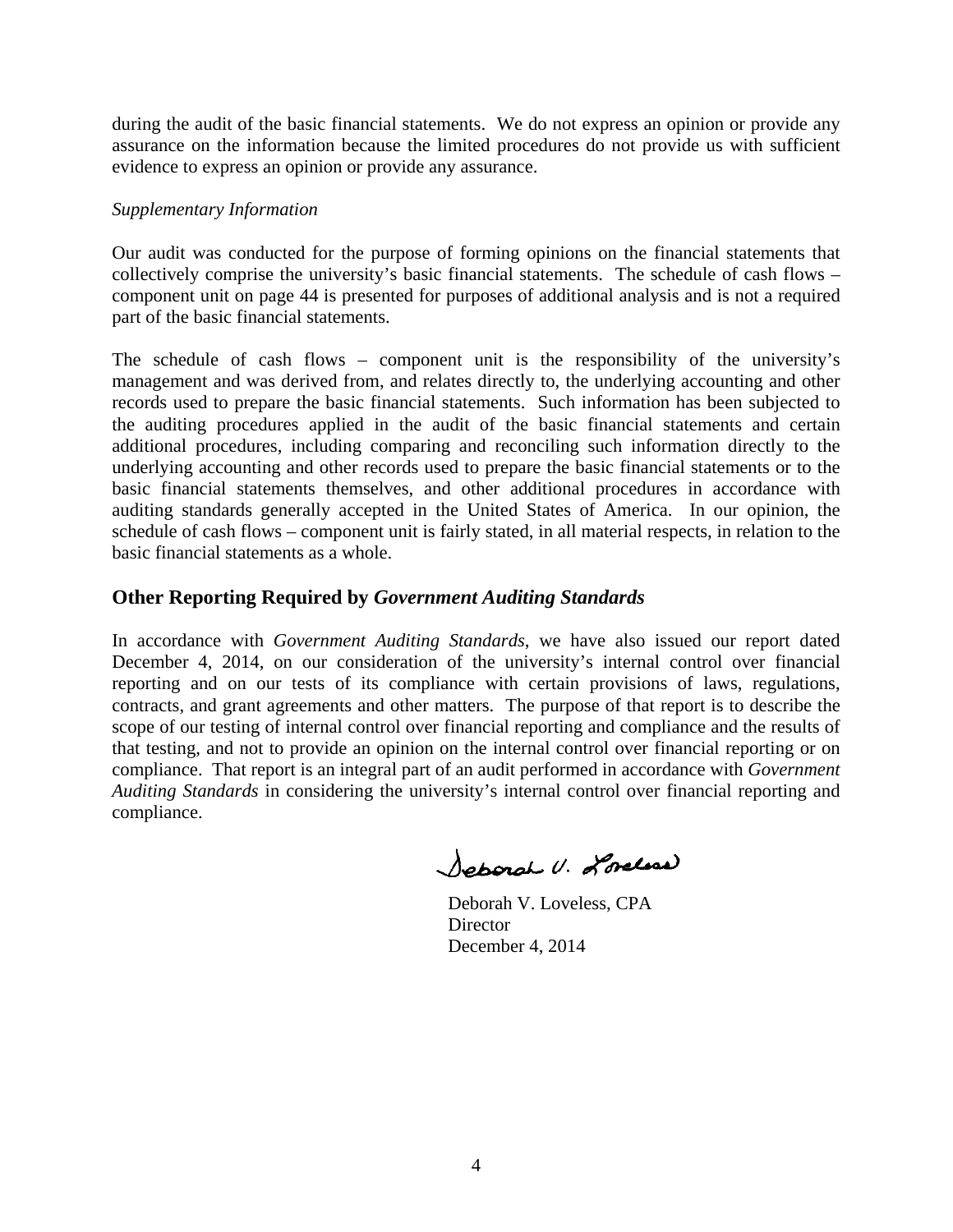## **Tennessee Board of Regents TENNESSEE TECHNOLOGICAL UNIVERSITY Management's Discussion and Analysis For the Year Ended June 30, 2014**

## **Introduction**

This section of Tennessee Technological University's annual financial report presents a discussion and analysis of the financial performance of the university during the fiscal year ended June 30, 2014, with comparative information presented for the fiscal year ended June 30, 2013. This discussion has been prepared by management along with the financial statements and related note disclosures and should be read in conjunction with the independent auditor's report, the audited financial statements and notes. The financial statements, notes, and this discussion are the responsibility of management.

The university has one discretely presented component unit, the Tennessee Technological University Foundation. More detailed information about the foundation is presented in Note 19 to the financial statements. This discussion and analysis focuses on the university and does not include the foundation.

#### **Overview of the Financial Statements**

The financial statements have been prepared in accordance with generally accepted accounting principles as prescribed by the Governmental Accounting Standards Board (GASB), which establishes standards for external financial reporting for public colleges and universities. The financial statements are presented on a consolidated basis to focus on the university as a whole. The full scope of the university's activities is considered to be a single business-type activity, and accordingly, is reported within a single column in the basic financial statements.

The university's financial report includes the statement of net position; the statement of revenues, expenses and changes in net position; and the statement of cash flows. Notes to the financial statements are also presented to provide additional information that is essential to a full understanding of the financial statements.

## The Statement of Net Position

The statement of net position is a point-in-time financial statement. The statement of net position presents the financial position of the university at the end of the fiscal year. To aid the reader in determining the university's ability to meet immediate and future obligations, the statement includes all assets, liabilities, deferred outflows/inflows of resources, and net position of the university and segregates the assets and liabilities into current and noncurrent components. Current assets are those that are available to satisfy current liabilities, inclusive of assets that will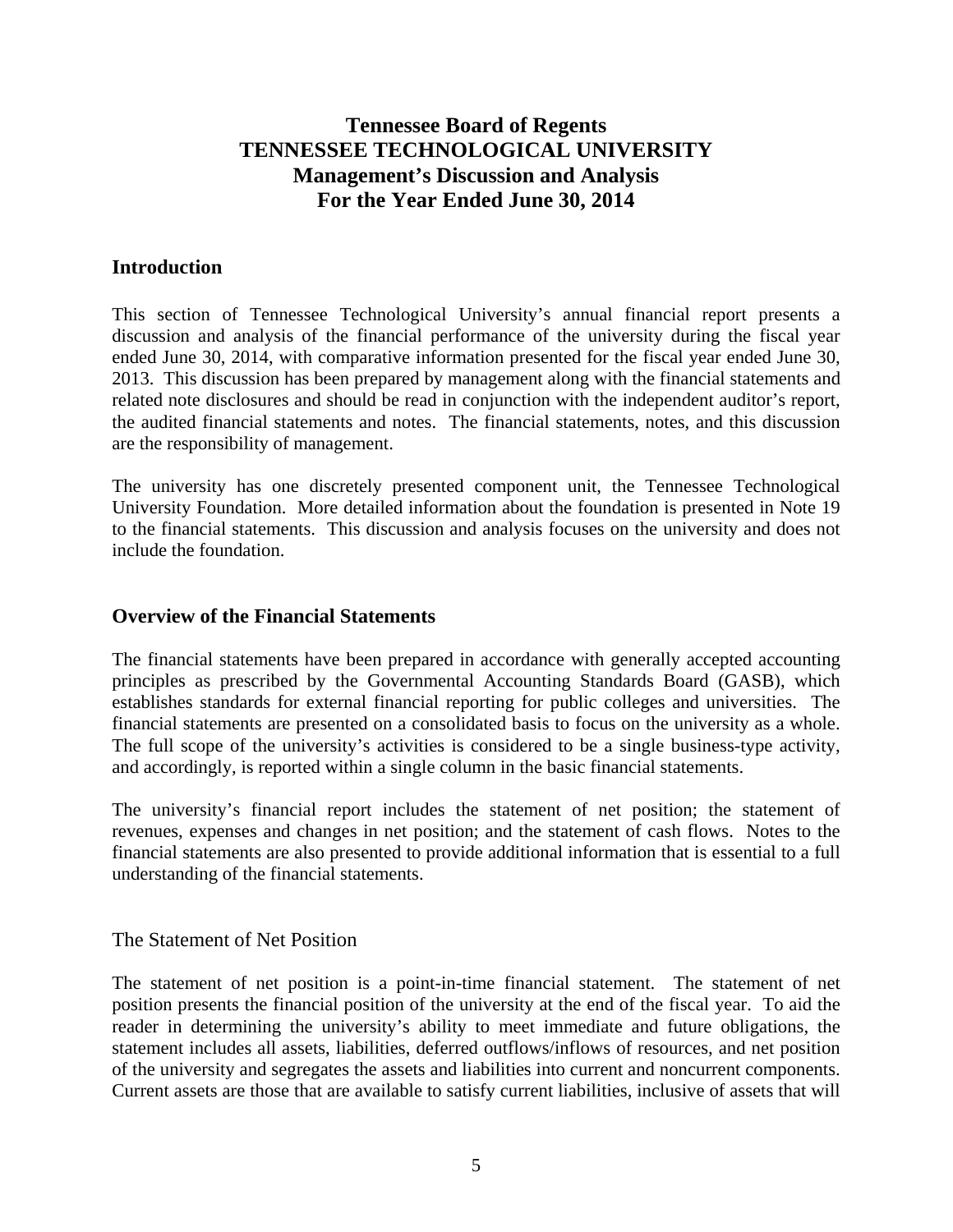be converted to cash within one year. Current liabilities are those that will be paid within one year. The statement of net position is prepared under the accrual basis of accounting; assets and liabilities are recognized when goods or services are provided or received, despite when cash is actually exchanged.

From the data presented, readers of the statement are able to determine the assets available to continue the operations of the university. They are also able to determine how much the university owes vendors, lenders, and others. Net position represents the difference between the university's assets and liabilities, along with the difference between deferred outflows and deferred inflows of resources, and is one indicator of the university's current financial condition.

The statement of net position also indicates the availability of net position for expenditure by the university. Net position is divided into three major categories. The first category, net investment in capital assets, represents the university's total investment in property, plant, and equipment, net of outstanding debt obligations related to these capital assets. To the extent debt or deferred inflows of resources has been incurred but not yet expended for capital assets, such amounts are not included. The next category is restricted net position, which is sub-divided into two categories, nonexpendable and expendable. Nonexpendable restricted net position includes endowment and similar resources whose use is limited by donors or other outside sources and as a condition of the gift, the principal is to be maintained in perpetuity. Expendable restricted net position is available for expenditure by the university but must be spent for purposes as determined by donors and/or external entities that have placed time or purpose restrictions on the use of the resources. The final category is unrestricted net position. Unrestricted net position is available to the university for any lawful purpose of the university.

The following table summarizes the university's assets, liabilities, deferred outflows of resources, and net position at June 30, 2014, and June 30, 2013.

> **Summary of Net Position (in thousands of dollars)**

|                                                                      | 2014     | 2013         |
|----------------------------------------------------------------------|----------|--------------|
| Assets:                                                              |          |              |
| Current assets                                                       | \$47,404 | \$<br>43,140 |
| Capital assets, net                                                  | 131,018  | 121,755      |
| Other assets                                                         | 71,061   | 67,677       |
| <b>Total Assets</b>                                                  | 249,483  | 232,572      |
| Deferred Outflows of Resources:<br>Deferred amount on debt refunding | 69       | 76           |
| <b>Total Deferred Outflows</b>                                       | 69       | 76           |
| Liabilities:                                                         |          |              |
| <b>Current liabilities</b>                                           | 18,187   | 18,786       |
| Noncurrent liabilities                                               | 59,576   | 57,214       |
| <b>Total Liabilities</b>                                             | 77,763   | 76,000       |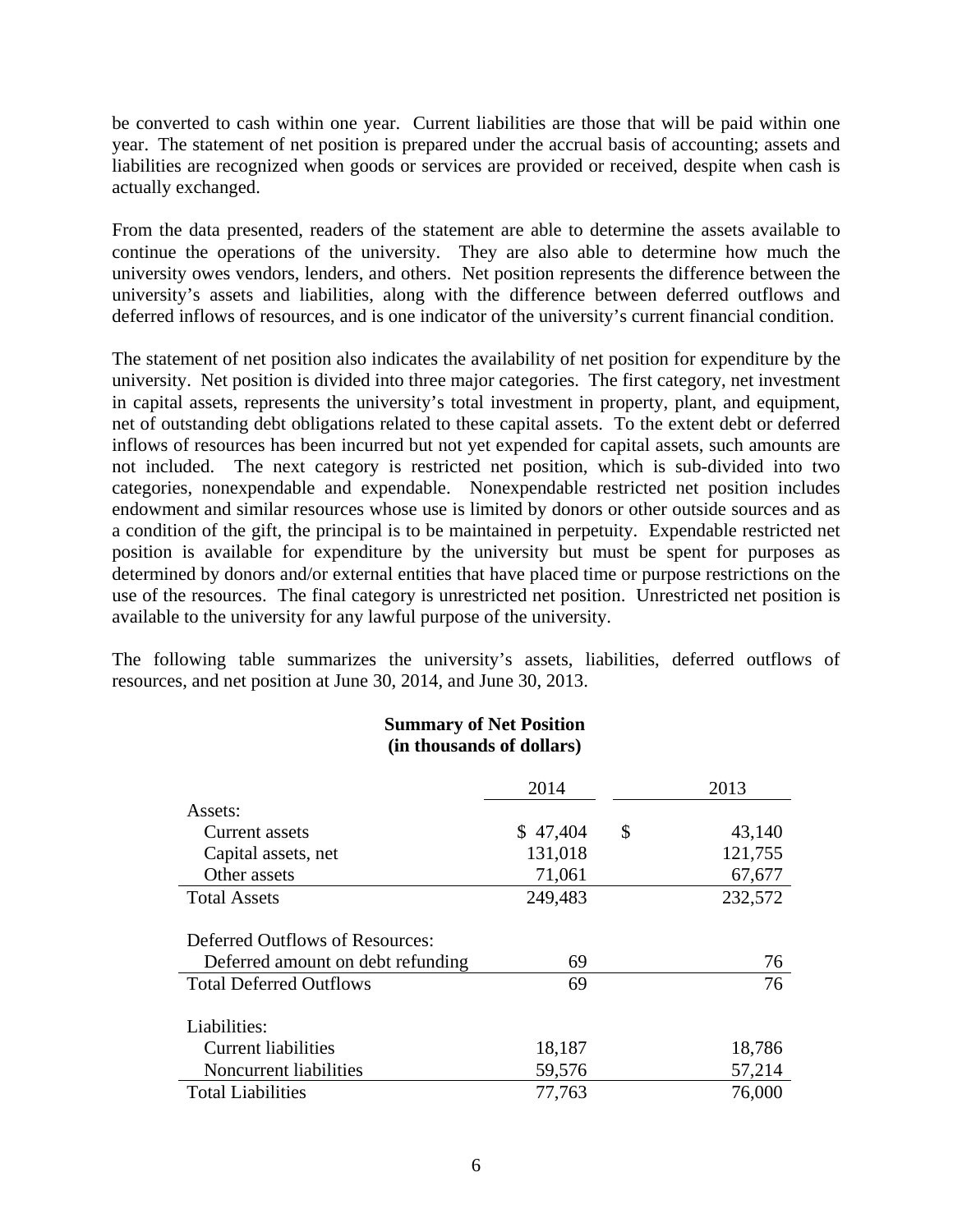| Net Position:                    |           |           |
|----------------------------------|-----------|-----------|
| Net investment in capital assets | 80,982    | 73,878    |
| Restricted - nonexpendable       | 177       | 176       |
| Restricted - expendable          | 3,779     | 3,923     |
| Unrestricted                     | 86,851    | 78,671    |
| <b>Total Net Position</b>        | \$171,789 | \$156,648 |

- Assets of the university increased 7.3% from 2013 to 2014. Current assets increased 9.9%, capital assets increased 7.6%, and other assets increased 5.0%.
- Current assets increased \$4,263,497, primarily due to cash increasing \$4,638,061 and accounts receivables decreasing \$887,195. Prepaid expenses increased \$400,358, due to licenses for new technology investments.
- The increase in current cash is the result of excess revenues over expenditures and transfers in unrestricted education and general of \$3,901,954. See the discussion below for the statement of revenues, expenses and changes in net position. Current cash in auxiliary funds increased another \$881,849 due to profits and reductions in accounts receivables of \$881,870, due to collections of the prior-year contracted dining services and contracted bookstore commissions' recorded in 2013.
- Capital assets increased \$9,262,768 (7.6%). Construction upgrades to Tech Village student apartments, residential halls, academic buildings, land purchases, and other improvements, accounted for \$14,770,050 in new assets. New software projects were \$127,612. Equipment purchases and library holding investments were \$2,246,508. The value of capital assets was reduced by current-year depreciation expense and equipment and library holding disposals. See Note 5 to the financial statements.
- The primary increase in other assets is an increase in noncurrent cash of \$3,708,473. Unrestricted educational and general (E&G) funds in the amount of \$9,682,730 were transferred to plant funds for various maintenance and capital projects. Auxiliary profits of \$7,004,790 were designated for renewal and replacement reserves. These transfers less current-year plant expenditures resulted in the noncurrent cash increase.
- Noncurrent liabilities increased 4.1%, primarily as the result of a \$1,902,850 increase in long-term debt for student housing. The university also incurred additional liability increases in other postemployment benefits actuarial cost of \$359,742 and compensated absences of \$319,967. See Note 7 to the financial statements for additional information on university debt.
- The increase in net position of 9.7% from 2013 to 2014 was due to a \$15,141,490 excess of total revenues over expense.
- Net investments in capital assets increased \$7,104,425 (9.6 %) as discussed in the capital asset and debt administration section of this management's discussion and analysis.
- Unrestricted net position increased \$8,180,228 (10.4%) as result of excess revenues over expenditures in unrestricted E&G of \$3,901,954, unrestricted E&G transfers in the amount of \$9,682,730 to plant funds for various maintenance and capital projects, and auxiliary profits of \$7,004,790 being designated for renewal and replacement reserves. These transfers less current-year plant expenditures resulted in the net increase.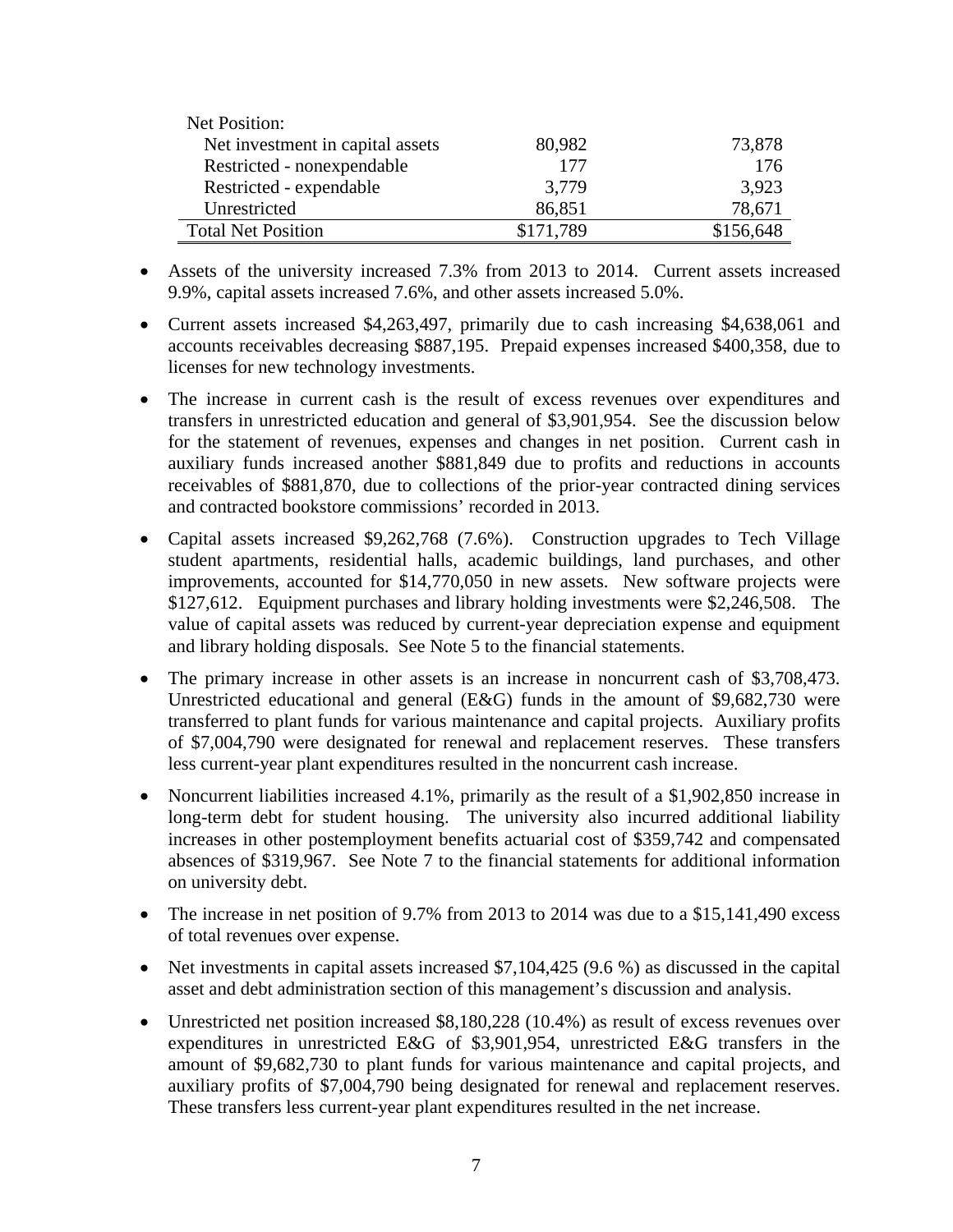## The Statement of Revenues, Expenses, and Changes in Net Position

The statement of revenues, expenses, and changes in net position presents the results of operations for the fiscal year. Revenues and expenses are recognized when earned or incurred, regardless of when cash is received. The statement indicates whether the university's financial condition has improved or deteriorated during the fiscal year. The statement presents the revenues received by the university, both operating and nonoperating; the expenses paid by the university, operating and nonoperating; and any other revenues, expenses, gains, or losses received or spent by the university.

Generally speaking, operating revenues are received for providing goods and services to the various customers and constituencies of the university. Operating expenses are those expenses paid to acquire or produce the goods and services provided in return for the operating revenues, and to carry out the mission of the university. Nonoperating revenues are revenues received for which goods and services are not provided directly to the payor.Although Tennessee Technological University is dependent upon state appropriations and gifts to fund educational and general operations, under GASB standards these funding sources are reported as nonoperating revenues, as is investment income. As a result, the university has historically reported an excess of operating expenses over operating revenues, resulting in an operating loss. Therefore, the "increase in net position" is more indicative of overall financial results for the year.

A summary of the university's revenues, expenses, and changes in net position for the year ended June 30, 2014, and June 30, 2013, follows.

|                                            | 2014      | 2013      |
|--------------------------------------------|-----------|-----------|
|                                            |           |           |
| Operating revenues                         | \$92,500  | \$82,975  |
| Operating expenses                         | 162,804   | 153,204   |
| <b>Operating loss</b>                      | (70, 304) | (70, 229) |
| Nonoperating revenues and expenses         | 81,859    | 79,416    |
| Income before other revenues,              |           |           |
| expenses, gains, or losses                 | 11,555    | 9,187     |
| Other revenues, expenses, gains, or losses | 3,586     | 3,241     |
| Increase in net position                   | 15,141    | 12,428    |
| Net position at beginning of year.         | 156,648   | 144,698   |
|                                            |           |           |
| Prior period adjustment                    |           | (478)     |
| Net position at end of year                | \$171,789 | \$156,648 |

## **Summary of Revenues, Expenses and Changes in Net Position (in thousands of dollars)**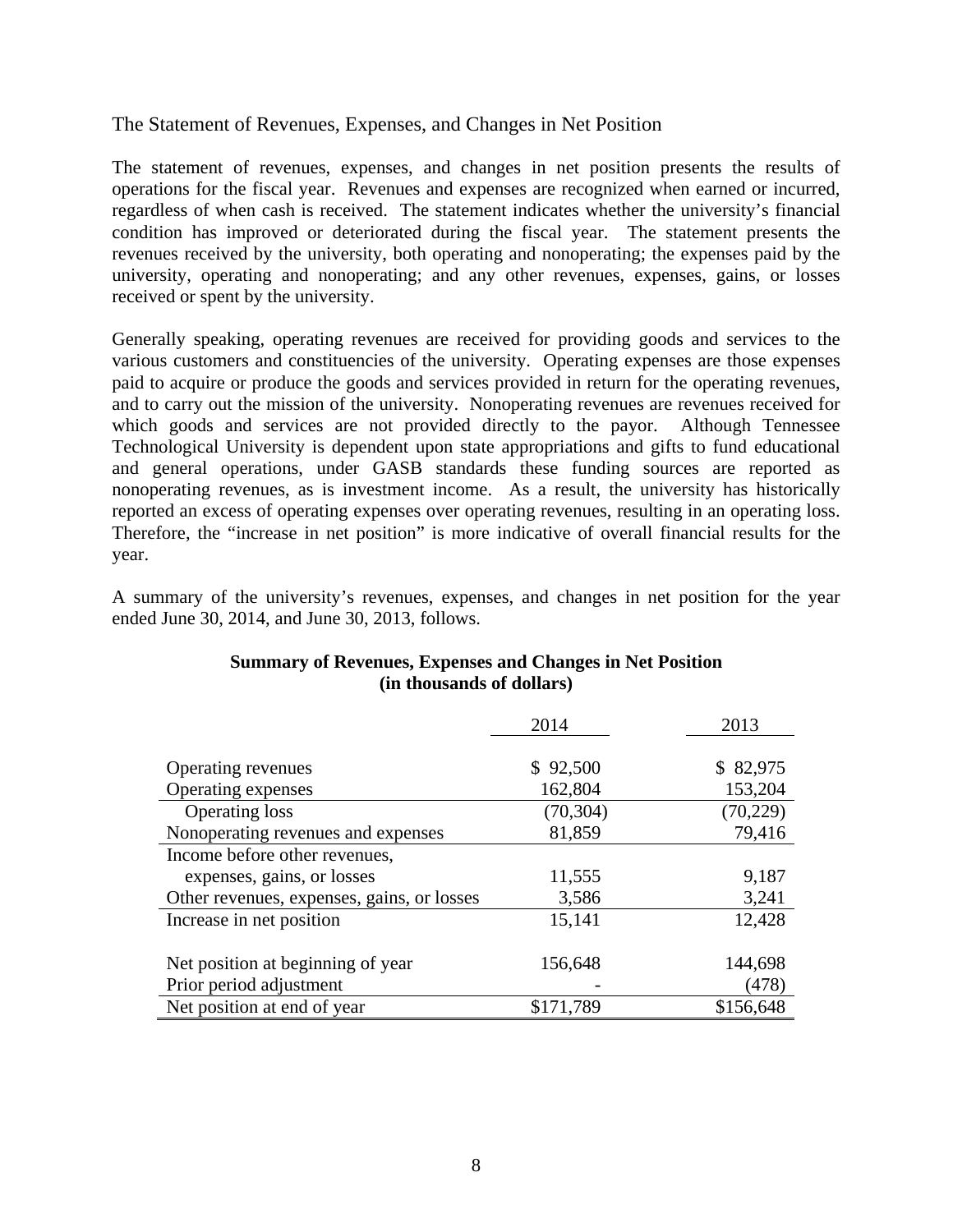#### Operating Revenues

The following summarizes the operating revenues by source that were used to fund operating activities for the last two fiscal years:



#### **Operating Revenues by Source (in thousands of dollars)**

#### Comparison of FY 2014 to FY 2013

- Operating revenues of the university increased 11.5%. Net tuition and fees increased 18.7%, auxiliary revenues increased 7.9%, grants and contracts decreased 5.7%, and other decreased .6%.
- Tuition and fees net of the scholarship allowance increased \$8,905,944 due to a tuition increase of approximately 6% and an enrollment increase in full-time equivalent of approximately 2.7%. In-state tuition increased \$5,856,007 (9.6%). Out-of-state tuition increased \$4,753,515 (42.2%), primarily from an increase in international student enrollment. Revenues from academic course fees dedicated to specific high-cost programs increased by \$211,946 (9.6%). The remaining difference is primarily due to the scholarship allowance increasing.
- Auxiliary revenues increased \$1,242,755 due to rate increases and increased revenues from clinics. Campus housing rate increases of 0.6% to 11.4% and operations of newly renovated student apartments increased housing revenues by \$863,621. Contracted dining services had an increase in commissions of \$66,801, mostly due to the increase in the guaranteed commission amount. Fitness center revenue increased \$291,699, mainly as a result of taking responsibility of the cheer clinic in 2014.
- Grants and contracts have decreased 5.7% due to a reduced level of federally funded research projects.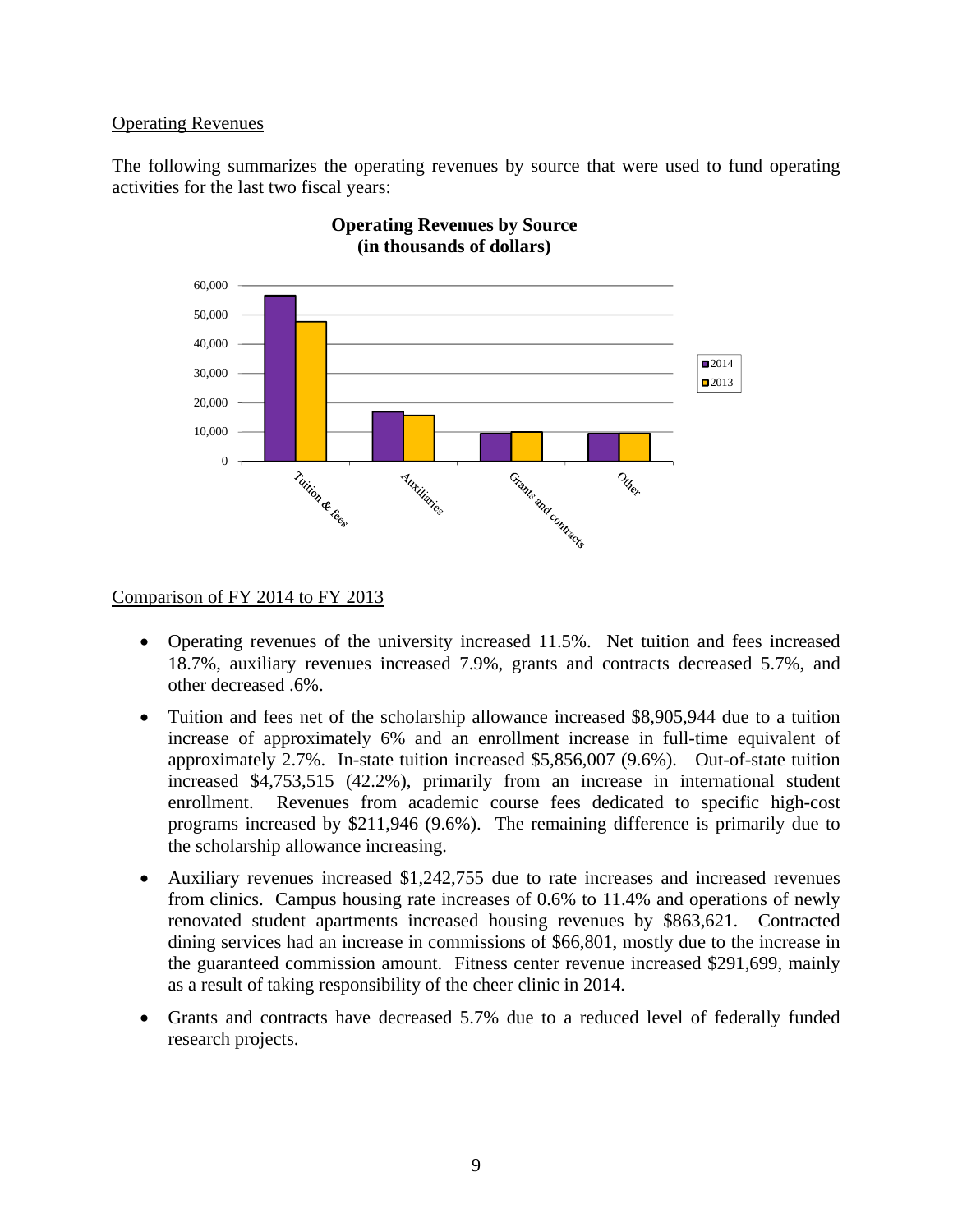#### Operating Expenses

Operating expenses may be reported by nature or function. The university has chosen to report the expenses in their natural classification on the statement of revenues, expenses, and changes in net position and has displayed the functional classification in the notes to the financial statements. The following summarizes the operating expenses by natural classifications for the last two fiscal years:



#### **Operating Expenses (in thousands of dollars)**

## Comparison of FY 2014 to FY 2013

- Operating expenditures increased \$9,599,732 (6.3%) from 2013 to 2014.
- Salaries increased \$6,267,191 (9.1%) as the result of a cost-of-living adjustment (COLA), compensation plan adjustments, faculty promotions, and an increase in filled positions.
- The COLA was approximately \$740,000. Compensation plan adjustments and faculty promotions were approximately another \$540,000. The remainder was due to an increase in the number of strategically placed positions, adjuncts, and student salaries.
- Filled faculty positions increased 9% from fall 2012 to fall 2013, accounting for an increase of \$3,268,766. Summer school and adjuncts increased \$496,932.
- Administrative salaries increased \$949,466 due to the appointment of new strategic senior level positions along with the COLA.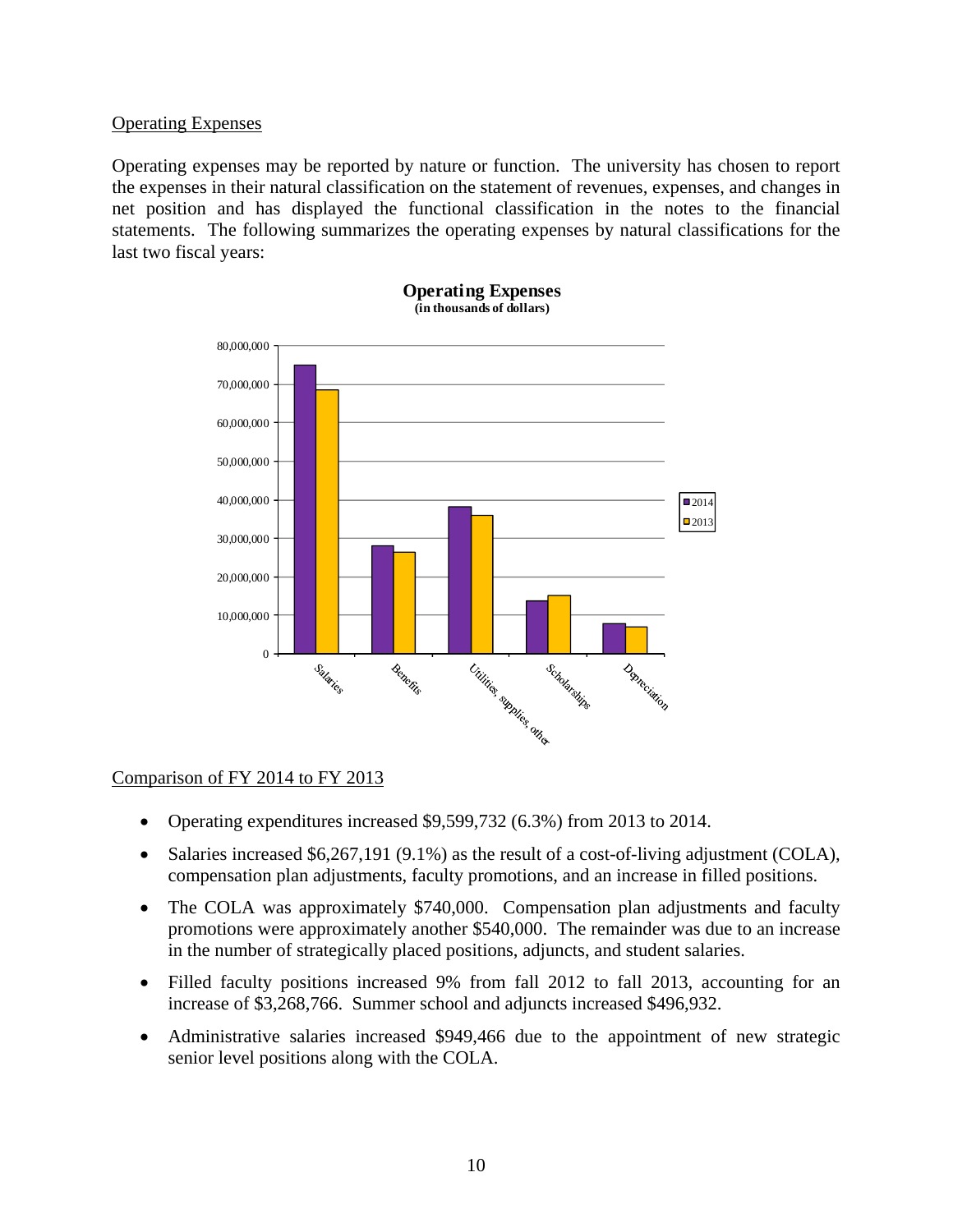- Professional support salaries increased \$1,358,127 due to the COLA, increased graduate assistantships, and appointment of several new positions to align emphasis on Information Technology Services and advisement and retention efforts. There were also new dean and administrative appointments in Graduate Studies, Engineering, Education, Institutional Research, and Grounds.
- Benefits increased \$1,696,619 (6.4%). Most of the increase is due to the increase in salaries above. Employee health insurance also increased by approximately 5%.
- Utilities, supplies, and other services increased \$2,310,360 (6.5%). Travel cost increased \$337,625, due mostly to an increase in football, basketball, and Chapter 606 funding of student trips. Maintenance for buildings, grounds, and computer software increased \$1,060,750 due to a large increase in project spending across campus. Several new electronic upgrade initiatives have increased the software maintenance along with inflation changes. Professional consulting and legal increased \$688,508 for services related to strategic planning, campus master plan, budget modeling, information technology initiatives, and legal suits. Housing rentals went up \$120,273 due to overflow needs in student housing. The remainder is an increase in various supply costs across campus.
- Scholarship expense decreased \$1,266,705 (8.4%) due to an increase in the amount of student financial aid that is classified as discount allowance against revenue.
- Depreciation increased \$683,003 (9.5%) in FY 2014 compared to FY 2013 due to major current-year additions to assets. See Note 5 of the financial statements.

#### Nonoperating Revenues and Expenses

Certain revenue sources that the university relies on to provide funding for operations, including state noncapital appropriations, certain gifts and grants, and investment income, are defined by the GASB as nonoperating. Nonoperating expenses include capital financing costs and other costs related to capital assets. The following summarizes the university's nonoperating revenues and expenses for the last two fiscal years:

#### **Nonoperating Revenues and Expenses (in thousands of dollars)**

|                                | 2014     | 2013     |
|--------------------------------|----------|----------|
| State appropriations           | \$43,447 | \$41,140 |
| Gifts                          | 856      | 790      |
| Grants and contracts           | 38,854   | 38,663   |
| Investment income              | 259      | 301      |
| Interest on capital asset debt | (1,696)  | (1, 542) |
| Other                          | 139      | 64       |
| Total                          | \$81,859 | \$79,416 |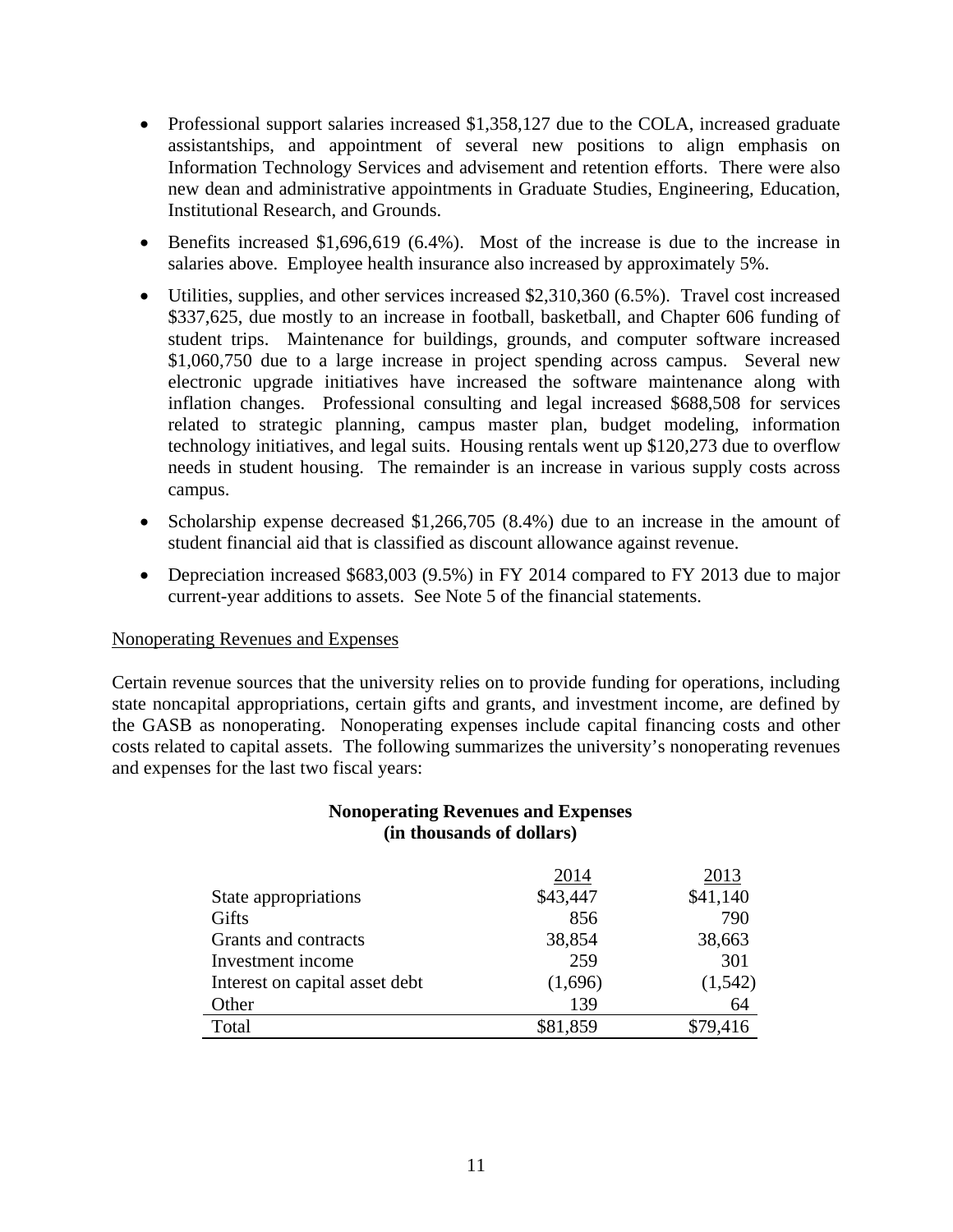

#### **Nonoperating Revenues and Expenses (in thousands of dollars)**

#### Comparison of FY 2014 to FY 2013

Nonoperating revenues and expenses increased by \$2,443,819 (3.1%). State appropriations increased \$2,307,162 (5.6%) due to funding received under the new funding formula, as well as state-covered benefits and across-the-board salary increases approved and funded by the state. Interest on capital debt also increased 10% due to additional bonded construction projects related to student housing. Other changes were immaterial.

#### Other Revenues

This category is composed of state appropriations for capital purposes, capital grants and gifts, and additions to permanent endowments. These amounts were as follows for the last two fiscal years:

#### **Other Revenues (in thousands of dollars)**

|                                   | <u> 2014</u> |         |
|-----------------------------------|--------------|---------|
| Capital appropriations            | \$3,401      | \$3,087 |
| Capital grants and gifts          | 184          | 153     |
| Additions to permanent endowments |              |         |
| Total                             | \$3,586      |         |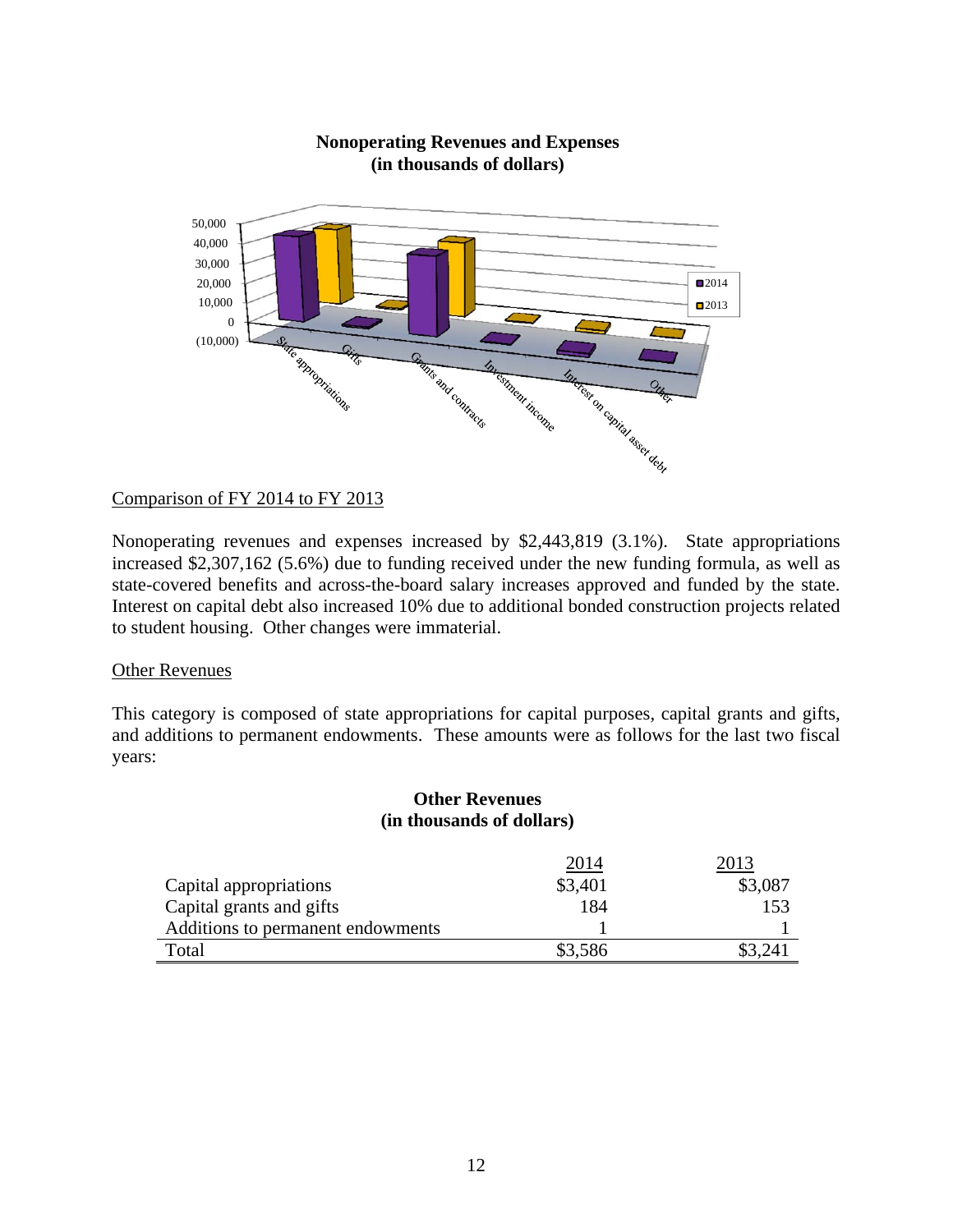

#### Comparison of FY 2014 to FY 2013

Other revenues increased \$442,716 (14.1%) during 2014. Capital appropriations to address deferred maintenance on the campus increased by \$412,039. Capital grants and gifts increased \$30,578 due to gift-in-kind assets.

#### **Capital Assets and Debt Administration**

#### Capital Assets

Tennessee Technological University had \$131,017,740 invested in capital assets, net of accumulated depreciation of \$117,478,509 at June 30, 2014; and \$121,754,971 invested in capital assets, net of accumulated depreciation of \$110,606,511 at June 30, 2013. Depreciation charges totaled \$7,853,015 and \$7,170,011 for the years ended June 30, 2014, and June 30, 2013, respectively.

| <b>Schedule of Capital Assets, Net of Depreciation</b> |
|--------------------------------------------------------|
| (in thousands of dollars)                              |

|                                       | 2014    | 2013    |
|---------------------------------------|---------|---------|
| Land                                  | \$3,224 | \$2,027 |
| Land improvements $\&$ infrastructure | 10,467  | 10,964  |
| <b>Buildings</b>                      | 97.670  | 87.773  |
| Equipment                             | 7,882   | 7,665   |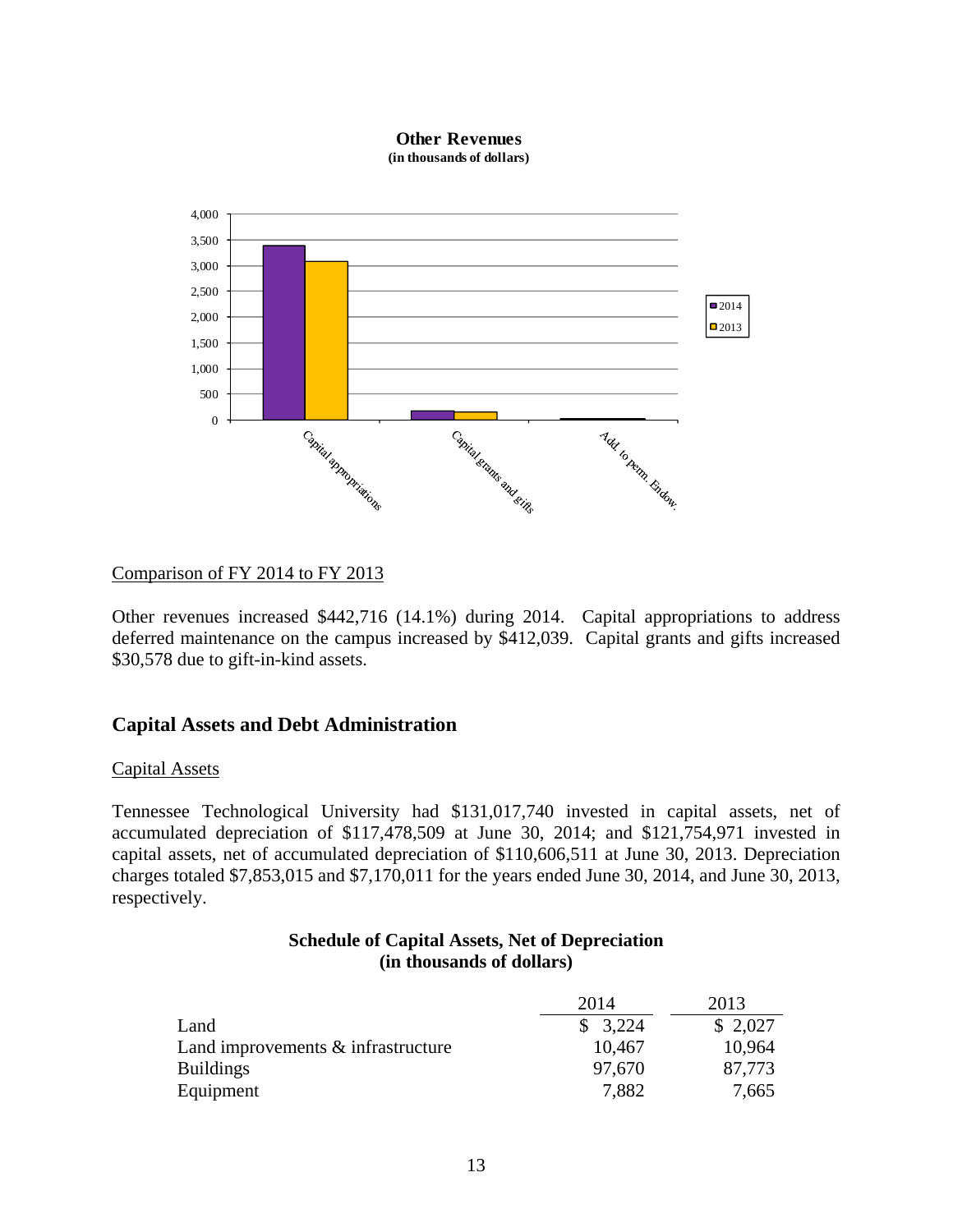| Library holdings                          | 1,248     | 1,298     |
|-------------------------------------------|-----------|-----------|
| Intangible assets                         | 1,459     | 1,483     |
| Art & historical collections              | 26        |           |
| Projects in progress                      | 9.042     | 10,545    |
| Total Capital Assets, Net of Depreciation | \$131,018 | \$121,755 |

The university is involved in various renovation projects on campus that increased the capital assets by \$13,201,936 during fiscal year 2014. The Tech Village apartment renovations and residential hall renovations were the largest projects. Land acquisitions and improvements were \$1,568,115. Another \$2,374,120 in equipment, library holdings, and software were capitalized during the year.

At June 30, 2014, outstanding commitments under construction contracts totaled \$5,535,318 for various renovations and repairs of buildings and infrastructure. Future state capital outlay appropriations will fund \$2,111,403 of these costs.

More detailed information about the university's capital assets is presented in Note 5 to the financial statements.

#### Debt

The university had \$50,104,353 and \$47,952,902 in debt outstanding at June 30, 2014, and June 30, 2013, respectively. The table below summarizes these amounts by type of debt instrument.

## **Schedule of Debt Outstanding (in thousands of dollars)**

|                                   | 2014     | 2013     |
|-----------------------------------|----------|----------|
| Bonds payable                     | \$41,999 | \$38,082 |
| Unamortized bond premium          | 3,888    | 3,421    |
| Revolving credit/commercial paper | 4.217    | 6,450    |
| Total outstanding debt            | \$50,104 | \$47,953 |

The Tennessee State School Bond Authority (TSSBA) issued bonds with interest rates ranging from 2% to 5% due serially until 2033 on behalf of Tennessee Technological University. The university is responsible for the debt service of these bonds. The current portion of the \$50,104,353 outstanding at June 30, 2014, is \$2,106,549.

In fiscal year 2014, commercial paper for the Tech Village Phase 2 project was bonded, increasing bonds payable \$5,774,979 and adding \$704,036 unamortized bond premium. Revolving credit facility debt of \$4,217,541 was added related to the Tech Village Phase 3 and residential hall renovation projects.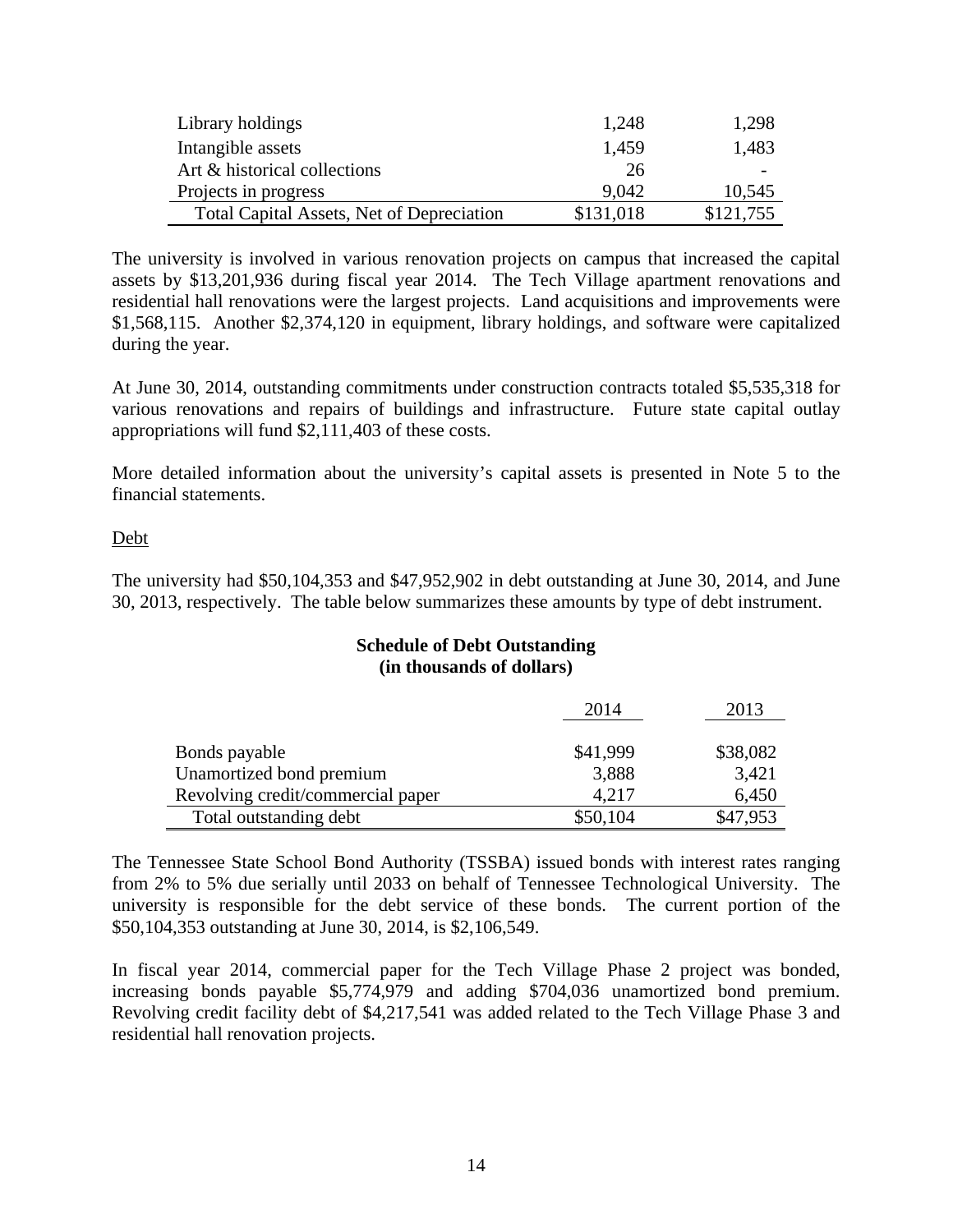The ratings on debt issued by the Tennessee State School Bond Authority at June 30, 2014, were as follows:

| Fitch                    | $AA+$ |
|--------------------------|-------|
| Moody's Investor Service | Aal   |
| Standard & Poor's        | AA    |

More information about the university's long-term liabilities is presented in Note 7 to the financial statements.

#### **Economic Factors That Will Affect the Future**

The Tennessee Higher Education Commission has implemented an outcomes-based funding formula for higher education to comply with state law effective January 2010. The funding formula is based on student progression toward an academic degree, the number of degrees conferred each academic year, and a six-year graduation rate. Although the full impact of the new funding formula is not known, the university's strategic planning process is centered on student success measures that align with the new outcomes funding model. It is anticipated that the funding formula will have a positive funding impact for the university over the long term. Another factor that has significant impact on revenue is the growth in international students over the past few years. Out-of-state tuition is approximately 18% of mandatory fees, compared to 11% in fiscal year 2012. This produces some dependency on world events.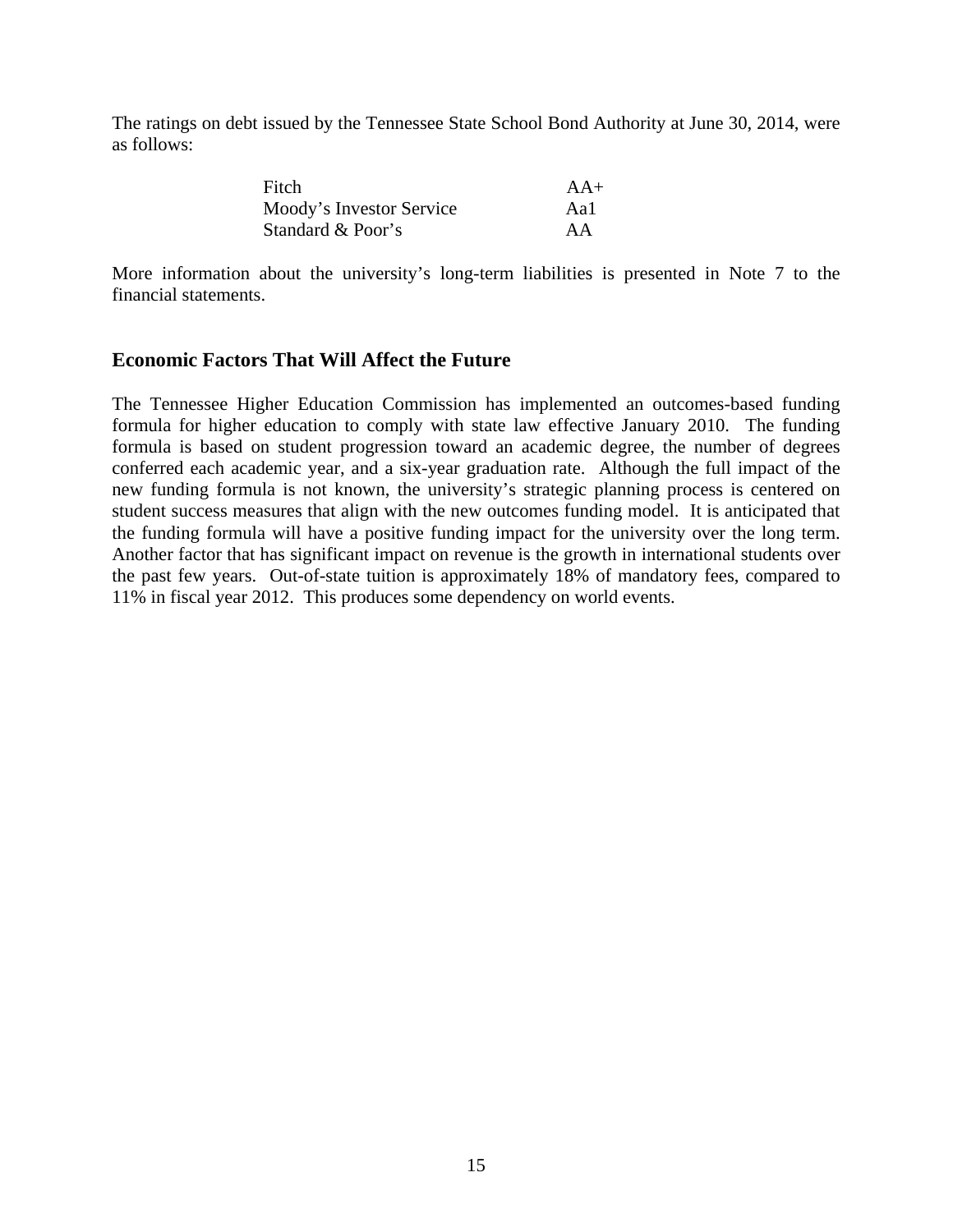#### **TENNESSEE TECHNOLOGICAL UNIVERSITY Tennessee Board of Regents Statement of Net Position June 30, 2014**

|                                                         | University       | Component Unit   |
|---------------------------------------------------------|------------------|------------------|
| <b>Assets</b>                                           |                  |                  |
| Current assets:                                         |                  |                  |
| Cash and cash equivalents (Notes 2 and 19)              | \$ 39,955,886.27 | \$<br>844,773.98 |
| Accounts, notes, and grants receivable (net) (Note 4)   | 6,221,605.03     |                  |
| Due from primary government                             | 22,600.00        |                  |
| Inventories (at lower of cost or market)                | 358,182.93       |                  |
| Prepaid expenses                                        | 830,432.77       | 81,089.93        |
| Accrued interest receivable                             | 15,116.00        | 90,648.64        |
| Total current assets                                    | 47,403,823.00    | 1,016,512.55     |
| Noncurrent assets:                                      |                  |                  |
| Cash and cash equivalents (Notes 2 and 19)              | 69,479,818.62    | 14,968,200.45    |
| Investments (Notes 3 and 19)                            | 319,322.84       | 51,705,752.07    |
| Accounts, notes, and grants receivable (net) (Note 4)   | 1,261,937.64     | 4,000.00         |
| Capital assets (net) (Notes 5 and 19)                   | 131,017,739.62   | 1,124,354.25     |
| Total noncurrent assets                                 | 202,078,818.72   | 67,802,306.77    |
| Total assets                                            | 249,482,641.72   | 68,818,819.32    |
| <b>Deferred Outflows of Resources</b>                   |                  |                  |
| Deferred amount on debt refunding                       | 68,921.98        |                  |
| Total deferred outflows of resources                    | 68,921.98        |                  |
| <b>Liabilities</b>                                      |                  |                  |
| Current liabilities:                                    |                  |                  |
| Accounts payable (Note 6)                               | 3,224,052.48     | 88,893.61        |
| Accrued liabilities                                     | 6,499,103.52     |                  |
| Student deposits                                        | 600,518.22       |                  |
| Unearned revenue (Note 7)                               | 4,253,194.19     |                  |
| Compensated absences (Note 7)                           | 579,704.76       |                  |
| Accrued interest payable                                | 366,556.53       | 9,750.24         |
| Long-term liabilities, current portion (Notes 7 and 19) | 2,106,548.63     | 161,774.28       |
| Deposits held in custody for others                     | 475,553.59       |                  |
| Other liabilities                                       | 81,656.60        |                  |
| Total current liabilities                               | 18,186,888.52    | 260,418.13       |
| Noncurrent liabilities:                                 |                  |                  |
| Net OPEB obligation (Note 11)                           | 6,902,759.84     |                  |
| Unearned revenue (Note 7)                               | 140,000.00       |                  |
| Compensated absences (Note 7)                           | 3,324,918.73     |                  |
| Long-term liabilities (Notes 7 and 19)                  | 47,997,804.28    | 882, 855.47      |
| Due to grantors (Note 7)                                | 1,210,131.11     |                  |
| Total noncurrent liabilities                            | 59,575,613.96    | 882, 855.47      |
| <b>Total liabilities</b>                                | 77,762,502.48    | 1,143,273.60     |
| <b>Net Position</b>                                     |                  |                  |
| Net investment in capital assets                        | 80,982,308.69    | 374,354.25       |
| Restricted for:                                         |                  |                  |
| Nonexpendable:                                          |                  |                  |
| Scholarships and fellowships                            | 176,785.07       | 31,686,456.27    |
| Research                                                |                  | 564,679.56       |
| Instructional department uses                           |                  | 3,058,893.80     |
| Other                                                   |                  | 11,027,362.13    |
| Expendable:                                             |                  |                  |
| Scholarships and fellowships (Note 8)                   | 206,436.59       | 6,247,540.39     |
| Research                                                | 1,532,872.96     | 276,044.32       |
| Instructional department uses (Note 8)                  | 523,329.85       | 1,777,611.58     |
| Loans (Note 8)                                          | 417,787.62       |                  |
| Capital projects                                        | 191,452.43       | 1,170,066.23     |
| Other (Note 8)                                          | 906,770.34       |                  |
|                                                         |                  | 10,910,751.41    |
| Unrestricted (Note 8)                                   | 86, 851, 317. 67 | 581,785.78       |
| Total net position                                      | \$171,789,061.22 | \$67,675,545.72  |

The notes to the financial statements are an integral part of this statement.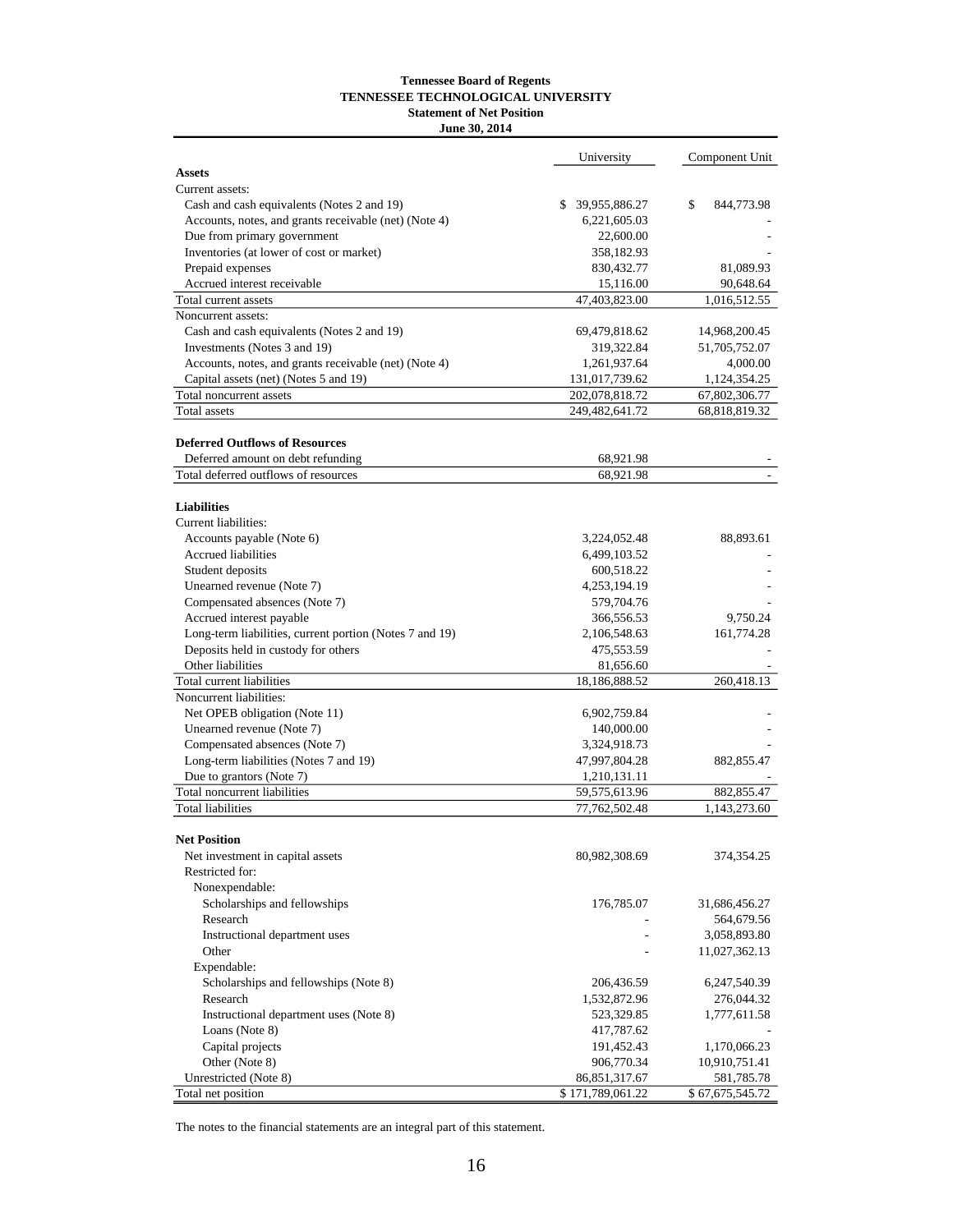#### **Tennessee Board of Regents Statement of Revenues, Expenses, and Changes in Net Position For the Year Ended June 30, 2014 TENNESSEE TECHNOLOGICAL UNIVERSITY**

|                                                                     | University          | Component Unit             |
|---------------------------------------------------------------------|---------------------|----------------------------|
| <b>Revenues</b>                                                     |                     |                            |
| Operating revenues:                                                 |                     |                            |
| Student tuition and fees (net of scholarship allowances of          |                     |                            |
| \$37,938,890.33)                                                    | 56,614,556.35<br>\$ | \$                         |
| Gifts and contributions                                             |                     | 1,994,425.03               |
| Governmental grants and contracts                                   | 9,087,713.03        |                            |
| Nongovernmental grants and contracts                                | 387,341.08          |                            |
| Sales and services of educational activities                        | 1,421,722.17        |                            |
| Sales and services of other activities                              | 8,027,149.20        |                            |
| Auxiliary enterprises:                                              |                     |                            |
| Residential life (net of scholarship allowances of \$31,744.78; all |                     |                            |
| residential life revenues are used as security for revenue          |                     |                            |
| bonds; see Note 9)                                                  | 12,237,889.42       |                            |
| Bookstore (all bookstore revenues are used as security for revenue  |                     |                            |
| bonds; see Note 9)                                                  | 564,401.30          |                            |
| Food service (all food service revenues are used as security        |                     |                            |
| for revenue bonds; see Note 9)                                      | 1,953,780.25        |                            |
| Wellness facility (net of scholarship allowances of \$3,696.41; all |                     |                            |
| wellness facility revenues are used as security for revenue         |                     |                            |
| bonds; see Note 9)                                                  | 1,444,265.42        |                            |
| Other auxiliaries                                                   | 733,314.42          |                            |
| Interest earned on loans to students                                | 23,720.39           |                            |
| Other operating revenues                                            | 3,703.29            | 727,715.19                 |
| Total operating revenues                                            | 92,499,556.32       | 2.722.140.22               |
|                                                                     |                     |                            |
| <b>Expenses</b>                                                     |                     |                            |
| Operating expenses (Note 16):                                       |                     |                            |
| Salaries and wages                                                  | 74,822,120.15       |                            |
| <b>Benefits</b>                                                     | 28,216,558.00       |                            |
| Utilities, supplies, and other services                             | 38,129,665.06       | 1,860,915.06               |
| Scholarships and fellowships                                        | 13,782,529.92       | 1,574,231.50               |
| Depreciation expense                                                | 7,853,014.50        | 33,759.02                  |
| Payments to or on behalf of Tennessee Technological University      |                     |                            |
| (Note 19)<br>Total operating expenses                               | 162,803,887.63      | 767,913.63<br>4,236,819.21 |
|                                                                     |                     |                            |
| Operating loss                                                      | (70, 304, 331.31)   | (1,514,678.99)             |
| <b>Nonoperating Revenues (Expenses)</b>                             |                     |                            |
| State appropriations                                                | 43,447,084.00       |                            |
| Gifts, including \$623,731.45 from component unit                   | 855,859.18          |                            |
| Grants and contracts                                                | 38,854,409.63       |                            |
| Investment income (net of investment expense for the                |                     |                            |
| component unit of \$269,788.26)                                     | 259,608.95          | 7,258,944.13               |
| Interest on capital asset-related debt                              | (1,696,435.45)      | (9,750.24)                 |
| Bond issuance costs                                                 | (28,051.33)         |                            |
| Other nonoperating revenues (expenses)                              | 167,472.03          | (4,619.89)                 |
| Net nonoperating revenues (expenses)                                | 81,859,947.01       | 7,244,574.00               |
|                                                                     |                     |                            |
| Income before other revenues, expenses, gains, or losses            | 11,555,615.70       | 5,729,895.01               |
| Capital appropriations                                              | 3,401,297.65        |                            |
| Capital grants and gifts, including \$144,182.18 from the           |                     |                            |
| component unit                                                      | 184,026.52          | 1,186,576.00               |
| Additions to permanent endowments                                   | 550.00              | 1,097,435.30               |
| Total other revenues                                                | 3,585,874.17        | 2,284,011.30               |
|                                                                     |                     |                            |
| Increase in net position                                            | 15, 141, 489. 87    | 8,013,906.31               |
| Net position - beginning of year                                    | 156,647,571.35      | 59,661,639.41              |
| Net position - end of year                                          | \$171,789,061.22    | \$67,675,545.72            |

The notes to the financial statements are an integral part of this statement.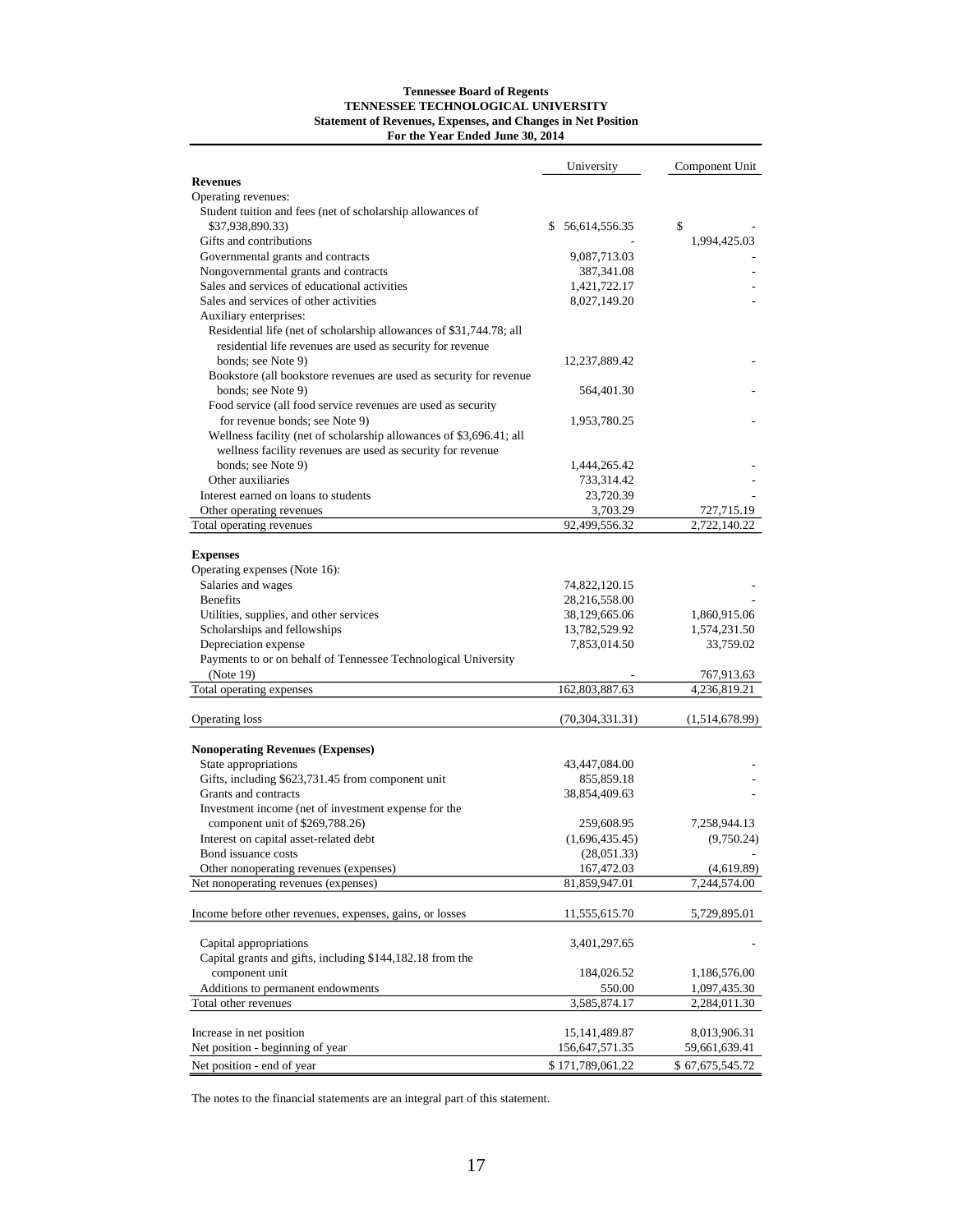#### **TENNESSEE TECHNOLOGICAL UNIVERSITY Statement of Cash Flows For the Year Ended June 30, 2014**

| Tuition and fees<br>\$<br>56,972,820.23<br>Grants and contracts<br>9,711,590.93<br>Sales and services of educational activities<br>1,427,516.64<br>Sales and services of other activities<br>7,996,043.45<br>(38, 564, 731.04)<br>Payments to suppliers and vendors<br>Payments to employees<br>(75,364,866.52)<br>Payments for benefits<br>(27, 643, 193.72)<br>Payments for scholarships and fellowships<br>(13,788,728.57)<br>Loans issued to students<br>(446,820.04)<br>Collection of loans from students<br>344,545.06<br>Interest earned on loans to students<br>17,705.66<br>Auxiliary enterprise charges:<br>Residence halls<br>12,278,312.15<br><b>Bookstore</b><br>613,404.32<br>Food services<br>2,669,139.42<br>Wellness facility<br>1,447,212.94<br>Other auxiliaries<br>725,530.69<br>Other receipts (payments)<br>3,786.62<br>Net cash used by operating activities<br>$\overline{(61,600,731.78)}$<br><b>Cash Flows From Noncapital Financing Activities</b><br>State appropriations<br>43,295,800.00<br>Gifts and grants received for other than capital or endowment purposes, including<br>\$623,731.45 from Tennessee Technological University Foundation<br>39,608,828.73<br>Private gifts for endowment purposes<br>550.00<br>Federal student loan receipts<br>35,876,790.75<br>Federal student loan disbursements<br>(36,019,347.00)<br>Changes in deposits held for others<br>(127, 124.33)<br>193,156.72<br>Other noncapital financing receipts (payments)<br>Net cash provided by noncapital financing activities<br>82,828,654.87<br><b>Cash Flows From Capital and Related Financing Activities</b><br>Proceeds from capital debt<br>10,696,555.63<br>Capital appropriations<br>3,401,297.65<br>Capital grants and gifts received<br>39,844.34<br>Proceeds from sale of capital assets<br>14,659.50<br>(17,211,865.02)<br>Purchases of capital assets and construction<br>Principal paid on capital debt<br>(8,307,947.69)<br>Interest paid on capital debt<br>(1,867,044.61)<br>Bond issue costs paid on new debt issue<br>(28,051.33)<br>Other capital and related financing receipts<br>8,590.33<br>Net cash used by capital and related financing activities<br>(13,253,961.20)<br><b>Cash Flows From Investing Activities</b><br>Proceeds from sales and maturities of investments<br>103,459.22<br>Income on investments<br>269,112.89<br>Net cash provided by investing activities<br>372,572.11<br>8,346,534.00<br>Net increase in cash and cash equivalents<br>Cash and cash equivalents - beginning of year<br>101,089,170.89 | <b>Cash Flows From Operating Activities</b> |                  |
|----------------------------------------------------------------------------------------------------------------------------------------------------------------------------------------------------------------------------------------------------------------------------------------------------------------------------------------------------------------------------------------------------------------------------------------------------------------------------------------------------------------------------------------------------------------------------------------------------------------------------------------------------------------------------------------------------------------------------------------------------------------------------------------------------------------------------------------------------------------------------------------------------------------------------------------------------------------------------------------------------------------------------------------------------------------------------------------------------------------------------------------------------------------------------------------------------------------------------------------------------------------------------------------------------------------------------------------------------------------------------------------------------------------------------------------------------------------------------------------------------------------------------------------------------------------------------------------------------------------------------------------------------------------------------------------------------------------------------------------------------------------------------------------------------------------------------------------------------------------------------------------------------------------------------------------------------------------------------------------------------------------------------------------------------------------------------------------------------------------------------------------------------------------------------------------------------------------------------------------------------------------------------------------------------------------------------------------------------------------------------------------------------------------------------------------------------------------------------------------------------------------------------------------------------------------------|---------------------------------------------|------------------|
|                                                                                                                                                                                                                                                                                                                                                                                                                                                                                                                                                                                                                                                                                                                                                                                                                                                                                                                                                                                                                                                                                                                                                                                                                                                                                                                                                                                                                                                                                                                                                                                                                                                                                                                                                                                                                                                                                                                                                                                                                                                                                                                                                                                                                                                                                                                                                                                                                                                                                                                                                                      |                                             |                  |
|                                                                                                                                                                                                                                                                                                                                                                                                                                                                                                                                                                                                                                                                                                                                                                                                                                                                                                                                                                                                                                                                                                                                                                                                                                                                                                                                                                                                                                                                                                                                                                                                                                                                                                                                                                                                                                                                                                                                                                                                                                                                                                                                                                                                                                                                                                                                                                                                                                                                                                                                                                      |                                             |                  |
|                                                                                                                                                                                                                                                                                                                                                                                                                                                                                                                                                                                                                                                                                                                                                                                                                                                                                                                                                                                                                                                                                                                                                                                                                                                                                                                                                                                                                                                                                                                                                                                                                                                                                                                                                                                                                                                                                                                                                                                                                                                                                                                                                                                                                                                                                                                                                                                                                                                                                                                                                                      |                                             |                  |
|                                                                                                                                                                                                                                                                                                                                                                                                                                                                                                                                                                                                                                                                                                                                                                                                                                                                                                                                                                                                                                                                                                                                                                                                                                                                                                                                                                                                                                                                                                                                                                                                                                                                                                                                                                                                                                                                                                                                                                                                                                                                                                                                                                                                                                                                                                                                                                                                                                                                                                                                                                      |                                             |                  |
|                                                                                                                                                                                                                                                                                                                                                                                                                                                                                                                                                                                                                                                                                                                                                                                                                                                                                                                                                                                                                                                                                                                                                                                                                                                                                                                                                                                                                                                                                                                                                                                                                                                                                                                                                                                                                                                                                                                                                                                                                                                                                                                                                                                                                                                                                                                                                                                                                                                                                                                                                                      |                                             |                  |
|                                                                                                                                                                                                                                                                                                                                                                                                                                                                                                                                                                                                                                                                                                                                                                                                                                                                                                                                                                                                                                                                                                                                                                                                                                                                                                                                                                                                                                                                                                                                                                                                                                                                                                                                                                                                                                                                                                                                                                                                                                                                                                                                                                                                                                                                                                                                                                                                                                                                                                                                                                      |                                             |                  |
|                                                                                                                                                                                                                                                                                                                                                                                                                                                                                                                                                                                                                                                                                                                                                                                                                                                                                                                                                                                                                                                                                                                                                                                                                                                                                                                                                                                                                                                                                                                                                                                                                                                                                                                                                                                                                                                                                                                                                                                                                                                                                                                                                                                                                                                                                                                                                                                                                                                                                                                                                                      |                                             |                  |
|                                                                                                                                                                                                                                                                                                                                                                                                                                                                                                                                                                                                                                                                                                                                                                                                                                                                                                                                                                                                                                                                                                                                                                                                                                                                                                                                                                                                                                                                                                                                                                                                                                                                                                                                                                                                                                                                                                                                                                                                                                                                                                                                                                                                                                                                                                                                                                                                                                                                                                                                                                      |                                             |                  |
|                                                                                                                                                                                                                                                                                                                                                                                                                                                                                                                                                                                                                                                                                                                                                                                                                                                                                                                                                                                                                                                                                                                                                                                                                                                                                                                                                                                                                                                                                                                                                                                                                                                                                                                                                                                                                                                                                                                                                                                                                                                                                                                                                                                                                                                                                                                                                                                                                                                                                                                                                                      |                                             |                  |
|                                                                                                                                                                                                                                                                                                                                                                                                                                                                                                                                                                                                                                                                                                                                                                                                                                                                                                                                                                                                                                                                                                                                                                                                                                                                                                                                                                                                                                                                                                                                                                                                                                                                                                                                                                                                                                                                                                                                                                                                                                                                                                                                                                                                                                                                                                                                                                                                                                                                                                                                                                      |                                             |                  |
|                                                                                                                                                                                                                                                                                                                                                                                                                                                                                                                                                                                                                                                                                                                                                                                                                                                                                                                                                                                                                                                                                                                                                                                                                                                                                                                                                                                                                                                                                                                                                                                                                                                                                                                                                                                                                                                                                                                                                                                                                                                                                                                                                                                                                                                                                                                                                                                                                                                                                                                                                                      |                                             |                  |
|                                                                                                                                                                                                                                                                                                                                                                                                                                                                                                                                                                                                                                                                                                                                                                                                                                                                                                                                                                                                                                                                                                                                                                                                                                                                                                                                                                                                                                                                                                                                                                                                                                                                                                                                                                                                                                                                                                                                                                                                                                                                                                                                                                                                                                                                                                                                                                                                                                                                                                                                                                      |                                             |                  |
|                                                                                                                                                                                                                                                                                                                                                                                                                                                                                                                                                                                                                                                                                                                                                                                                                                                                                                                                                                                                                                                                                                                                                                                                                                                                                                                                                                                                                                                                                                                                                                                                                                                                                                                                                                                                                                                                                                                                                                                                                                                                                                                                                                                                                                                                                                                                                                                                                                                                                                                                                                      |                                             |                  |
|                                                                                                                                                                                                                                                                                                                                                                                                                                                                                                                                                                                                                                                                                                                                                                                                                                                                                                                                                                                                                                                                                                                                                                                                                                                                                                                                                                                                                                                                                                                                                                                                                                                                                                                                                                                                                                                                                                                                                                                                                                                                                                                                                                                                                                                                                                                                                                                                                                                                                                                                                                      |                                             |                  |
|                                                                                                                                                                                                                                                                                                                                                                                                                                                                                                                                                                                                                                                                                                                                                                                                                                                                                                                                                                                                                                                                                                                                                                                                                                                                                                                                                                                                                                                                                                                                                                                                                                                                                                                                                                                                                                                                                                                                                                                                                                                                                                                                                                                                                                                                                                                                                                                                                                                                                                                                                                      |                                             |                  |
|                                                                                                                                                                                                                                                                                                                                                                                                                                                                                                                                                                                                                                                                                                                                                                                                                                                                                                                                                                                                                                                                                                                                                                                                                                                                                                                                                                                                                                                                                                                                                                                                                                                                                                                                                                                                                                                                                                                                                                                                                                                                                                                                                                                                                                                                                                                                                                                                                                                                                                                                                                      |                                             |                  |
|                                                                                                                                                                                                                                                                                                                                                                                                                                                                                                                                                                                                                                                                                                                                                                                                                                                                                                                                                                                                                                                                                                                                                                                                                                                                                                                                                                                                                                                                                                                                                                                                                                                                                                                                                                                                                                                                                                                                                                                                                                                                                                                                                                                                                                                                                                                                                                                                                                                                                                                                                                      |                                             |                  |
|                                                                                                                                                                                                                                                                                                                                                                                                                                                                                                                                                                                                                                                                                                                                                                                                                                                                                                                                                                                                                                                                                                                                                                                                                                                                                                                                                                                                                                                                                                                                                                                                                                                                                                                                                                                                                                                                                                                                                                                                                                                                                                                                                                                                                                                                                                                                                                                                                                                                                                                                                                      |                                             |                  |
|                                                                                                                                                                                                                                                                                                                                                                                                                                                                                                                                                                                                                                                                                                                                                                                                                                                                                                                                                                                                                                                                                                                                                                                                                                                                                                                                                                                                                                                                                                                                                                                                                                                                                                                                                                                                                                                                                                                                                                                                                                                                                                                                                                                                                                                                                                                                                                                                                                                                                                                                                                      |                                             |                  |
|                                                                                                                                                                                                                                                                                                                                                                                                                                                                                                                                                                                                                                                                                                                                                                                                                                                                                                                                                                                                                                                                                                                                                                                                                                                                                                                                                                                                                                                                                                                                                                                                                                                                                                                                                                                                                                                                                                                                                                                                                                                                                                                                                                                                                                                                                                                                                                                                                                                                                                                                                                      |                                             |                  |
|                                                                                                                                                                                                                                                                                                                                                                                                                                                                                                                                                                                                                                                                                                                                                                                                                                                                                                                                                                                                                                                                                                                                                                                                                                                                                                                                                                                                                                                                                                                                                                                                                                                                                                                                                                                                                                                                                                                                                                                                                                                                                                                                                                                                                                                                                                                                                                                                                                                                                                                                                                      |                                             |                  |
|                                                                                                                                                                                                                                                                                                                                                                                                                                                                                                                                                                                                                                                                                                                                                                                                                                                                                                                                                                                                                                                                                                                                                                                                                                                                                                                                                                                                                                                                                                                                                                                                                                                                                                                                                                                                                                                                                                                                                                                                                                                                                                                                                                                                                                                                                                                                                                                                                                                                                                                                                                      |                                             |                  |
|                                                                                                                                                                                                                                                                                                                                                                                                                                                                                                                                                                                                                                                                                                                                                                                                                                                                                                                                                                                                                                                                                                                                                                                                                                                                                                                                                                                                                                                                                                                                                                                                                                                                                                                                                                                                                                                                                                                                                                                                                                                                                                                                                                                                                                                                                                                                                                                                                                                                                                                                                                      |                                             |                  |
|                                                                                                                                                                                                                                                                                                                                                                                                                                                                                                                                                                                                                                                                                                                                                                                                                                                                                                                                                                                                                                                                                                                                                                                                                                                                                                                                                                                                                                                                                                                                                                                                                                                                                                                                                                                                                                                                                                                                                                                                                                                                                                                                                                                                                                                                                                                                                                                                                                                                                                                                                                      |                                             |                  |
|                                                                                                                                                                                                                                                                                                                                                                                                                                                                                                                                                                                                                                                                                                                                                                                                                                                                                                                                                                                                                                                                                                                                                                                                                                                                                                                                                                                                                                                                                                                                                                                                                                                                                                                                                                                                                                                                                                                                                                                                                                                                                                                                                                                                                                                                                                                                                                                                                                                                                                                                                                      |                                             |                  |
|                                                                                                                                                                                                                                                                                                                                                                                                                                                                                                                                                                                                                                                                                                                                                                                                                                                                                                                                                                                                                                                                                                                                                                                                                                                                                                                                                                                                                                                                                                                                                                                                                                                                                                                                                                                                                                                                                                                                                                                                                                                                                                                                                                                                                                                                                                                                                                                                                                                                                                                                                                      |                                             |                  |
|                                                                                                                                                                                                                                                                                                                                                                                                                                                                                                                                                                                                                                                                                                                                                                                                                                                                                                                                                                                                                                                                                                                                                                                                                                                                                                                                                                                                                                                                                                                                                                                                                                                                                                                                                                                                                                                                                                                                                                                                                                                                                                                                                                                                                                                                                                                                                                                                                                                                                                                                                                      |                                             |                  |
|                                                                                                                                                                                                                                                                                                                                                                                                                                                                                                                                                                                                                                                                                                                                                                                                                                                                                                                                                                                                                                                                                                                                                                                                                                                                                                                                                                                                                                                                                                                                                                                                                                                                                                                                                                                                                                                                                                                                                                                                                                                                                                                                                                                                                                                                                                                                                                                                                                                                                                                                                                      |                                             |                  |
|                                                                                                                                                                                                                                                                                                                                                                                                                                                                                                                                                                                                                                                                                                                                                                                                                                                                                                                                                                                                                                                                                                                                                                                                                                                                                                                                                                                                                                                                                                                                                                                                                                                                                                                                                                                                                                                                                                                                                                                                                                                                                                                                                                                                                                                                                                                                                                                                                                                                                                                                                                      |                                             |                  |
|                                                                                                                                                                                                                                                                                                                                                                                                                                                                                                                                                                                                                                                                                                                                                                                                                                                                                                                                                                                                                                                                                                                                                                                                                                                                                                                                                                                                                                                                                                                                                                                                                                                                                                                                                                                                                                                                                                                                                                                                                                                                                                                                                                                                                                                                                                                                                                                                                                                                                                                                                                      |                                             |                  |
|                                                                                                                                                                                                                                                                                                                                                                                                                                                                                                                                                                                                                                                                                                                                                                                                                                                                                                                                                                                                                                                                                                                                                                                                                                                                                                                                                                                                                                                                                                                                                                                                                                                                                                                                                                                                                                                                                                                                                                                                                                                                                                                                                                                                                                                                                                                                                                                                                                                                                                                                                                      |                                             |                  |
|                                                                                                                                                                                                                                                                                                                                                                                                                                                                                                                                                                                                                                                                                                                                                                                                                                                                                                                                                                                                                                                                                                                                                                                                                                                                                                                                                                                                                                                                                                                                                                                                                                                                                                                                                                                                                                                                                                                                                                                                                                                                                                                                                                                                                                                                                                                                                                                                                                                                                                                                                                      |                                             |                  |
|                                                                                                                                                                                                                                                                                                                                                                                                                                                                                                                                                                                                                                                                                                                                                                                                                                                                                                                                                                                                                                                                                                                                                                                                                                                                                                                                                                                                                                                                                                                                                                                                                                                                                                                                                                                                                                                                                                                                                                                                                                                                                                                                                                                                                                                                                                                                                                                                                                                                                                                                                                      |                                             |                  |
|                                                                                                                                                                                                                                                                                                                                                                                                                                                                                                                                                                                                                                                                                                                                                                                                                                                                                                                                                                                                                                                                                                                                                                                                                                                                                                                                                                                                                                                                                                                                                                                                                                                                                                                                                                                                                                                                                                                                                                                                                                                                                                                                                                                                                                                                                                                                                                                                                                                                                                                                                                      |                                             |                  |
|                                                                                                                                                                                                                                                                                                                                                                                                                                                                                                                                                                                                                                                                                                                                                                                                                                                                                                                                                                                                                                                                                                                                                                                                                                                                                                                                                                                                                                                                                                                                                                                                                                                                                                                                                                                                                                                                                                                                                                                                                                                                                                                                                                                                                                                                                                                                                                                                                                                                                                                                                                      |                                             |                  |
|                                                                                                                                                                                                                                                                                                                                                                                                                                                                                                                                                                                                                                                                                                                                                                                                                                                                                                                                                                                                                                                                                                                                                                                                                                                                                                                                                                                                                                                                                                                                                                                                                                                                                                                                                                                                                                                                                                                                                                                                                                                                                                                                                                                                                                                                                                                                                                                                                                                                                                                                                                      |                                             |                  |
|                                                                                                                                                                                                                                                                                                                                                                                                                                                                                                                                                                                                                                                                                                                                                                                                                                                                                                                                                                                                                                                                                                                                                                                                                                                                                                                                                                                                                                                                                                                                                                                                                                                                                                                                                                                                                                                                                                                                                                                                                                                                                                                                                                                                                                                                                                                                                                                                                                                                                                                                                                      |                                             |                  |
|                                                                                                                                                                                                                                                                                                                                                                                                                                                                                                                                                                                                                                                                                                                                                                                                                                                                                                                                                                                                                                                                                                                                                                                                                                                                                                                                                                                                                                                                                                                                                                                                                                                                                                                                                                                                                                                                                                                                                                                                                                                                                                                                                                                                                                                                                                                                                                                                                                                                                                                                                                      |                                             |                  |
|                                                                                                                                                                                                                                                                                                                                                                                                                                                                                                                                                                                                                                                                                                                                                                                                                                                                                                                                                                                                                                                                                                                                                                                                                                                                                                                                                                                                                                                                                                                                                                                                                                                                                                                                                                                                                                                                                                                                                                                                                                                                                                                                                                                                                                                                                                                                                                                                                                                                                                                                                                      |                                             |                  |
|                                                                                                                                                                                                                                                                                                                                                                                                                                                                                                                                                                                                                                                                                                                                                                                                                                                                                                                                                                                                                                                                                                                                                                                                                                                                                                                                                                                                                                                                                                                                                                                                                                                                                                                                                                                                                                                                                                                                                                                                                                                                                                                                                                                                                                                                                                                                                                                                                                                                                                                                                                      |                                             |                  |
|                                                                                                                                                                                                                                                                                                                                                                                                                                                                                                                                                                                                                                                                                                                                                                                                                                                                                                                                                                                                                                                                                                                                                                                                                                                                                                                                                                                                                                                                                                                                                                                                                                                                                                                                                                                                                                                                                                                                                                                                                                                                                                                                                                                                                                                                                                                                                                                                                                                                                                                                                                      |                                             |                  |
|                                                                                                                                                                                                                                                                                                                                                                                                                                                                                                                                                                                                                                                                                                                                                                                                                                                                                                                                                                                                                                                                                                                                                                                                                                                                                                                                                                                                                                                                                                                                                                                                                                                                                                                                                                                                                                                                                                                                                                                                                                                                                                                                                                                                                                                                                                                                                                                                                                                                                                                                                                      |                                             |                  |
|                                                                                                                                                                                                                                                                                                                                                                                                                                                                                                                                                                                                                                                                                                                                                                                                                                                                                                                                                                                                                                                                                                                                                                                                                                                                                                                                                                                                                                                                                                                                                                                                                                                                                                                                                                                                                                                                                                                                                                                                                                                                                                                                                                                                                                                                                                                                                                                                                                                                                                                                                                      |                                             |                  |
|                                                                                                                                                                                                                                                                                                                                                                                                                                                                                                                                                                                                                                                                                                                                                                                                                                                                                                                                                                                                                                                                                                                                                                                                                                                                                                                                                                                                                                                                                                                                                                                                                                                                                                                                                                                                                                                                                                                                                                                                                                                                                                                                                                                                                                                                                                                                                                                                                                                                                                                                                                      |                                             |                  |
|                                                                                                                                                                                                                                                                                                                                                                                                                                                                                                                                                                                                                                                                                                                                                                                                                                                                                                                                                                                                                                                                                                                                                                                                                                                                                                                                                                                                                                                                                                                                                                                                                                                                                                                                                                                                                                                                                                                                                                                                                                                                                                                                                                                                                                                                                                                                                                                                                                                                                                                                                                      |                                             |                  |
|                                                                                                                                                                                                                                                                                                                                                                                                                                                                                                                                                                                                                                                                                                                                                                                                                                                                                                                                                                                                                                                                                                                                                                                                                                                                                                                                                                                                                                                                                                                                                                                                                                                                                                                                                                                                                                                                                                                                                                                                                                                                                                                                                                                                                                                                                                                                                                                                                                                                                                                                                                      |                                             |                  |
|                                                                                                                                                                                                                                                                                                                                                                                                                                                                                                                                                                                                                                                                                                                                                                                                                                                                                                                                                                                                                                                                                                                                                                                                                                                                                                                                                                                                                                                                                                                                                                                                                                                                                                                                                                                                                                                                                                                                                                                                                                                                                                                                                                                                                                                                                                                                                                                                                                                                                                                                                                      |                                             |                  |
|                                                                                                                                                                                                                                                                                                                                                                                                                                                                                                                                                                                                                                                                                                                                                                                                                                                                                                                                                                                                                                                                                                                                                                                                                                                                                                                                                                                                                                                                                                                                                                                                                                                                                                                                                                                                                                                                                                                                                                                                                                                                                                                                                                                                                                                                                                                                                                                                                                                                                                                                                                      |                                             |                  |
|                                                                                                                                                                                                                                                                                                                                                                                                                                                                                                                                                                                                                                                                                                                                                                                                                                                                                                                                                                                                                                                                                                                                                                                                                                                                                                                                                                                                                                                                                                                                                                                                                                                                                                                                                                                                                                                                                                                                                                                                                                                                                                                                                                                                                                                                                                                                                                                                                                                                                                                                                                      |                                             |                  |
|                                                                                                                                                                                                                                                                                                                                                                                                                                                                                                                                                                                                                                                                                                                                                                                                                                                                                                                                                                                                                                                                                                                                                                                                                                                                                                                                                                                                                                                                                                                                                                                                                                                                                                                                                                                                                                                                                                                                                                                                                                                                                                                                                                                                                                                                                                                                                                                                                                                                                                                                                                      | Cash and cash equivalents - end of year     | \$109,435,704.89 |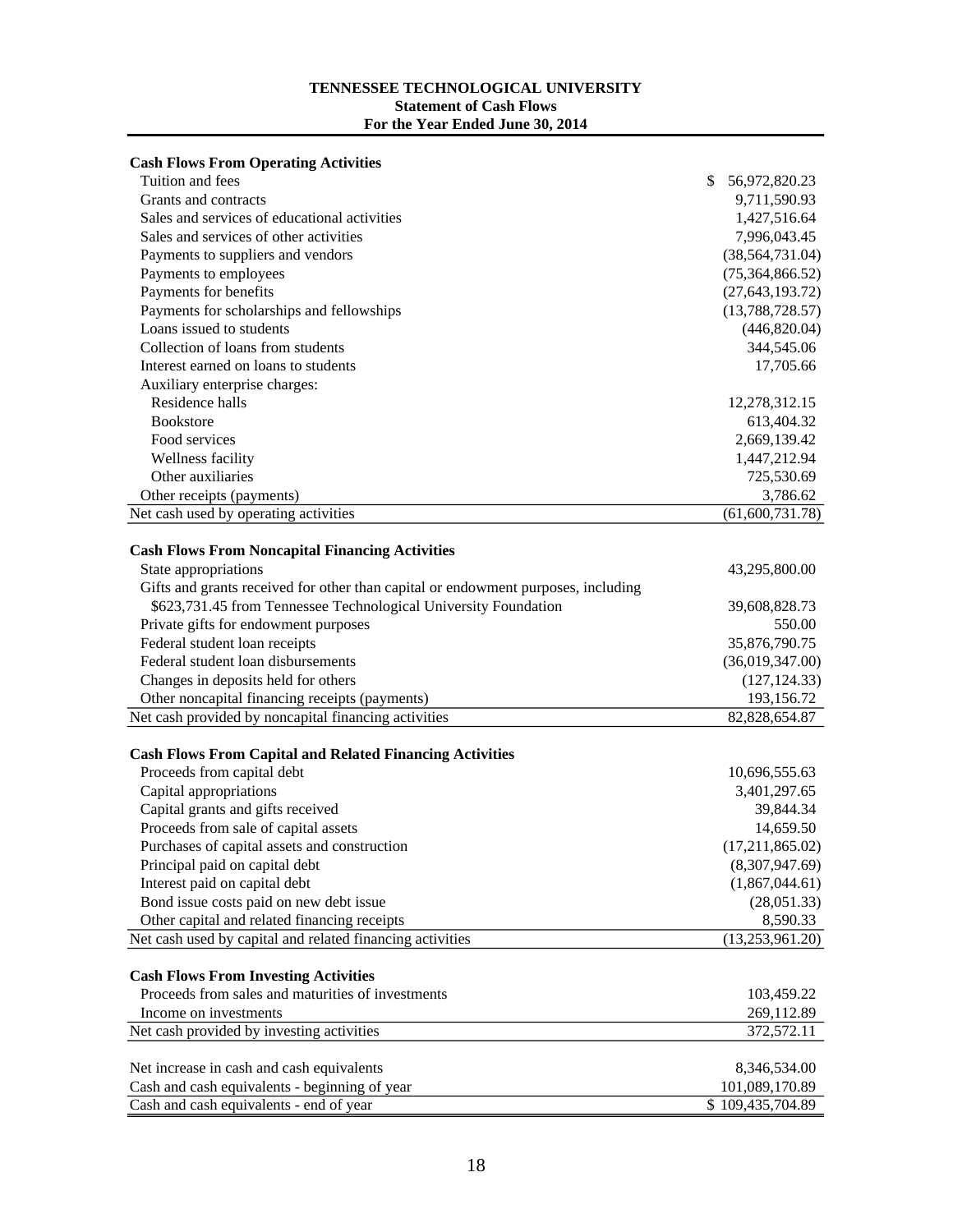#### **Statement of Cash Flows (Continued) For the Year Ended June 30, 2014 Tennessee Board of Regents TENNESSEE TECHNOLOGICAL UNIVERSITY**

| Reconciliation of operating loss to net cash used by operating activities:        |                    |
|-----------------------------------------------------------------------------------|--------------------|
| Operating loss                                                                    | \$ (70,304,331.31) |
| Adjustments to reconcile operating loss to net cash used by operating activities: |                    |
| Depreciation expense                                                              | 7,853,014.50       |
| Gifts in-kind                                                                     | 120,524.00         |
| Other adjustments (Note 18)                                                       | 128,684.00         |
| Change in assets and liabilities:                                                 |                    |
| Receivables, net                                                                  | 1,430,669.18       |
| Inventories                                                                       | (93,580.85)        |
| Prepaid items                                                                     | (429, 124.88)      |
| Accounts payable                                                                  | (553, 485.84)      |
| <b>Accrued liabilities</b>                                                        | (378, 110.04)      |
| Unearned revenues                                                                 | 680, 371.39        |
| Deposits                                                                          | 114,813.68         |
| Compensated absences                                                              | 257,294.44         |
| Due to grantors                                                                   | (229, 807.86)      |
| Loans to students and employees                                                   | (197, 662.19)      |
| Net cash used by operating activities                                             | \$ (61,600,731.78) |
| Noncash investing, capital, or financing transactions                             |                    |
| Gifts in-kind - capital                                                           | \$<br>144, 182. 18 |
| Unrealized losses on investments                                                  | \$<br>(9,583.12)   |
| Loss on disposal of capital assets                                                | \$<br>(28, 387.68) |

The notes to the financial statements are an integral part of this statement.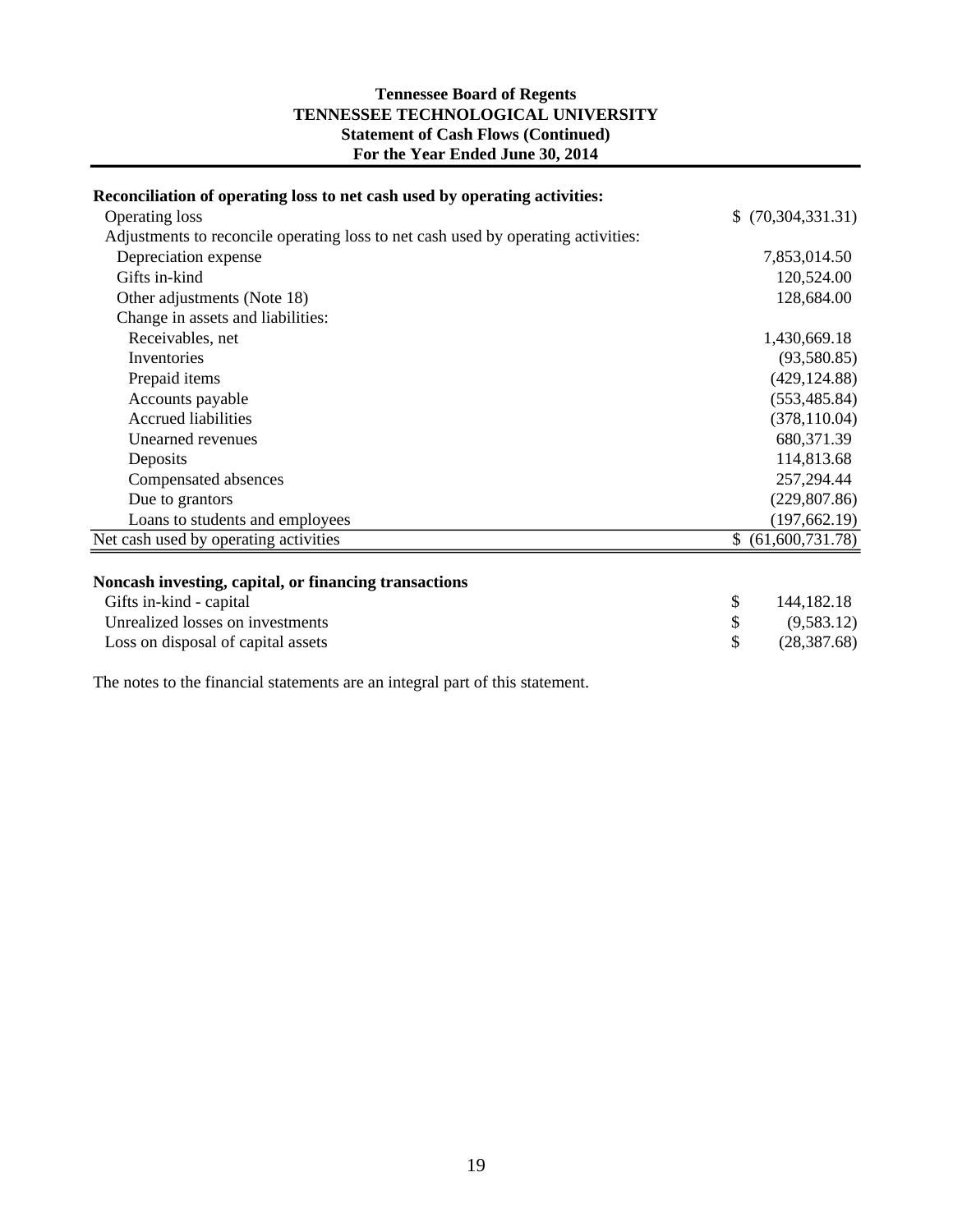## **Tennessee Board of Regents TENNESSEE TECHNOLOGICAL UNIVERSITY Notes to the Financial Statements June 30, 2014**

## **Note 1. Summary of Significant Accounting Policies**

#### **Reporting Entity**

The university is a part of the State University and Community College System of Tennessee (Tennessee Board of Regents). This system is a component unit of the State of Tennessee because the state appoints a majority of the system's governing body and provides significant financial support; the system is discretely presented in the *Tennessee Comprehensive Annual Financial Report*.

The financial statements present only that portion of the Tennessee Board of Regents' activities that is attributable to the transactions of Tennessee Technological University.

The Tennessee Technological University Foundation is considered a component unit of the university. Although the university does not control the timing or amount of receipts from the foundation, the majority of resources, or income thereon, that the foundation holds and invests are restricted to the activities of the university by its donors. Because these restricted resources held by the foundation can only be used by, or for the benefit of, the university, the foundation is considered a component unit of the university and is discretely presented in the university's financial statements. See Note 19 for more detailed information about the component unit and how to obtain the report.

#### **Basis of Presentation**

The university and the foundation's financial statements have been prepared in accordance with accounting principles generally accepted in the United States of America applicable to governmental colleges and universities engaged in business-type activities as prescribed by the Governmental Accounting Standards Board (GASB).

#### **Basis of Accounting**

For financial statement purposes, the university is considered a special-purpose government engaged only in business-type activities. Accordingly, the financial statements have been prepared using the economic resources measurement focus and the accrual basis of accounting. Revenues are recorded when earned, and expenses are recorded when a liability is incurred, regardless of the timing of related cash flows. Grants and similar items are recognized as revenue as soon as all of the provider's eligibility requirements have been met. All significant interfund transactions have been eliminated.

The university has classified its revenues and expenses as either operating or nonoperating according to the following criteria: Operating revenues and expenses are those that have the characteristics of exchange transactions. Operating revenues include (1) tuition and fees, net of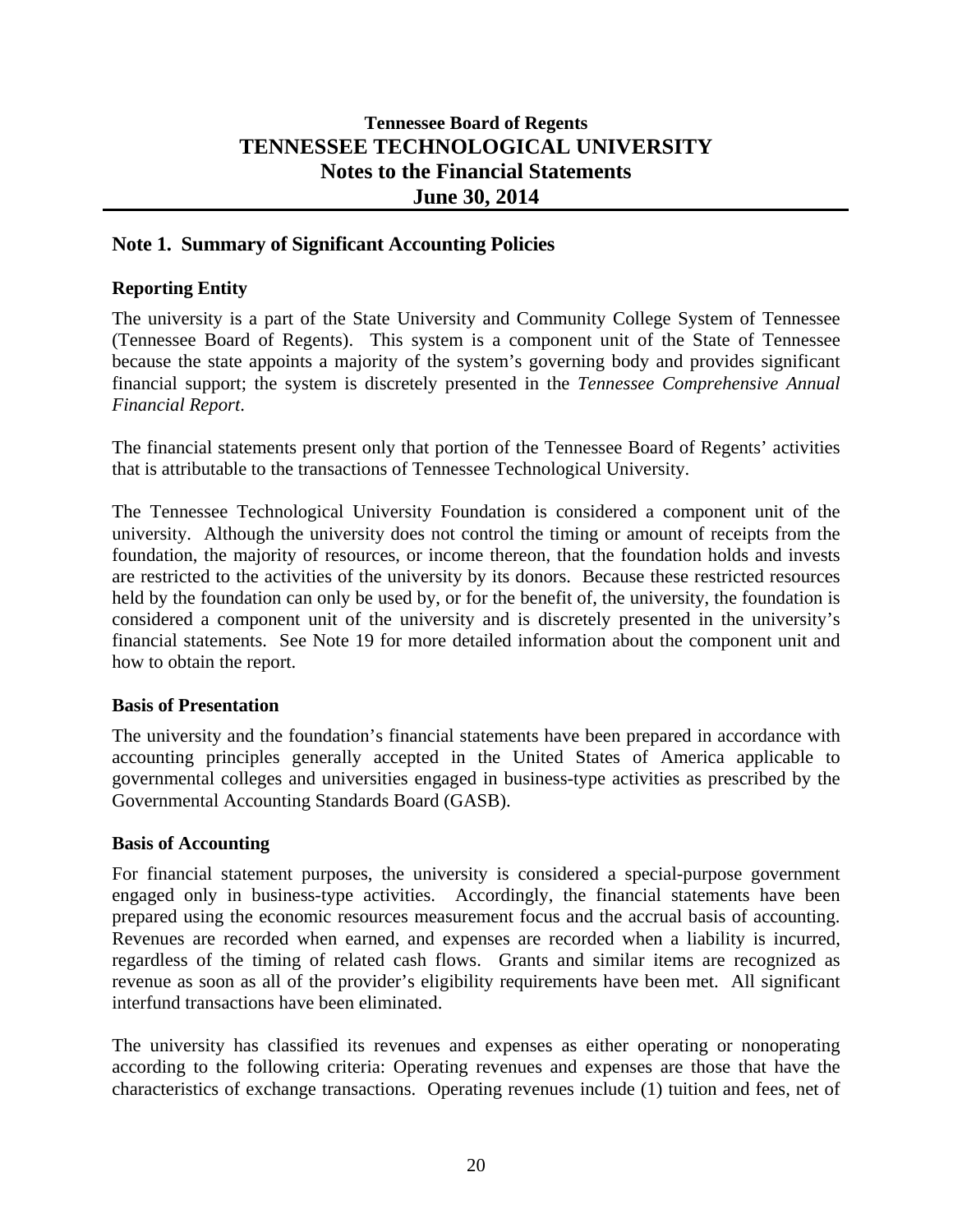scholarship discounts and allowances; (2) certain federal, state, local, and private grants and contracts; (3) sales and services of auxiliary enterprises; and (4) interest on institutional loans. Operating expenses include (1) salaries and wages; (2) employee benefits; (3) utilities, supplies, and other services; (4) scholarships and fellowships; and (5) depreciation.

Nonoperating revenues and expenses include activities that have the characteristics of nonexchange transactions, such as gifts and contributions, and other activities that are defined as nonoperating by GASB Statement 9, *Reporting Cash Flows of Proprietary and Nonexpendable Trust Funds and Governmental Entities that Use Proprietary Fund Accounting*, and GASB Statement 34, such as state appropriations and investment income.

When both restricted and unrestricted resources are available for use, it is the university's policy to determine which to use first, depending upon existing facts and circumstances.

## **Cash Equivalents**

This classification includes instruments that are readily convertible to known amounts of cash and have original maturities of three months or less.

#### **Inventories**

Inventories are valued at the lower of cost or market. All other items are maintained on an average cost or first-in, first-out basis.

#### **Compensated Absences**

The university's employees accrue annual and sick leave at varying rates, depending on length of service or classification. Some employees also earn compensatory time.

The amount of the liabilities for annual leave and compensatory time and their related benefits are reported in the statement of net position. There is no liability for unpaid accumulated sick leave since the university's policy is to pay this only if the employee dies or is absent because of illness, injury, or related family death.

## **Capital Assets**

Capital assets, which include property, plant, equipment, library holdings, works of art, historical treasures/collections, and intangible assets, are reported in the statement of net position at historical cost or at fair value at date of donation, less accumulated depreciation/amortization. The costs of normal maintenance and repairs that do not add to the value of the asset or materially extend the asset's useful life are not capitalized.

A capitalization threshold of \$100,000 is used for buildings, and \$50,000 is used for infrastructure. Equipment is capitalized when the unit acquisition cost is \$5,000 or greater. The capitalization threshold for additions and improvements to buildings and land is set at \$50,000.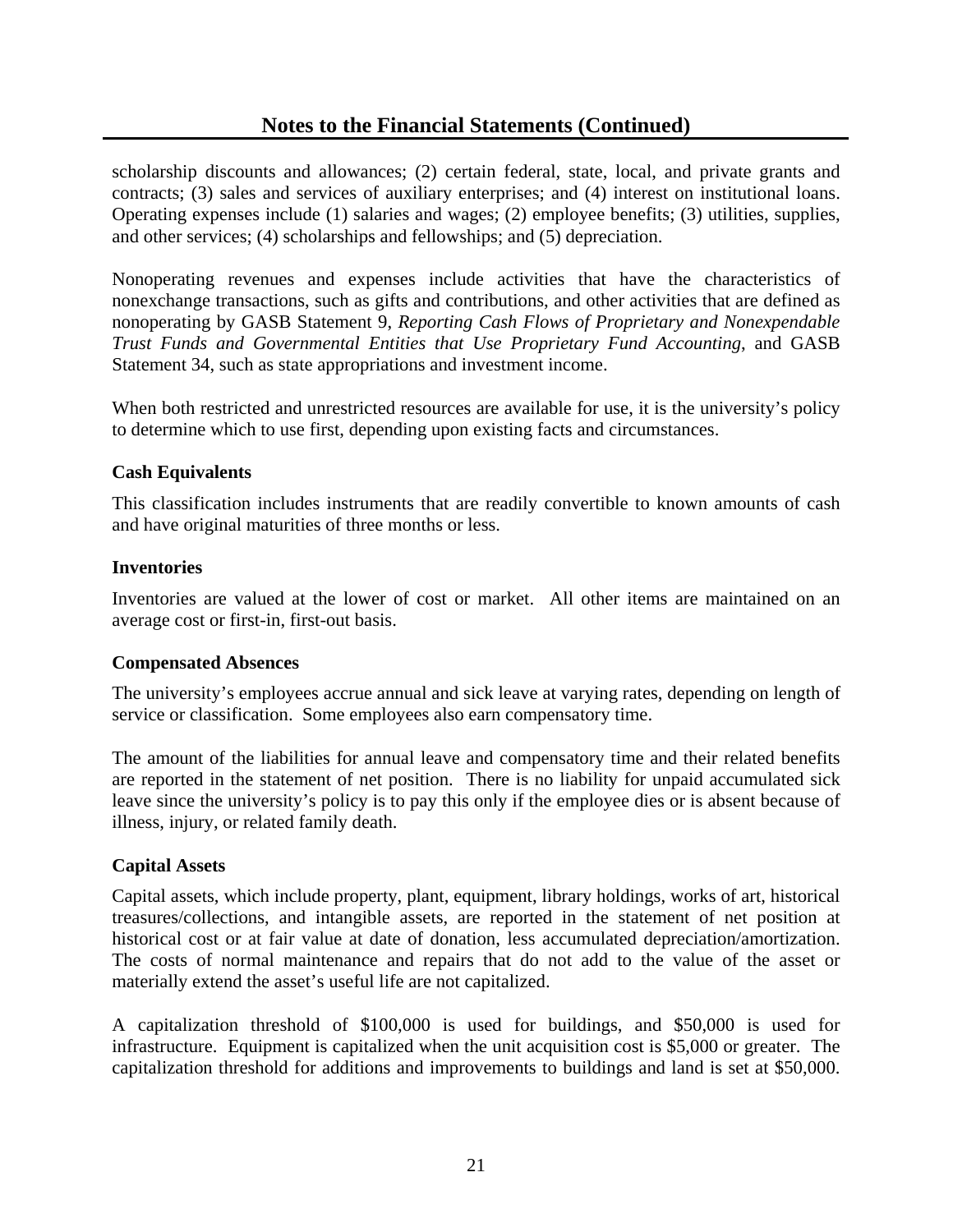The capitalization threshold for intangible assets is set at \$100,000. The capitalization threshold for art, historical treasures/collections, and similar assets is set at \$5,000.

These assets, with the exception of works of art and historical treasures/collections deemed inexhaustible and land, are depreciated/amortized using the straight-line method over the estimated useful lives, which range from 5 to 40 years.

## **Net Position**

The university's net position is classified as follows:

Net investment in capital assets – This represents the university's total investment in capital assets, net of accumulated depreciation and net of outstanding debt obligations and deferred outflows of resources related to those capital assets. To the extent debt has been incurred but not yet expended for capital assets, such amounts are not included as a component of net investment in capital assets.

Nonexpendable restricted net position – Nonexpendable restricted net position consists of endowment and similar type funds in which donors or other outside sources have stipulated, as a condition of the gift instrument, that the principal is to be maintained inviolate and in perpetuity, and invested for the purpose of producing present and future income, which may be expendable or added to principal.

Expendable restricted net position – Expendable restricted net position includes resources that the university is legally or contractually obligated to spend in accordance with restrictions imposed by external third parties.

Unrestricted net position – Unrestricted net position represents resources derived from student tuition and fees; state appropriations; sales and services of educational departments and other activities; and auxiliary enterprises. These resources are used for transactions relating to the educational and general operations of the university and may be used at the university's discretion to meet current expenses for any purpose. The auxiliary enterprises are substantially selfsupporting activities that provide services for students, faculty, and staff.

#### **Scholarship Discounts and Allowances**

Student tuition and fee revenues, as well as certain other revenues from students, are reported net of scholarship discounts and allowances in the statement of revenues, expenses, and changes in net position. Scholarship discounts and allowances are the difference between the stated charge for goods and services provided by the university and the amount that is paid by the student and/or third parties making payments on the student's behalf. Certain governmental grants, such as Pell grants and other federal, state, or nongovernmental programs, are recorded as either operating or nonoperating revenues in the university's financial statements. To the extent that revenues from such programs are used to satisfy tuition and fees and other student charges, the university has recorded a scholarship discount and allowance.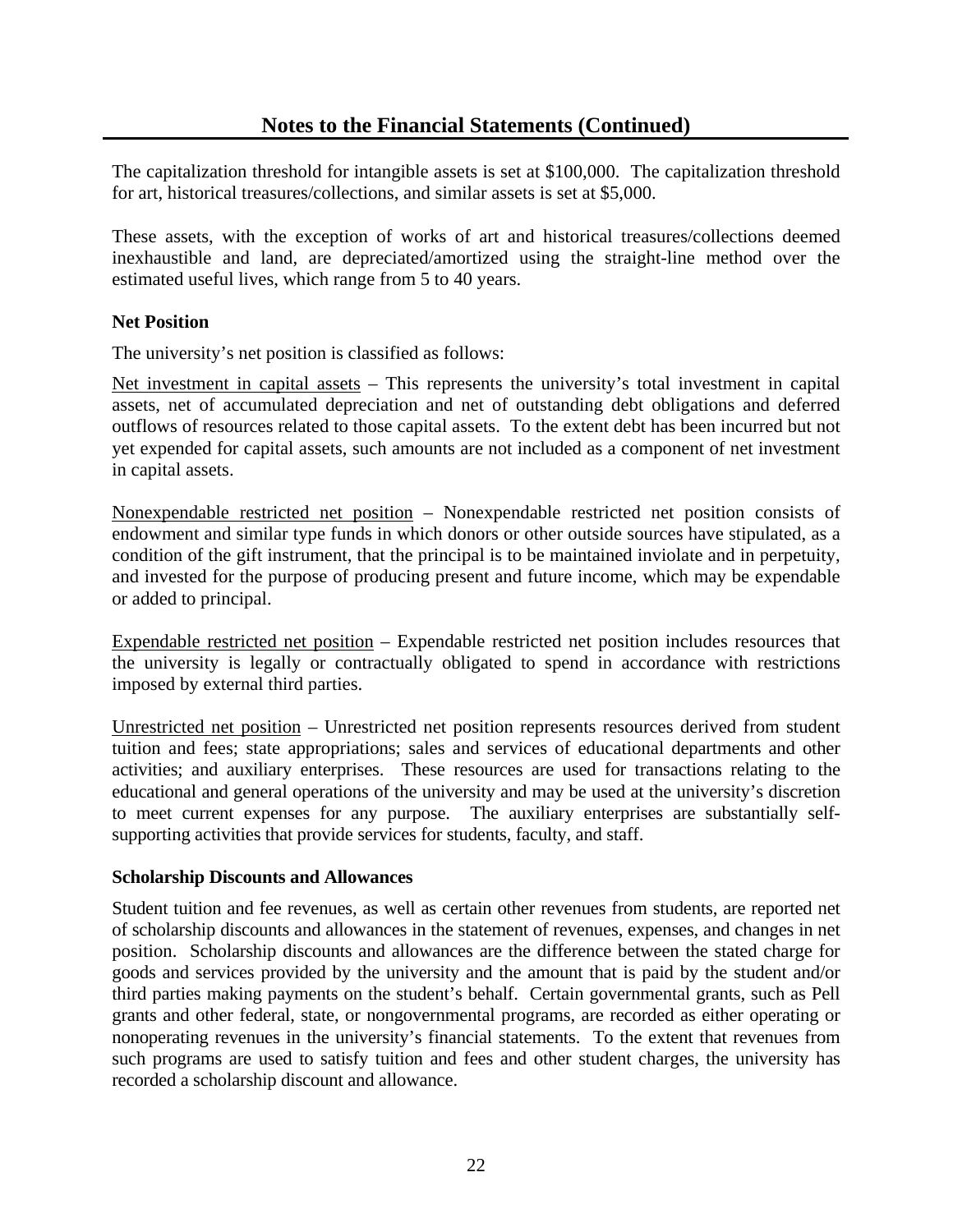#### **Note 2. Cash**

This classification includes demand deposits and petty cash on hand. At June 30, 2014, cash consisted of \$8,150,138.53 in bank accounts, \$7,730.95 of petty cash on hand, \$93,476,345.70 in the Local Government Investment Pool (LGIP) administered by the State Treasurer, and \$7,801,489.71 in LGIP deposits for capital projects.

The LGIP is part of the State Pooled Investment Fund. The fund's required risk disclosures are presented in the *State of Tennessee Treasurer's Report*. That report is available on the state's website at www.treasury.tn.gov.

LGIP deposits for capital projects – Payments related to the university's capital projects are made by the State of Tennessee's Department of Finance and Administration. The university's estimated local share of the cost of each project is held in a separate LGIP account. As expenses are incurred, the Tennessee Board of Regents withdraws funds from the LGIP account and transfers them to the Department of Finance and Administration. The funds in the account are not available to the university for any other purpose until the project is completed and the Tennessee Board of Regents releases any remaining funds.

#### **Note 3. Investments**

All investments permitted to be reported at fair value under GASB Statement 31, *Accounting and Financial Reporting for Certain Investments and External Investment Pools*, as amended, are reported at fair value, including those with a maturity date of one year or less at the time of purchase.

At June 30, 2014, the university had the following investments and maturities:

| <b>Investment Type</b>             | Fair Value   | Less than 1                    | $1$ to 5     | 6 to 10                  | More than 10             | No Maturity<br>Date |
|------------------------------------|--------------|--------------------------------|--------------|--------------------------|--------------------------|---------------------|
| U.S. agencies                      | \$301,356.81 | \$<br>$\overline{\phantom{a}}$ | \$138,409.18 | \$429.42                 | \$162,518.21             | \$<br>-             |
| Collateralized                     |              |                                |              |                          |                          |                     |
| mortgage                           |              |                                |              |                          |                          |                     |
| obligation<br>Cash surrender value | 1.080.69     | ۰                              | 1.080.69     | -                        | $\overline{\phantom{a}}$ |                     |
|                                    |              |                                |              |                          |                          |                     |
| life insurance                     | 16,885.34    | ۰                              | ۰            | $\overline{\phantom{0}}$ | ٠.                       | 16,885.34           |
|                                    |              |                                |              |                          |                          |                     |
| Total investments                  | \$319,322.84 | \$                             | \$139,489.87 | \$429.42                 | \$162,518.21             | \$16,885.34         |

Investment Maturities (in Years)

#### **Interest Rate Risk**

Interest rate risk is the risk that changes in interest rates will adversely affect the fair value of a debt investment. The university does not have a formal investment policy that limits investment maturities as a means of managing its exposure to fair value losses arising from increasing interest rates.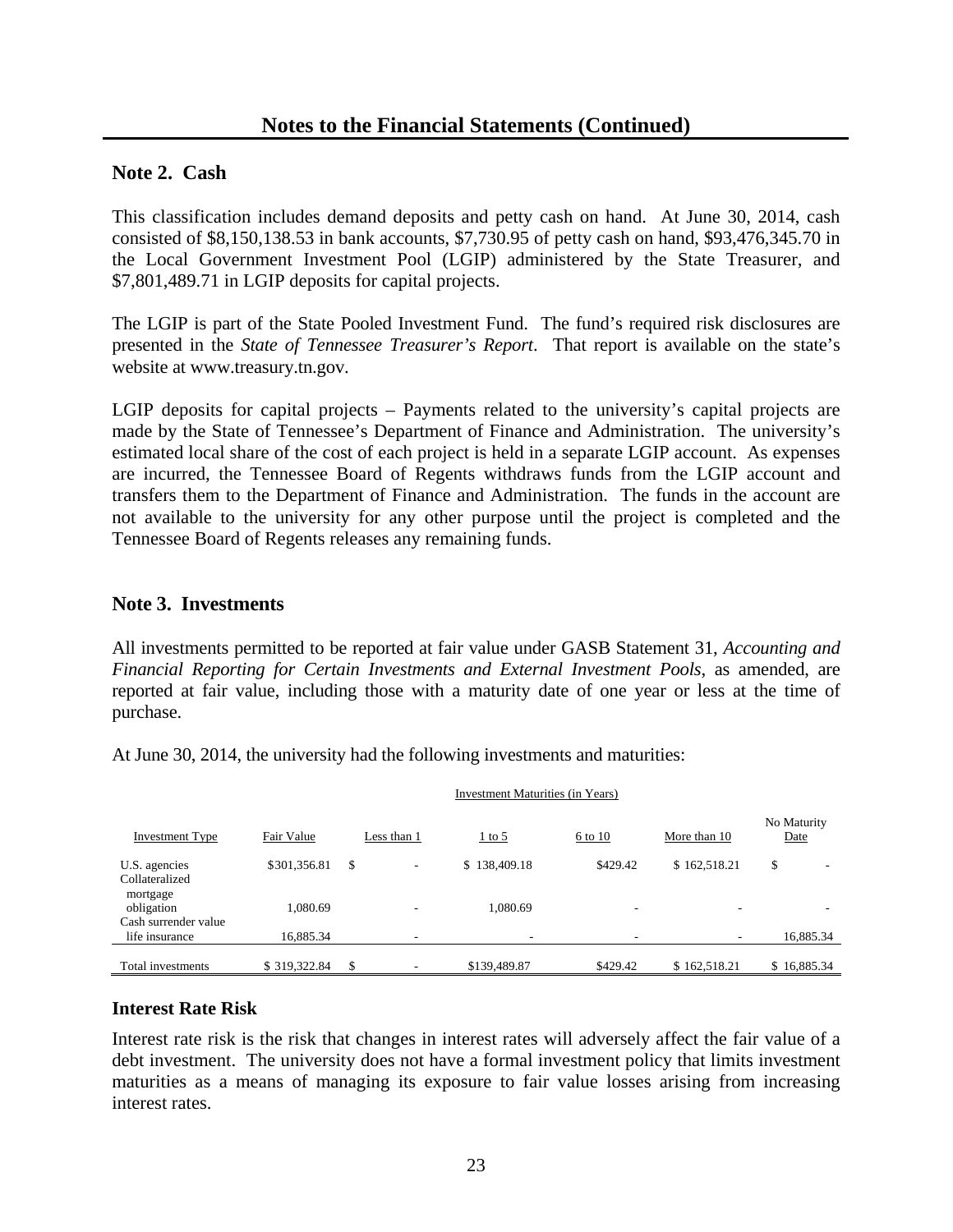#### **Credit Risk**

Credit risk is the risk that an issuer or other counterparty to an investment will not fulfill its obligations. The university is authorized by statute to invest funds in accordance with Tennessee Board of Regents policies. Under the current policy, funds other than endowments may be invested only in obligations of the United States or its agencies backed by the full faith and credit of the United States; repurchase agreements for United States securities; certificates of deposit in banks and savings and loan associations; bankers' acceptances; commercial paper; money market mutual funds; and the State of Tennessee Local Government Investment Pool. The policy requires that investments of endowments in equity securities be limited to funds from private gifts or other sources external to the university and that endowment investments be prudently diversified*.* Securities are rated by Standard and Poor's, Moody's Investors Service, and/or Fitch Ratings and are presented below using the Standard and Poor's rating scale.

Tennessee Board of Regents policy restricts investments in bankers' acceptances and commercial paper. The policy requires that prime bankers' acceptances must be issued by domestic banks with a minimum AA rating or foreign banks with a AAA long-term debt rating by a majority of the ratings services that have rated the issuer. Prime bankers' acceptances are required to be eligible for purchase by the Federal Reserve System. To be eligible, the original maturity must not be more than 270 days, and it must 1) arise out of the current shipment of goods between countries or with the United States, or 2) arise out of storage within the United States of goods that are under contract of sale or are expected to move into the channel of trade within a reasonable time and that are secured throughout their life by a warehouse receipt or similar document conveying title to the underlying goods.

The policy requires that prime commercial paper shall be limited to that of corporations that meet the following criteria: 1) Senior long-term debt, if any, should have a minimum rating of A1 or equivalent, and short-term debt should have a minimum rating of A1 or equivalent, as provided by a majority of the rating services that rate the issuer. If there is no long-term debt rating, the short-term debt rating must be A1 by all rating services (minimum of two). 2) The rating should be based on the merits of the issuer or guarantee by a nonbank. 3) A financial review should be made to ascertain the issuer's financial strength to cover the debt. 4) Commercial paper of a banking institution should not be purchased. Prime commercial paper shall not have a maturity that exceeds 270 days.

At June 30, 2014, the university's investments were rated as follows:

| <b>Investment Type</b>                     | Fair Value                   | <b>Credit Quality Rating</b><br>Unrated |
|--------------------------------------------|------------------------------|-----------------------------------------|
| LGIP<br>Collateralized mortgage obligation | \$101,277,835.41<br>1,080.69 | \$101,277,835.41<br>1,080.69            |
| Total                                      | \$101,278,916.10             | \$101,278,916.10                        |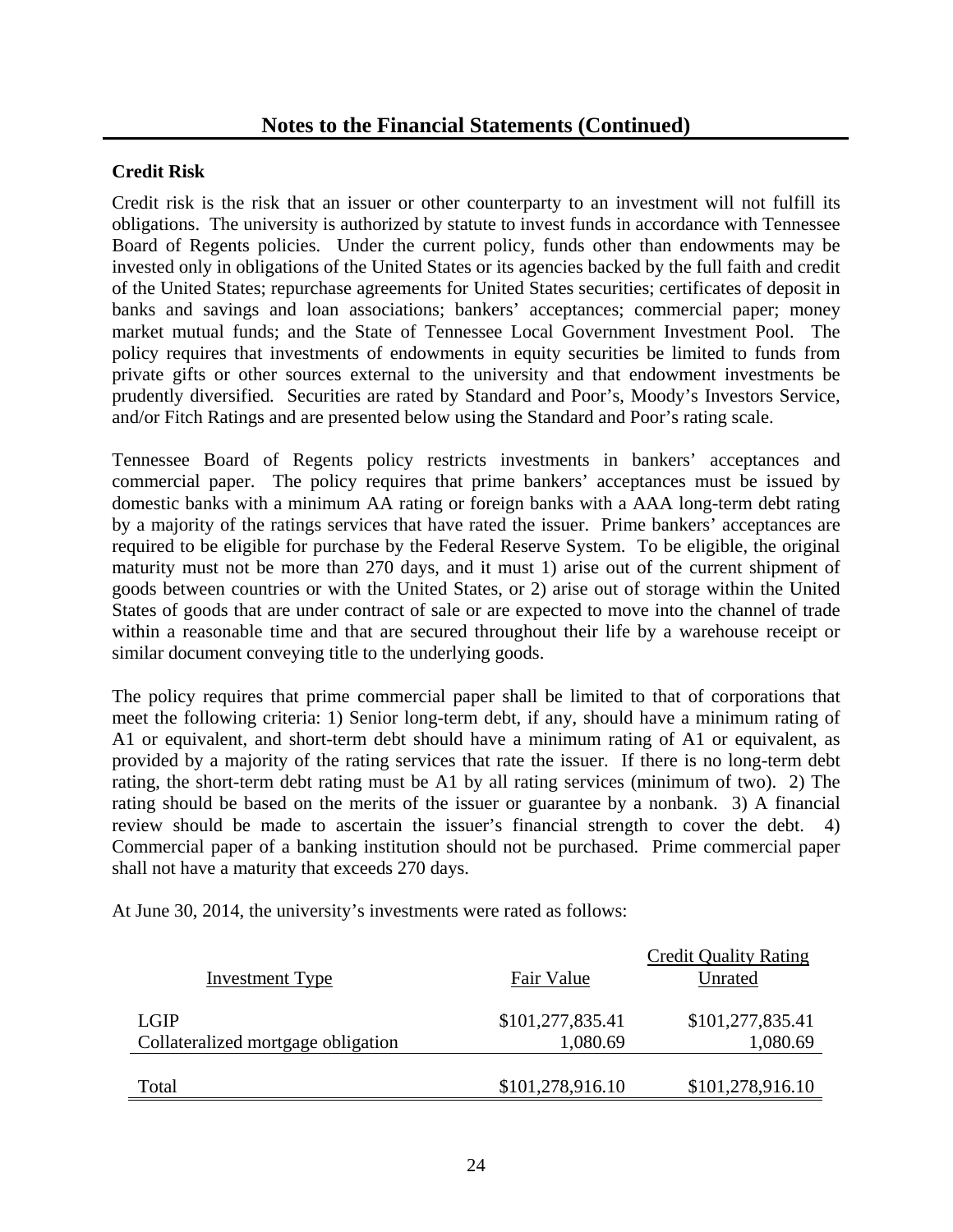Investments of the university's endowment and similar funds were composed of the following:

| Investments                                                                   | Fair Value<br>June 30, 2014 |  |  |
|-------------------------------------------------------------------------------|-----------------------------|--|--|
| Collateralized mortgage obligation<br><b>Local Government Investment Pool</b> | 1,080.69<br>335, 147. 79    |  |  |
| Total                                                                         | \$336,228.48                |  |  |

Assets of endowments are pooled on a fair-value basis, with each individual fund subscribing to or disposing of units on the basis of the fair value per unit at the beginning of the calendar quarter within which the transaction takes place. Of the total units at June 30, 2014, each having a fair value of \$ \$1.173239, 170,449.73 units were owned by permanent endowments, 7,643.52 units were owned by term endowments, and 108,488.27 units were owned by quasi-endowments.

The following tabulations summarize changes in relationships between cost and fair values of the pooled assets:

| FY 2014                       |              | Pooled Assets |            |              |
|-------------------------------|--------------|---------------|------------|--------------|
|                               |              |               | <b>Net</b> | Fair         |
|                               |              |               | Gains      | Value        |
|                               | Fair Value   | Cost          | (Losses)   | Per Unit     |
| End of year                   | \$336,228.48 | \$336,217.06  | \$11.42    | \$1.173239   |
| Beginning of year             | \$335,583.62 | \$335,515.89  | 67.73      | 1.174470     |
| Change in unit value          |              |               |            | \$(0.001231) |
|                               |              |               |            |              |
| Unrealized net gains/(losses) |              |               | (56.31)    |              |
| Realized net gains/(losses)   |              |               |            |              |
|                               |              |               |            |              |
| Total net gains/(losses)      |              |               | \$(56.31)  |              |
|                               |              |               |            |              |

The average annual earnings per unit, exclusive of net gains/(losses), were \$0.001177 for the year ended June 30, 2014.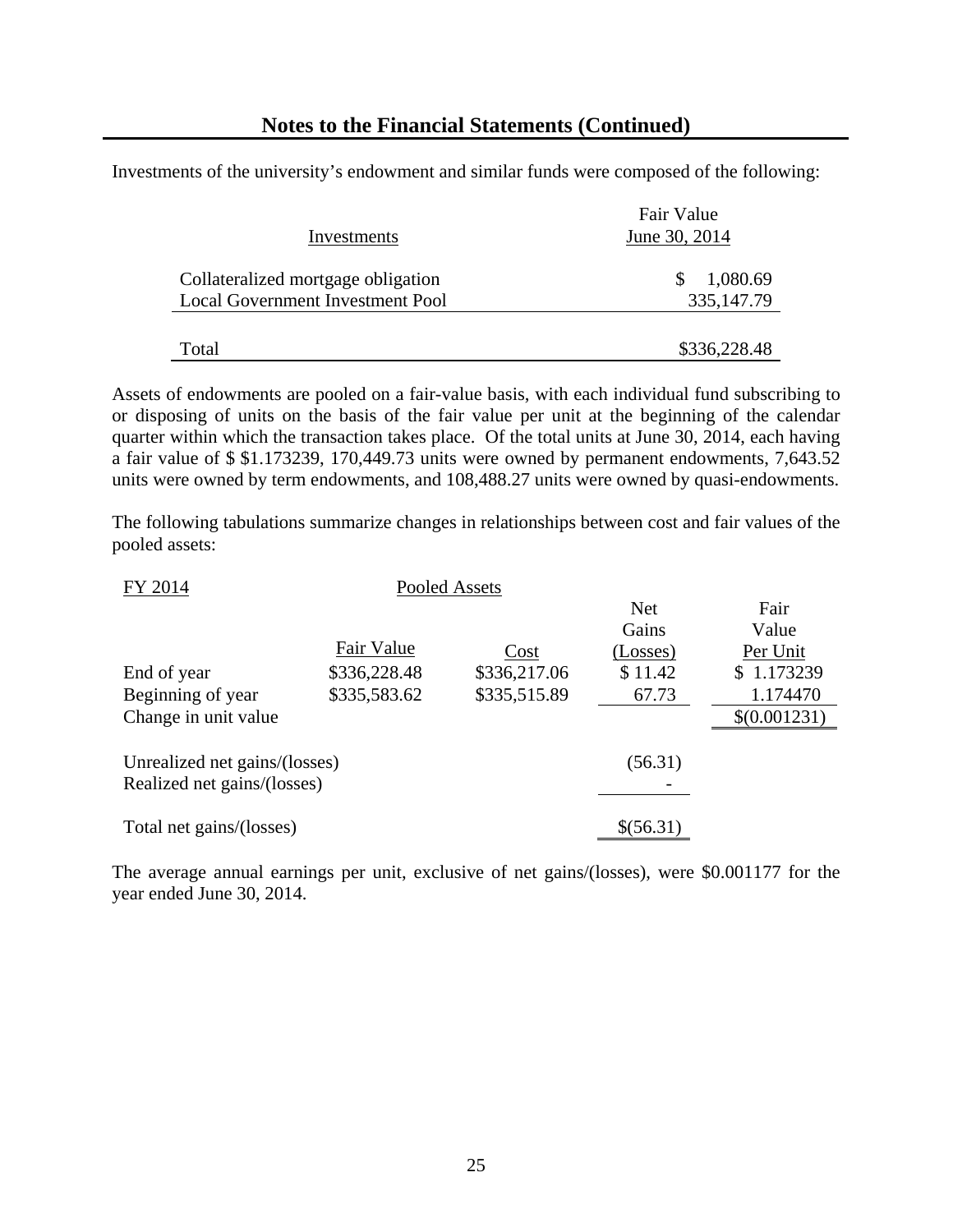## **Note 4. Receivables**

Receivables at June 30, 2014, included the following:

| Student accounts receivable                                                  | \$1,613,162.93 |
|------------------------------------------------------------------------------|----------------|
| Grants receivable                                                            | 3,095,889.44   |
| Notes receivable                                                             | 112,333.08     |
| Auxiliary enterprise receivables                                             | 700,869.41     |
| Other receivables                                                            | 1,246,456.07   |
|                                                                              |                |
| Subtotal                                                                     | 6,768,710.93   |
| Less allowance for doubtful accounts                                         | (547, 105.90)  |
|                                                                              |                |
| Total receivables                                                            | \$6,221,605.03 |
| Federal Perkins Loan Program funds at June 30, 2014, included the following: |                |
| Perkins loans receivable                                                     | \$1,376,645.53 |
| Less allowance for doubtful accounts                                         | (114,707.89)   |
| Total                                                                        | \$1,261,937.64 |

## **Note 5. Capital Assets**

Capital asset activity for the year ended June 30, 2014, was as follows:

|                                             | Beginning<br><b>Balance</b> | <b>Additions</b> | Transfers            | Reductions                                | <b>Ending Balance</b> |
|---------------------------------------------|-----------------------------|------------------|----------------------|-------------------------------------------|-----------------------|
| Land                                        | 2,027,101.10<br>\$.         | \$1,196,673.85   | \$<br>$\blacksquare$ | $\mathcal{S}$<br>$\overline{\phantom{a}}$ | \$3,223,774.95        |
| Land improvements                           |                             |                  |                      |                                           |                       |
| and infrastructure                          | 19,454,155.32               | 371,440.91       |                      |                                           | 19,825,596.23         |
| <b>Buildings</b>                            | 168,935,218.67              |                  | 14,492,018.94        |                                           | 183,427,237.61        |
| Equipment                                   | 24,822,042.41               | 1,967,566.95     |                      | 783,194.72                                | 26,006,414.64         |
| Library holdings                            | 3,002,065.29                | 278,941.22       |                      | 252,220.44                                | 3,028,786.07          |
| Intangible assets                           | 3,576,237.64                |                  | 340,654.67           |                                           | 3,916,892.31          |
| Art and historical                          |                             |                  |                      |                                           |                       |
| collections                                 |                             | 26,010.45        |                      |                                           | 26,010.45             |
| Projects in progress                        | 10,544,662.48               | 13,329,547.38    | (14,832,673.61)      |                                           | 9,041,536.25          |
|                                             |                             |                  |                      |                                           |                       |
| Total                                       | 232, 361, 482. 91           | 17,170,180.76    |                      | $-1,035,415.16$                           | 248,496,248.51        |
|                                             |                             |                  |                      |                                           |                       |
| Less accumulated depreciation/amortization: |                             |                  |                      |                                           |                       |
| Land improvements                           |                             |                  |                      |                                           |                       |

| and infrastructure | 8.489.793.47  | 868,420.64   |  | 9.358.214.11  |
|--------------------|---------------|--------------|--|---------------|
| <b>Buildings</b>   | 81,162,505.18 | 4.595.126.54 |  | 85,757,631.72 |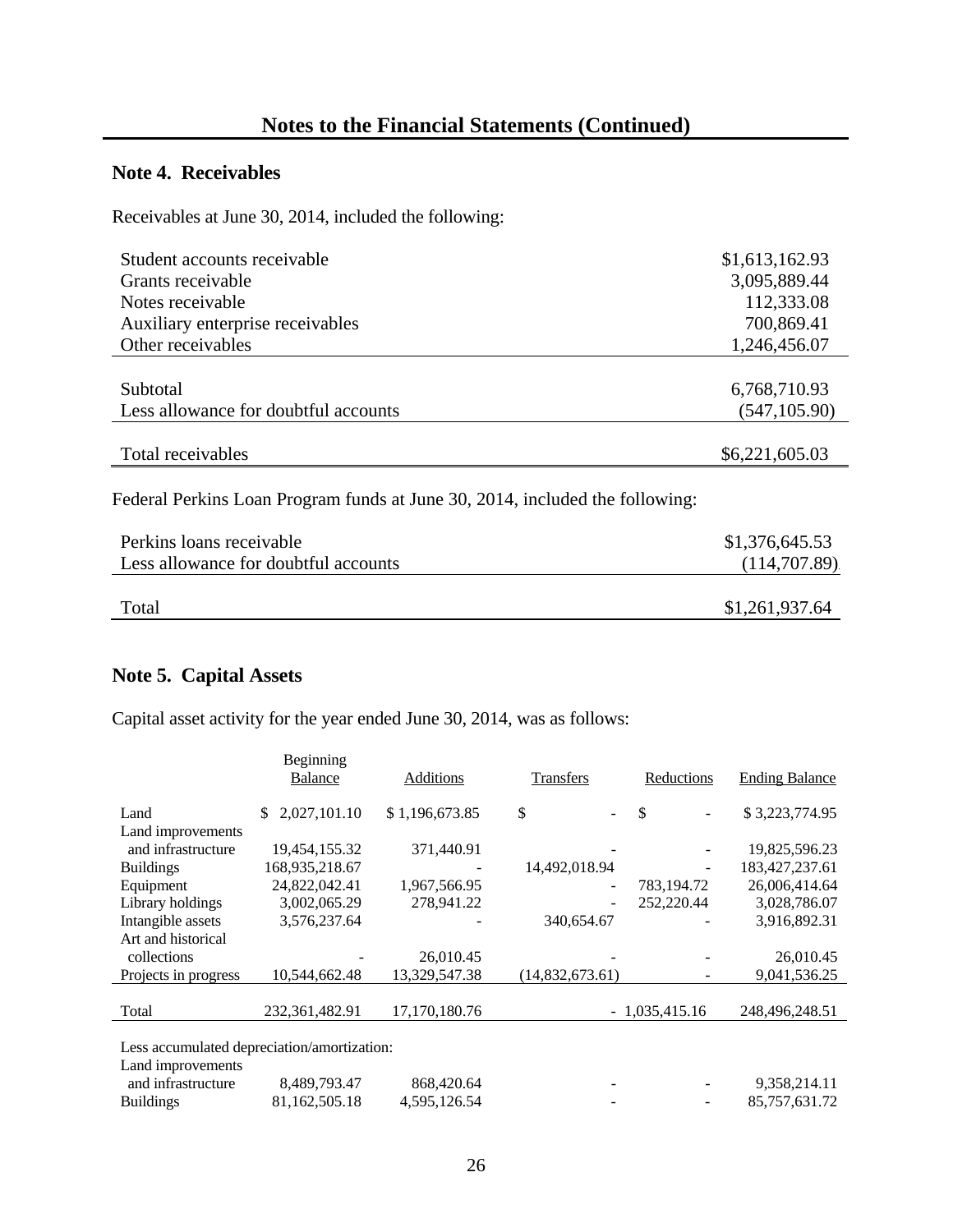| Equipment           | 17, 157, 294. 93 | 1,721,946.64   |    | 754,807.04      | 18, 124, 434. 53 |
|---------------------|------------------|----------------|----|-----------------|------------------|
| Library holdings    | 1,703,834.94     | 302,878.61     |    | 226,209.99      | 1,780,503.56     |
| Intangible assets   | 2,093,082.90     | 364,642.07     |    | ٠               | 2,457,724.97     |
|                     |                  |                |    |                 |                  |
| Total               | 110,606,511.42   | 7,853,014.50   |    | 981,017.03      | 117,478,508.89   |
|                     |                  |                |    |                 |                  |
| Capital assets, net | \$121,754,971.49 | \$9,317,166.26 | \$ | $-$ \$54,398.13 | \$131,017,739.62 |

During fiscal year 2014, the university reduced library holdings by \$26,010.45 and reclassified these items as capitalized art and historical collections.

#### **Note 6. Accounts Payable**

Accounts payable at June 30, 2014, included the following:

| Vendors payable<br>Unapplied student payments | \$2,966,627.04<br>253,149.44 |
|-----------------------------------------------|------------------------------|
| Other payables                                | 4,276.00                     |
| Total accounts payable                        | \$3,224,052.48               |

# **Note 7. Long-term Liabilities**

Long-term liabilities activity for the year ended June 30, 2014, was as follows:

|                    | Beginning       |                  |                     | Ending          | Current        |
|--------------------|-----------------|------------------|---------------------|-----------------|----------------|
|                    | <b>Balance</b>  | <b>Additions</b> | Reductions          | <b>Balance</b>  | Portion        |
| Payables:          |                 |                  |                     |                 |                |
| TSSBA debt:        |                 |                  |                     |                 |                |
| <b>Bonds</b>       | \$38,081,746.55 | \$5,774,978.73   | 1,857,947.69<br>\$. | \$41,998,777.59 | \$2,106,548.63 |
| Unamortized bond   |                 |                  |                     |                 |                |
| premium/discount   | 3,421,155.55    | 704,036.10       | 237, 157. 13        | 3,888,034.52    |                |
| Commercial paper   | 6,450,000.00    |                  | 6,450,000.00        |                 |                |
| Revolving credit   |                 |                  |                     |                 |                |
| facility           |                 | 4,217,540.80     |                     | 4,217,540.80    |                |
|                    |                 |                  |                     |                 |                |
| Subtotal           | 47,952,902.10   | 10,696,555.63    | 8,545,104.82        | 50,104,352.91   | 2,106,548.63   |
|                    |                 |                  |                     |                 |                |
| Other liabilities: |                 |                  |                     |                 |                |
| Compensated        |                 |                  |                     |                 |                |
| absences           | 3,647,329.05    | 2,082,972.00     | 1,825,677.56        | 3,904,623.49    | 579,704.76     |
| Due to grantors    | 1,439,938.97    |                  | 229,807.86          | 1,210,131.11    |                |
| Unearned revenue   | 3,712,822.80    | 4,219,776.78     | 3,539,405.39        | 4,393,194.19    | 4,253,194.19   |
|                    |                 |                  |                     |                 |                |
| Subtotal           | 8,800,090.82    | 6,302,748.78     | 5,594,890.81        | 9,507,948.79    | 4,832,898.95   |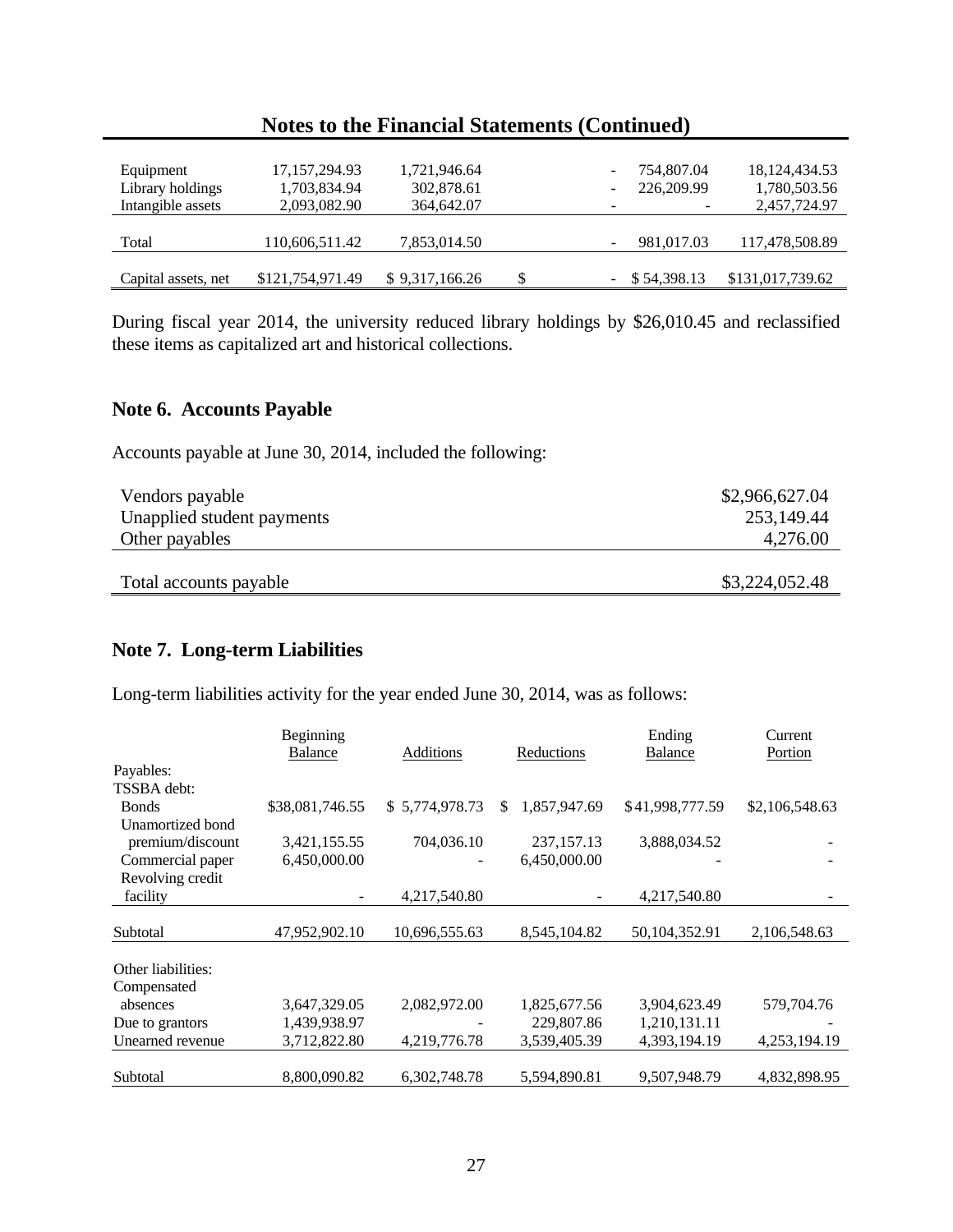Total long-term liabilities \$56,752,992.92 \$16,999,304.41 \$14,139,995.63 \$59,612,301.70 \$ 6,939,447.58

#### **TSSBA Debt – Bonds**

Bonds, with interest rates ranging from 2% to 5%, were issued by the Tennessee State School Bond Authority (TSSBA). The bonds are due serially to November 2033 and are secured by pledges of the facilities' revenues to which they relate and certain other revenues and fees of the university, including state appropriations; see Note 9 for further details. The bonded indebtedness with the Tennessee State School Bond Authority included in long-term liabilities on the statement of net position is shown net of assets held by the authority in the debt service reserve and unexpended debt proceeds. The reserve amount was \$2,297,022.88 at June 30, 2014.

Debt service requirements to maturity for the university's portion of TSSBA bonds at June 30, 2014, are as follows:

| Year Ending June 30 | Principal       |                 | Total           |
|---------------------|-----------------|-----------------|-----------------|
| 2015                | \$2,106,548.63  | \$1,972,208.12  | \$4,078,756.75  |
| 2016                | 2,195,054.15    | 1,885,085.80    | 4,080,139.95    |
| 2017                | 2,291,919.63    | 1,789,711.92    | 4,081,631.55    |
| 2018                | 2,395,221.83    | 1,691,792.10    | 4,087,013.93    |
| 2019                | 2,503,788.84    | 1,584,779.40    | 4,088,568.24    |
| $2020 - 2024$       | 13,583,276.11   | 6,073,909.13    | 19,657,185.24   |
| $2025 - 2029$       | 12,683,424.17   | 3,184,034.58    | 15,867,458.75   |
| $2030 - 2034$       | 4,239,544.23    | 560,323.34      | 4,799,867.57    |
|                     |                 |                 |                 |
| Total               | \$41,998,777.59 | \$18,741,844.39 | \$60,740,621.98 |

#### **TSSBA Debt – Revolving Credit Facility**

The Tennessee State School Bond Authority (TSSBA) receives loans from the revolving credit facility to finance the costs of various capital projects during the construction phase. When projects are placed in service, TSSBA issues long-term, fixed-rate debt to finance the project over its useful payback period and repays the revolving credit facility debt. The amount issued for projects at the university was \$4,217,540.80 at June 30, 2014.

Prior to March 20, 2014, TSSBA issued short-term debt in the form of commercial paper. Since March 20, 2014, TSSBA has used the revolving credit facility.

More detailed information regarding the bonds and revolving credit facility can be found in the notes to the financial statements in the financial report for the Tennessee State School Bond Authority. That report is available on the state's website at www.comptroller.tn.gov/tssba/cafr.asp.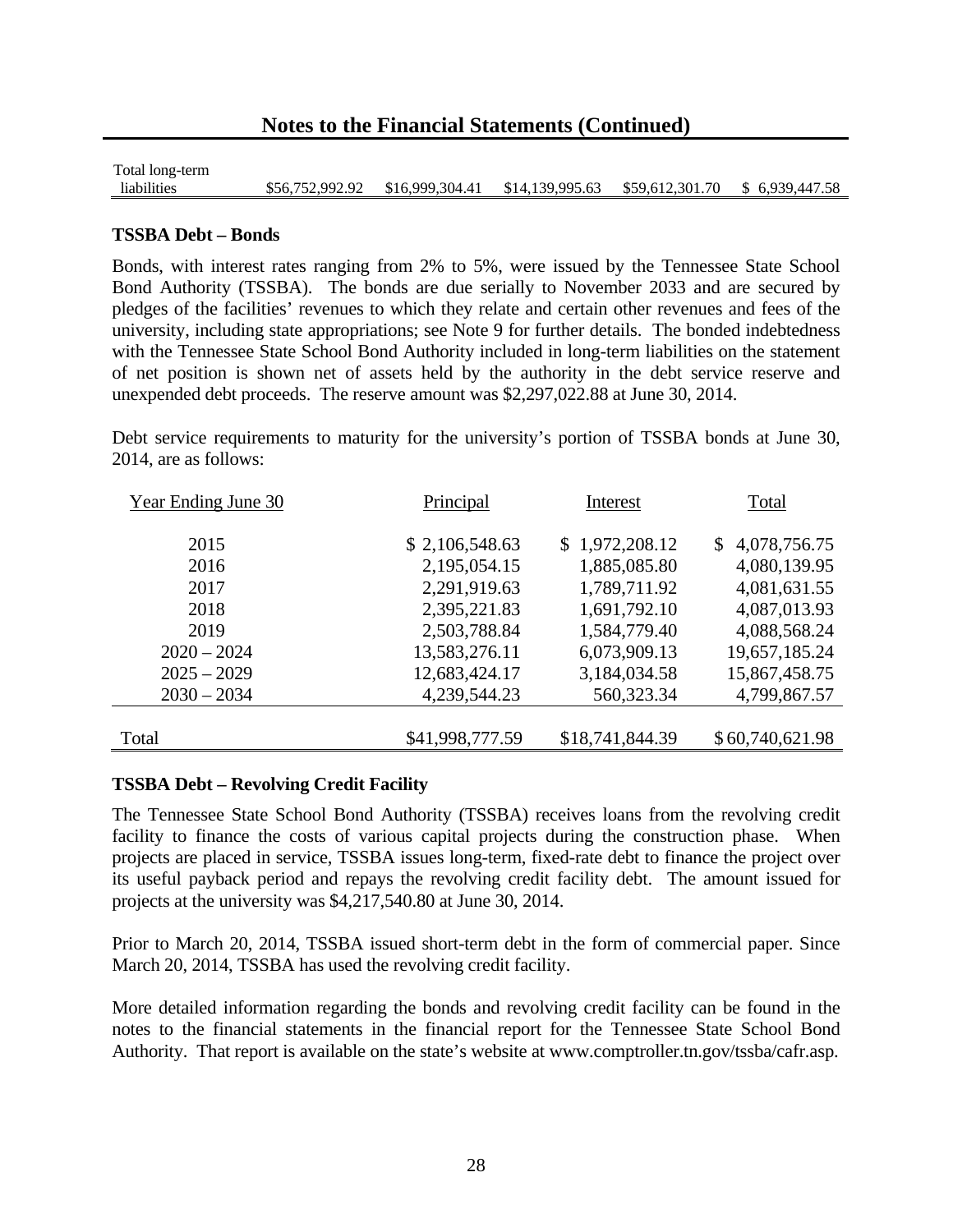## **Note 8. Endowments**

If a donor has not provided specific instructions to the university, state law permits the university to authorize for expenditure the net appreciation (realized and unrealized) of the investments of endowment funds. When administering its power to spend net appreciation, the university is required to consider its long-term and short-term needs; present and anticipated financial requirements; expected total return on its investments; price-level trends; and general economic conditions. Any net appreciation that is spent is required to be spent for the purposes for which the endowment was established.

The university chooses to spend only a portion of the investment income (including changes in the value of investments) each year. Under the spending plan established by the university, only realized gains have been authorized for expenditure. The remaining amount, if any, is retained to be used in future years when the amount computed using the spending plan exceeds the investment income. At June 30, 2014, net appreciation of \$189,119.85 is available to be spent, of which \$8,301.38 is included in restricted net position expendable for scholarships and fellowships, \$6,616.80 is included in restricted net position expendable for instructional departmental uses, \$38,251.61 is included in restricted net position expendable for loans, \$10,067.32 is included in restricted net position expendable for other, and \$125,882.74 is included in unrestricted net position.

## **Note 9. Pledged Revenues**

The university has pledged certain revenues and fees, including state appropriations, to repay \$41,998,777.59 in revenue bonds issued from June 2005 to November 2013 (see Note 7 for further detail). Proceeds from the bonds provided financing for student housing and energy upgrades. The bonds are payable through 2033. Annual principal and interest payments on the bonds are expected to require 2.53% of available revenues. The total principal and interest remaining to be paid on the bonds is \$60,740,621.98. Principal and interest paid for the current year and total available revenues were \$3,784,445.60 and \$161,337,653.64, respectively.

## **Note 10. Pension Plans**

## **Defined Benefit Plans**

## **Tennessee Consolidated Retirement System**

Plan description – The State of Tennessee provides a pension plan that covers state and higher education employees. That plan is a part of the Public Employee Retirement Plan, an agent multiple-employer defined benefit pension plan administered by the Tennessee Consolidated Retirement System (TCRS). TCRS provides retirement, death, and disability benefits, as well as annual cost-of-living adjustments to plan members and their beneficiaries. Title 8, Chapters 34-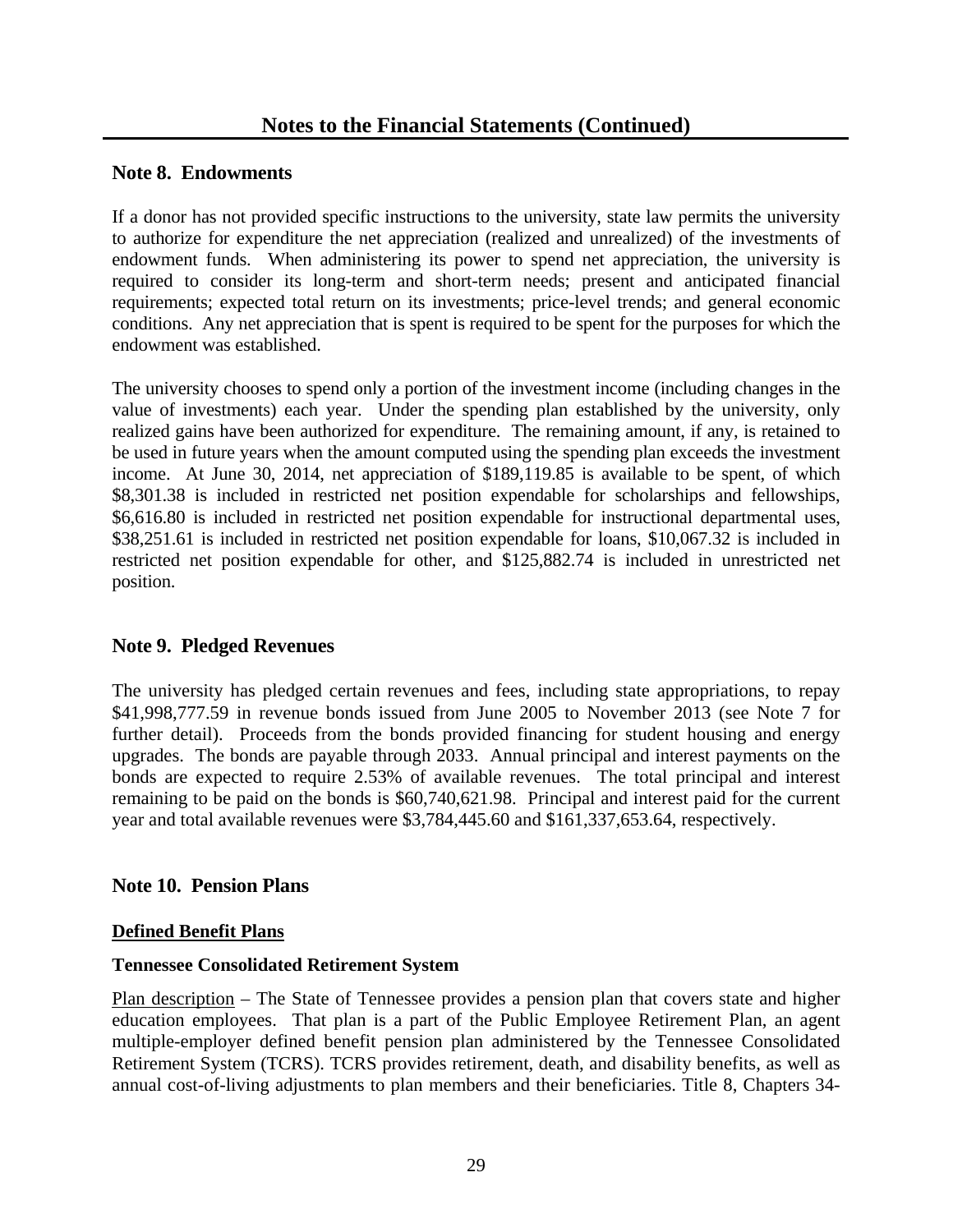37, *Tennessee Code Annotated*, establishes benefit provisions. State statutes are amended by the Tennessee General Assembly.

The TCRS issues a publicly available financial report that includes financial statements and required supplementary information for the Public Employee Retirement Plan. That report is available on the state's website at www.treasury.tn.gov/tcrs.

Funding policy – Plan members are noncontributory. The university is required to contribute at an actuarially determined rate. The current rate is 15.03% of annual covered payroll. Contribution requirements for the university are established and may be amended by the TCRS' Board of Trustees.

Annual pension cost – For the year ended June 30, 2014, the university's contributions equaled the annual pension cost of \$4,271,544.46.

|               | <b>Trend Information</b>            |                                  |                                  |
|---------------|-------------------------------------|----------------------------------|----------------------------------|
| Year Ended    | <b>Annual Pension Cost</b><br>(APC) | Percentage of APC<br>Contributed | <b>Net Pension</b><br>Obligation |
| June 30, 2014 | \$4,271,544.46                      | 100%                             | \$0                              |
| June 30, 2013 | \$3,817,723.28                      | 100%                             | \$0                              |
| June 30, 2012 | \$3,667,032.54                      | 100%                             | \$0                              |

Additional information – Information about the funded status of the plan as of the most recent valuation date, information about the actuarial methods and assumptions used in the valuations, and required supplementary information is available in the *Tennessee Comprehensive Annual Financial Report*. A copy of that report is available on the state's website at www.tn.gov/finance/act/cafr.shtml.

## **Defined Contribution Plans**

#### **Optional Retirement Plans**

Plan description – The university contributes to three defined contribution plans: Teachers Insurance and Annuity Association–College Retirement Equities Fund, ING Life Insurance and Annuity Company, and Variable Annuity Life Insurance Company. These plans are administered by the Tennessee Department of the Treasury. Each plan provides retirement benefits to faculty and staff who are exempt from the overtime provisions of the Fair Labor Standards Act and who waive membership in the TCRS. Benefits depend solely on amounts contributed to the plan plus investment earnings. Plan provisions are established by state statute in Title 8, Chapter 35, Part 4, *Tennessee Code Annotated*. State statutes are amended by the Tennessee General Assembly.

Funding policy – Plan members are noncontributory. The university contributes an amount equal to 10% of the employee's base salary up to the social security wage base and 11% above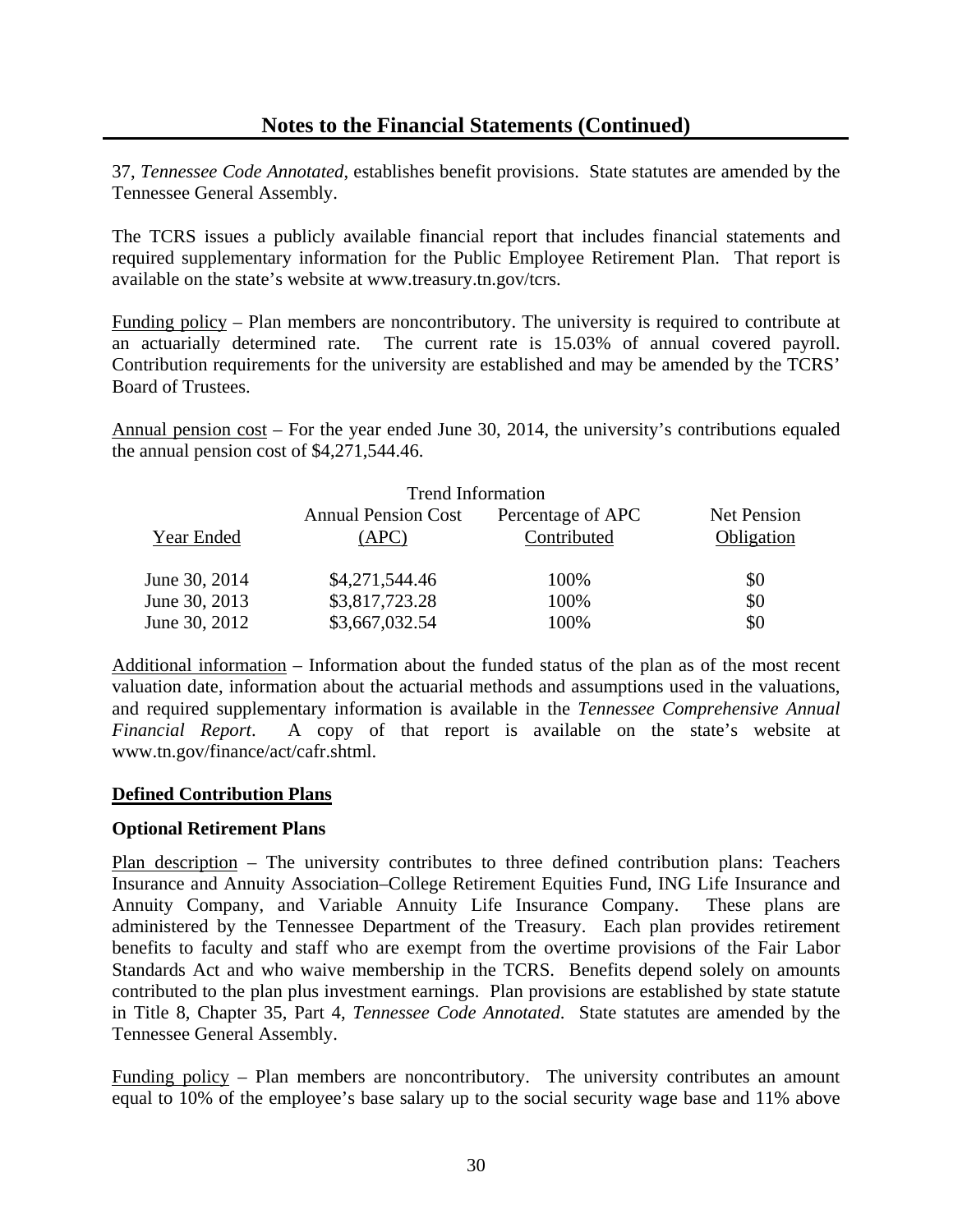the social security wage base. Contribution requirements are established and amended by state statute. The contributions made by the university to the plans were \$3,667,921.24 for the year ended June 30, 2014, and \$3,444,874.54 for the year ended June 30, 2013. Contributions met the requirements for each year.

## **Note 11. Other Postemployment Benefits**

Healthcare is the only "other postemployment benefit" (OPEB) provided to employees. The State of Tennessee administers a group health insurance program which provides postemployment health insurance benefits to eligible university retirees. This program includes two plans available to higher education employees—the State Employee Group Plan and the Medicare Supplement Plan. For accounting purposes, the plans are agent multiple-employer defined benefit OPEB plans. Benefits are established and amended by an insurance committee created by Section 8-27-101, *Tennessee Code Annotated,* for the State Employee Group Plan and Section 8-27-701, *Tennessee Code Annotated,* for the Medicare Supplement Plan. Prior to reaching age 65, all members have the option of choosing between the standard or partnership preferred provider organization plan for healthcare benefits. Subsequent to age 65, members who are also in the state's retirement system may participate in a state-administered Medicare supplement that does not include pharmacy. The state makes on-behalf payments to the Medicare Supplement Plan for the university's eligible retirees; see Note 18. The plans are reported in the *Tennessee Comprehensive Annual Financial Report* (CAFR). The CAFR is available on the state's website at www.tn.gov/finance/act/cafr.shtml.

#### **Special Funding Situation**

The State of Tennessee is legally responsible for contributions to the Medicare Supplement Plan, which covers the retirees of other governmental entities, including Tennessee Technological University. The state is the sole contributor for the university retirees who participate in the Medicare Supplement Plan and, therefore, is acting as the employer.

## **Funding Policy**

The premium requirements of members of the State Employee Group Plan are established and may be amended by the insurance committee. The plan is self-insured and financed on a pay-asyou-go basis with the risk shared equally among the participants. The plan's claims liabilities are periodically computed using actuarial and statistical techniques to establish premium rates. The plan's administrative costs are allocated to plan participants. Retirees in the State Employee Group Plan pay the same base premium, adjusted for years of service, as active employees. Retirees with 30 years of service are subsidized 80%; retirees with 20 years of service but less than 30 years of service, 70%; and retirees with less than 20 years of service, 60%. Retirees in the Medicare Supplement Plan have flat-rate premium subsidies based on years of service. Retirees with 30 years of service receive \$50 per month; retirees with 20 years of service but less than 30 years of service, \$37.50; and retirees with 15 years of service but less than 20 years of service, \$25.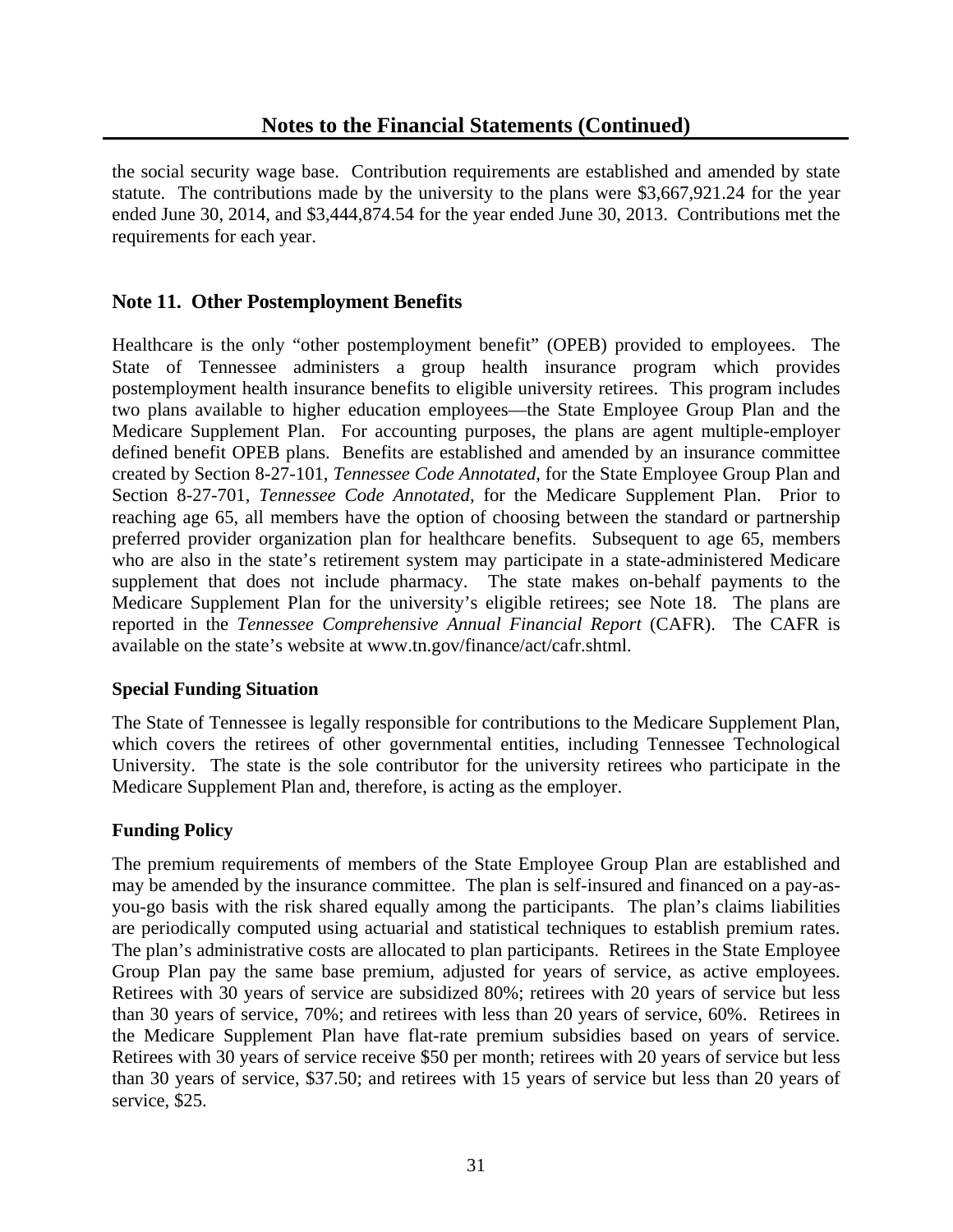## University's Annual OPEB Cost and Net OPEB Obligation State Employee Group Plan

| Annual required contribution (ARC)      | \$1,656,000.00 |
|-----------------------------------------|----------------|
| Interest on the net OPEB obligation     | 261,720.70     |
| Adjustment to the ARC                   | (254, 979.05)  |
| <b>Annual OPEB cost</b>                 | 1,662,741.65   |
| Amount of contribution                  | (1,302,999.27) |
| Increase in net OPEB obligation         | 359,742.38     |
| Net OPEB obligation – beginning of year | 6,543,017.46   |
| Net OPEB obligation – end of year       | \$6,902,759.84 |

| Year-end      | Plan                                | <b>Annual OPEB</b><br>Cost | Percentage of<br><b>Annual OPEB</b><br>Cost<br>Contributed | Net OPEB Obligation<br>at Year-end |
|---------------|-------------------------------------|----------------------------|------------------------------------------------------------|------------------------------------|
| June 30, 2014 | <b>State Employee</b><br>Group Plan | \$1,662,741.65             | 78.36%                                                     | \$6,902,759.84                     |
| June 30, 2013 | <b>State Employee</b><br>Group Plan | \$1,973,703.45             | 63.03%                                                     | \$6,543,017.46                     |
| June 30, 2012 | <b>State Employee</b><br>Group Plan | \$1,953,179.34             | 69.27%                                                     | \$5,813,405.14                     |

#### **Funded Status and Funding Progress**

The funded status of the university's portion of the State Employee Group Plan was as follows:

#### State Employee Group Plan

| Actuarial valuation date                             | July 1, 2013    |
|------------------------------------------------------|-----------------|
| Actuarial accrued liability (AAL)                    | \$15,220,000.00 |
| Actuarial value of plan assets                       |                 |
| Unfunded actuarial accrued liability (UAAL)          | \$15,220,000.00 |
| Actuarial value of assets as a percentage of the AAL | $0.0\%$         |
| Covered payroll (active plan members)                | \$53,779,701.96 |
| UAAL as percentage of covered payroll                | 28.30%          |

Actuarial valuations involve estimates of the value of reported amounts and assumptions about the probability of events far into the future, and actuarially determined amounts are subject to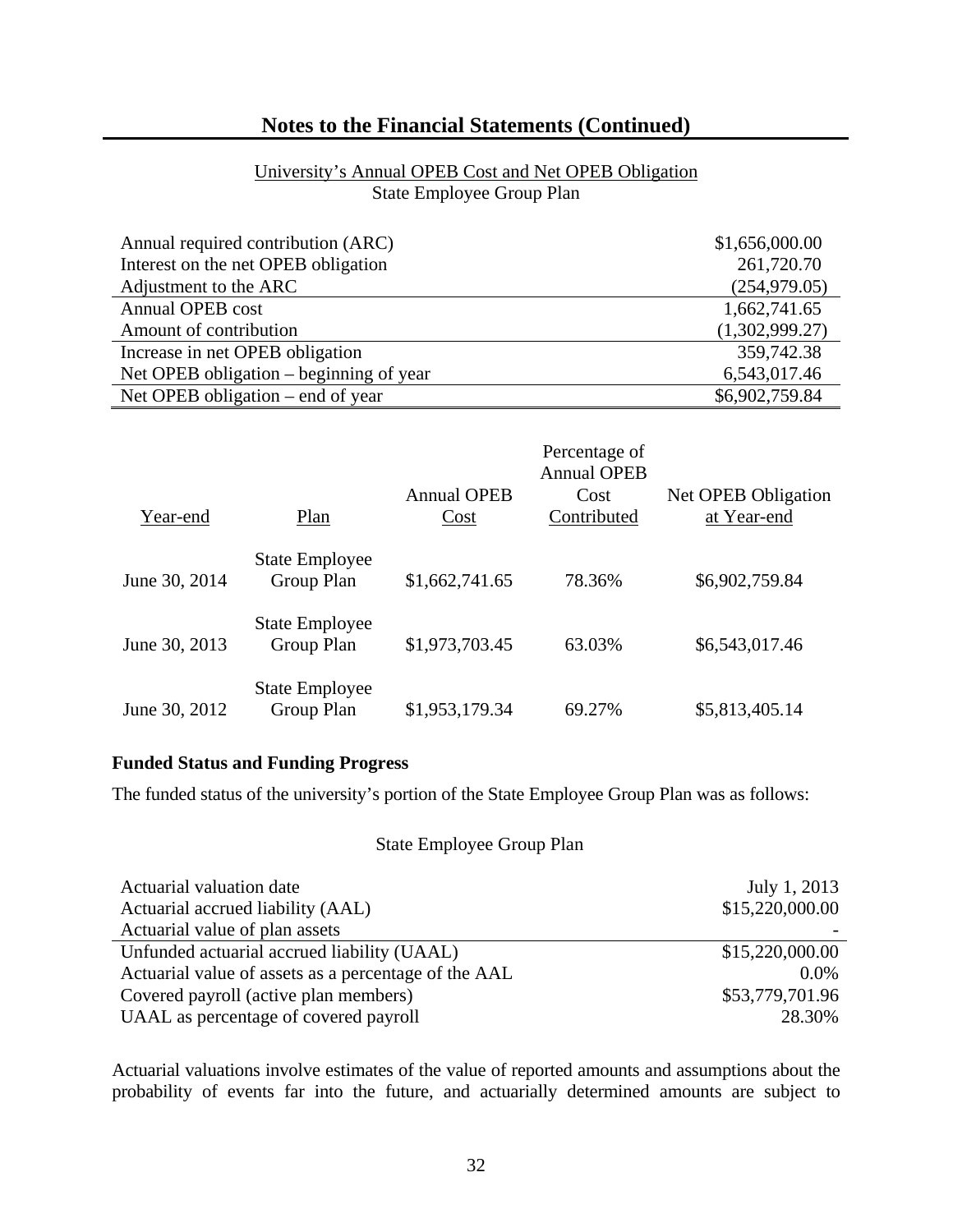continual revision as actual results are compared to past expectations and new estimates are made about the future. The schedule of funding progress, presented as Required Supplementary Information following the notes to the financial statements, presents multiyear trend information about whether the actuarial value of plan assets is increasing or decreasing over time relative to the actuarial accrued liability for benefits.

#### **Actuarial Methods and Assumptions**

Calculations are based on the types of benefits provided under the terms of the substantive plan at the time of each valuation and on the pattern of sharing of costs between the employer and plan members to that point. Actuarial calculations reflect a long-term perspective. Consistent with that perspective, actuarial methods and assumptions used include techniques that are designed to reduce short-term volatility in actuarial accrued liabilities and the actuarial value of assets.

In the July 1, 2013, actuarial valuation, the Projected Unit Credit actuarial cost method was used. The actuarial assumptions included a 4% investment rate of return (net of administrative expenses) and an annual healthcare cost trend rate of 7.5% initially. The rate decreased to 7.0% in fiscal year 2015 and then reduces by decrements to an ultimate rate of 4.19% in fiscal year 2044. All rates include a 2.5% inflation assumption. The unfunded actuarial accrued liability is being amortized as a level percentage of payroll on a closed basis over a 30-year period beginning with July 1, 2007. Payroll is assumed to grow at a rate of 3.0%.

## **Note 12. Insurance-related Activities**

It is the policy of the state not to purchase commercial insurance for the risks associated with casualty losses for general liability, automobile liability, professional medical malpractice, and workers' compensation. The state's management believes it is more economical to manage these risks internally and set aside assets for claim settlement in its internal service fund, the Risk Management Fund. The state purchases commercial insurance for real property, builder's risk (for construction projects starting prior to July 1, 2012), and crime and fidelity coverage on the state's officials and employees. The contractor is responsible for acquiring builder's risk insurance for all construction projects after June 30, 2012; thus, builder's risk is no longer covered by the Risk Management Fund. For property coverage, the deductible for an individual state agency is the first \$25,000 of losses. The Risk Management Fund is responsible for property losses for the annual aggregate deductible of \$10 million for perils other than earthquakes and flood. Purchased insurance coverage is responsible for losses exceeding the \$10 million annual aggregate deductible. For earthquake and flood, there is a deductible of \$10 million per occurrence. The maximum insurance coverage is \$750 million per year for perils other than earthquake and flood. The maximum flood insurance coverage is \$50 million per occurrence, except there is only \$25 million of coverage in flood zones A and V. The maximum earthquake insurance coverage is \$50 million per occurrence. The amounts of settlements have not exceeded insurance coverage for each of the three past fiscal years.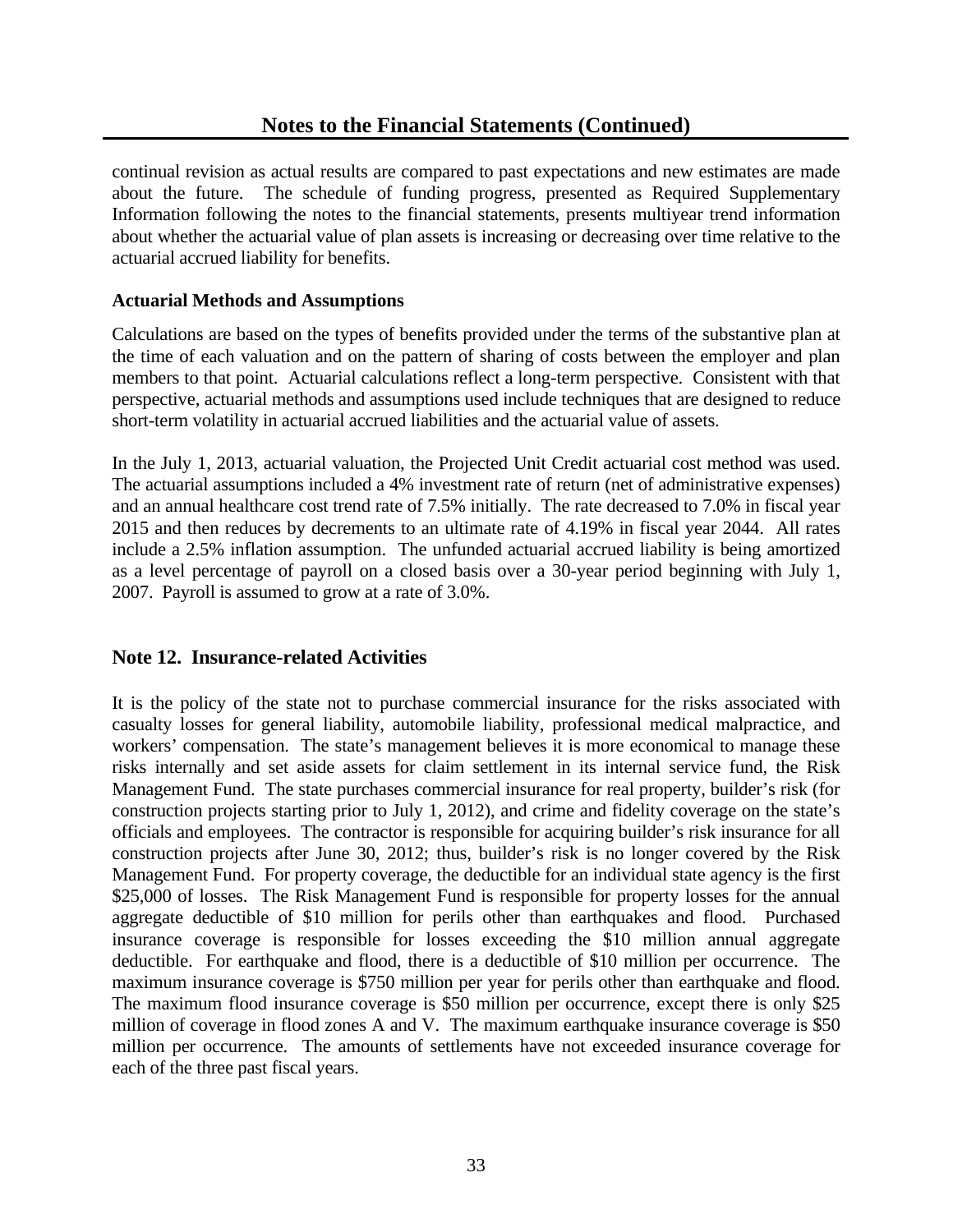The university participates in the Risk Management Fund. The fund allocates the cost of providing claims servicing and claims payment by charging a premium to the university based on a percentage of the university's expected loss costs, which include both experience and exposures. This charge considers recent trends in actual claims experience of the state as a whole. An actuarial valuation is performed as of fiscal year-end to determine the fund liability and premium allocation. Information regarding the determination of the claims liabilities and the changes in the balances of the claims liabilities for the year ended June 30, 2014, is presented in the *Tennessee Comprehensive Annual Financial Report* (CAFR). The CAFR is available on the state's website at www.tn.gov/finance/act/cafr.shtml. Since the university participates in the Risk Management Fund, it is subject to the liability limitations under the provisions of the Tennessee Claims Commission Act, *Tennessee Code Annotated*, Section 9-8-101 et seq. Liability for negligence of the university for bodily injury and property damage is limited to \$300,000 per person and \$1,000,000 per occurrence. The limits of liability under workers' compensation are set forth in *Tennessee Code Annotated,* Section 50-6-101 et seq. Claims are paid through the state's Risk Management Fund. At June 30, 2014, the Risk Management Fund held \$116.3 million in cash designated for payment of claims.

At June 30, 2014, the scheduled coverage for the university was \$619,389,000.00 for buildings and \$114,497,600.00 for contents.

The state has also set aside assets in the Employee Group Insurance Fund, an internal service fund, to provide a program of health insurance coverage for the employees of the state, with the risk retained by the state. The university participates in the Employee Group Insurance Fund. The fund allocates the cost of providing claims servicing and claims payment by charging a premium to the university based on estimates of the ultimate cost of claims, including the cost of claims that have been reported but not settled and of claims that have been incurred but not reported. Employees and providers have 13 months to file medical claims.

## **Note 13. Commitments and Contingencies**

#### **Sick Leave**

The university records the cost of sick leave when paid. The dollar amount of unused sick leave was \$28,822,843.60 at June 30, 2014.

## **Operating Leases**

The university has entered into various operating leases for buildings and equipment. Such leases will probably continue to be required. Expenses under operating leases for real property were \$114,165.61 and expenses for personal property were \$326,224.13 for the year ended June 30, 2014. All operating leases are cancelable at the lessee's option.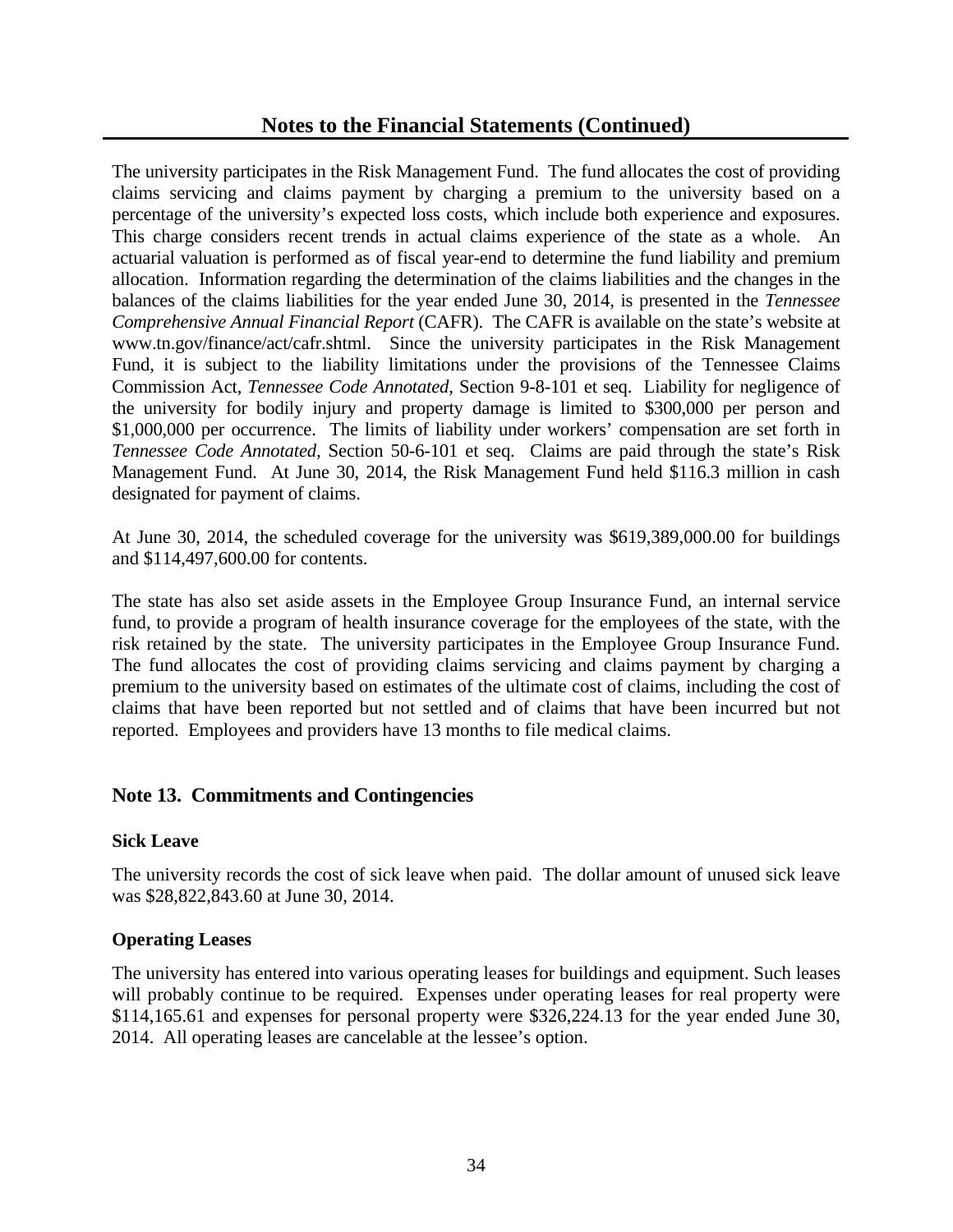#### **Construction in Progress**

At June 30, 2014, outstanding commitments under construction contracts totaled \$5,535,318.45 for steam plant conversion, residence hall renovations, and Tech Village renovations, of which \$2,111,402.65 will be funded by future state capital outlay appropriations.

#### **Litigation**

The university is involved in several lawsuits, none of which are expected to have a material effect on the accompanying financial statements.

## **Note 14. Chairs of Excellence**

The university had \$6,353,132.24 on deposit at June 30, 2014, with the State Treasurer for its Chairs of Excellence program. These funds are held in trust by the state and are not included in the financial statements.

## **Note 15. Funds Held in Trust by Others**

The university is a beneficiary under the William Jenkins Estate Account. The underlying assets are not considered assets of the university and are not included in the university's financial statements. The university received \$4,693.12 from these funds during the year ended June 30, 2014.

## **Note 16. Natural Classification With Functional Classifications**

The university's operating expenses for the year ended June 30, 2014, are as follows:

| Functional<br>Classification | Salaries        | <b>Benefits</b> | <b>Other Operating</b> | Scholarships  | Depreciation                   | Total               |
|------------------------------|-----------------|-----------------|------------------------|---------------|--------------------------------|---------------------|
| Instruction                  | \$39,670,085.97 | \$14,346,209.83 | \$8.495.865.08         | \$<br>$\sim$  | \$<br>$\overline{\phantom{0}}$ | 62,512,160.88<br>\$ |
| Research                     | 4.476.939.57    | 1.425.182.89    | 2,369,481.25           |               | ۰                              | 8,271,603.71        |
| Public service               | 2.234.776.54    | 787,874.08      | 1.872.270.94           |               | $\overline{\phantom{a}}$       | 4.894.921.56        |
| Academic                     |                 |                 |                        |               |                                |                     |
| support                      | 8,377,096.38    | 3.272.426.68    | (1,497,356.86)         |               | Ξ.                             | 10,152,166.20       |
| Student services             | 7.427.890.39    | 3.025.248.37    | 6,717,198.65           |               | $\overline{\phantom{a}}$       | 17,170,337.41       |
| Institutional                |                 |                 |                        |               |                                |                     |
| support                      | 7,895,292.94    | 3.273.428.57    | 3,031,689.84           |               | ٠                              | 14,200,411.35       |
| Maintenance &                |                 |                 |                        |               |                                |                     |
| operation                    | 2,568,513.83    | 1.374.426.42    | 13.092.336.62          |               | ٠                              | 17,035,276.87       |
| Scholarships &               |                 |                 |                        |               |                                |                     |
| fellowships                  |                 |                 |                        | 13,782,529.92 | ۰                              | 13,782,529.92       |
| Auxiliary                    | 2.171.524.53    | 711.761.16      | 4.048.179.54           |               |                                | 6.931.465.23        |

#### Natural Classification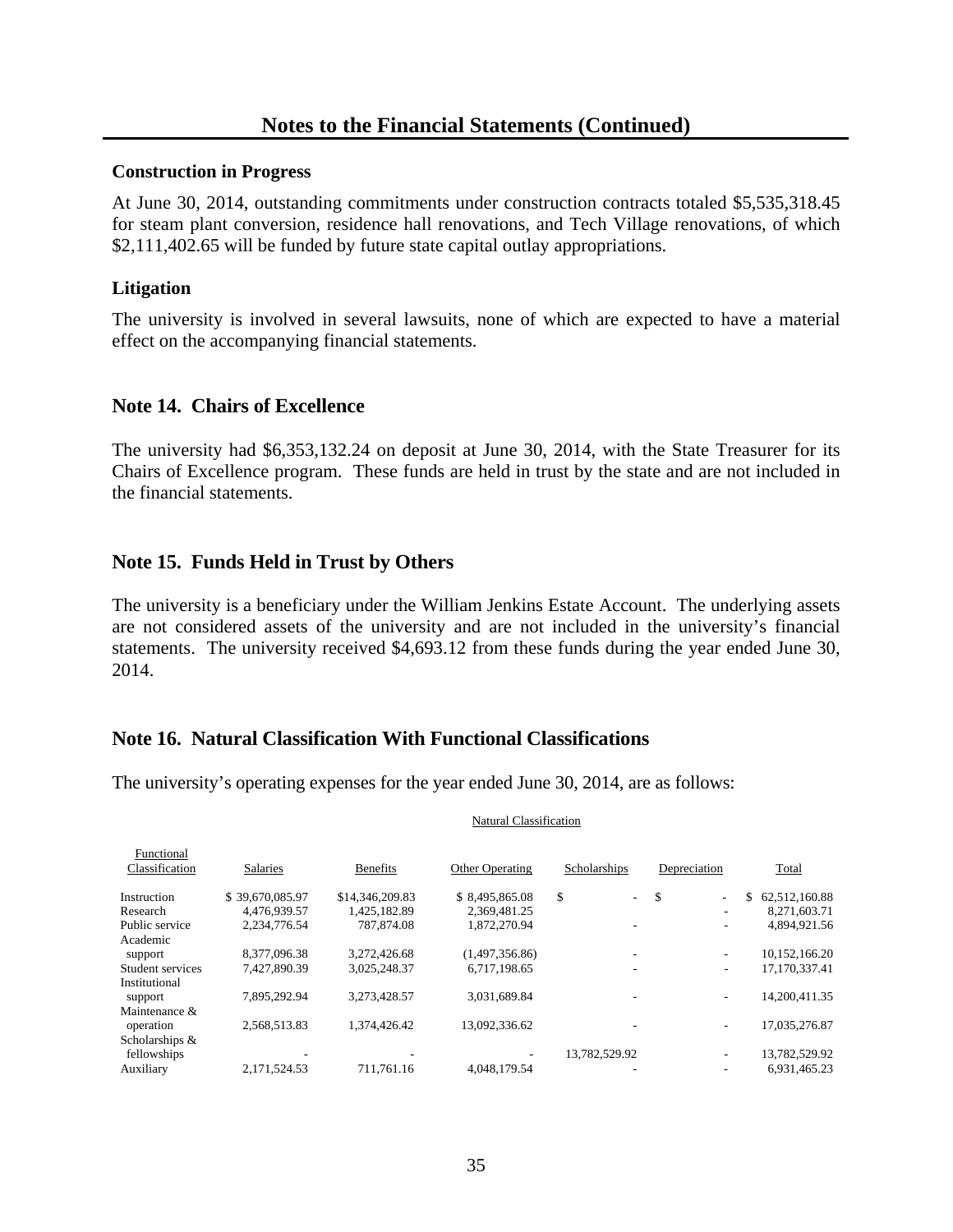**Notes to the Financial Statements (Continued)** 

| Depreciation |                 |                 | -               | $\sim$ | 7.853.014.50 | 7.853.014.50 |
|--------------|-----------------|-----------------|-----------------|--------|--------------|--------------|
| Total        | \$74,822,120.15 | \$28,216,558.00 | \$38,129,665.06 |        |              |              |

Expenses initially incurred by the academic support function as a result of providing internal services to the other functional classifications were allocated to the other functional areas by reducing the academic support function's operating expenses by the total amount of salaries, benefits, and operating expenses incurred in the provision of these services, and allocating this amount to the other functional areas' operating expenses on the basis of usage. As a result of this process, expenses totaling \$5,148,873.31 were reallocated from academic support to the other functional areas and caused academic support operating expenses to appear as a negative amount in the schedule above.

## **Note 17. Affiliated Entities Not Included**

The Tennessee Technological University Agricultural Foundation is a private, nonprofit foundation with the university as the primary beneficiary. The foundation is controlled by a board independent of the university. The financial records, investments, and other financial transactions are handled external to the university, and these amounts are not included in the university's financial report. As reported in the foundation's most recently audited financial report, at June 30, 2013, the assets of the foundation totaled \$681,981.18, and the net position amounted to \$681,981.18.

The Bryan Symphony Orchestra Association at Tennessee Technological University, Inc. (BSOA) is a nonprofit  $501(c)(3)$  organization controlled by a board independent of the university. The mission of the BSOA is to provide an orchestra of the highest artistic standards, to provide educational experiences for a diverse audience, and to serve as a leader and a continuing force in the Upper Cumberland region. BSOA provides support to the Bryan Symphony Orchestra jointly with Tennessee Technological University. The financial records and transactions are handled external to the university. These amounts are not included in the university's financial report.

The Friends of the Appalachian Center for Crafts of Tennessee (FACCT) is a nonprofit  $501(c)(3)$ that promotes and supports educational art and craft outreach activities. FACCT is controlled by a board independent of the university. FACCT provides non-monetary support to the Tennessee Technological University Craft Center through marketing and other promotional activities. The financial records and transactions are handled external to the university. These amounts are not included in the university's financial report.

## **Note 18. On-behalf Payments**

During the year ended June 30, 2014, the State of Tennessee made payments of \$128,684.00 on behalf of the university for retirees participating in the Medicare Supplement Plan. The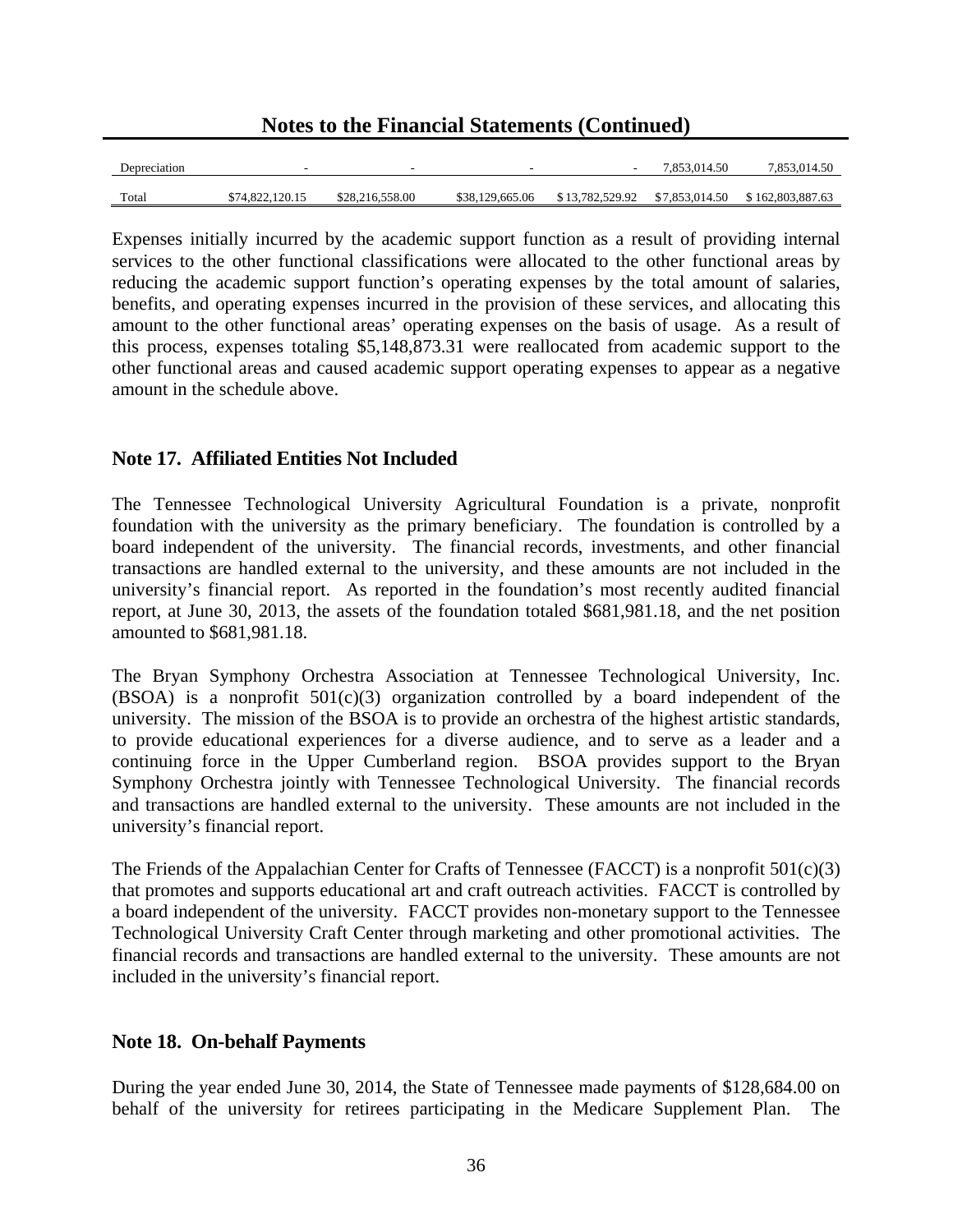Medicare Supplement Plan is a postemployment benefit healthcare plan and is discussed further in Note 11. The plan is reported in the *Tennessee Comprehensive Annual Financial Report*. That report is available on the state's website at www.tn.gov/finance/act/cafr.shtml.

## **Note 19. Component Unit**

The Tennessee Technological University Foundation is a legally separate, tax-exempt organization supporting Tennessee Technological University. The foundation acts primarily as a fund-raising organization to supplement the resources that are available to the university in support of its programs. The 22-member board of the foundation is self-perpetuating and consists of graduates and friends of the university. Although the university does not control the timing or amount of receipts from the foundation, the majority of resources, or income thereon, that the foundation holds and invests are restricted to the activities of the university by the donors. Because these restricted resources held by the foundation can only be used by, or for the benefit of, the university, the foundation is considered a component unit of the university and is discretely presented in the university's financial statements.

During the year ended June 30, 2014, the foundation made distributions of \$767,913.63 to or on behalf of the university for both restricted and unrestricted purposes. Complete financial statements for the foundation can be obtained from Tennessee Technological University, Office of the Vice President for Planning and Finance, P.O. Box 5037, Cookeville, TN 38505.

## **Cash and Cash Equivalents**

In addition to demand deposits and petty cash on hand, this classification includes instruments that are readily convertible to known amounts of cash and that have original maturities of three months or less. At June 30, 2014, cash and cash equivalents consisted of \$4,376,291.27 in the Local Government Investment Pool administered by the State Treasurer and \$11,436,683.16 in custodial accounts of investment managers of the foundation.

#### **Investments**

The foundation is authorized to invest funds in accordance with its board of directors' policies. All investments permitted to be reported at fair value under GASB Statement 31, as amended, are reported at fair value, including those with a maturity date of one year or less at the time of purchase.

At June 30, 2014, the foundation had the following investments and maturities:

|                        |               | Investment Maturities (in Years) |                                   |             |                     |
|------------------------|---------------|----------------------------------|-----------------------------------|-------------|---------------------|
| <b>Investment Type</b> | Fair Value    | Less than 1                      | 1 to 5                            | 6 to 10     | No Maturity<br>Date |
| U.S. Treasury          | 13,975.00     |                                  | $-$ S<br>$\overline{\phantom{a}}$ | \$13,975.00 |                     |
| Corporate stock        | 27,112,931.19 |                                  | $\overline{\phantom{0}}$          |             | 27,112,931.19       |
| Corporate bonds        | 3,327,609.12  | 1,574,941.12                     | 1,752,668.00                      |             |                     |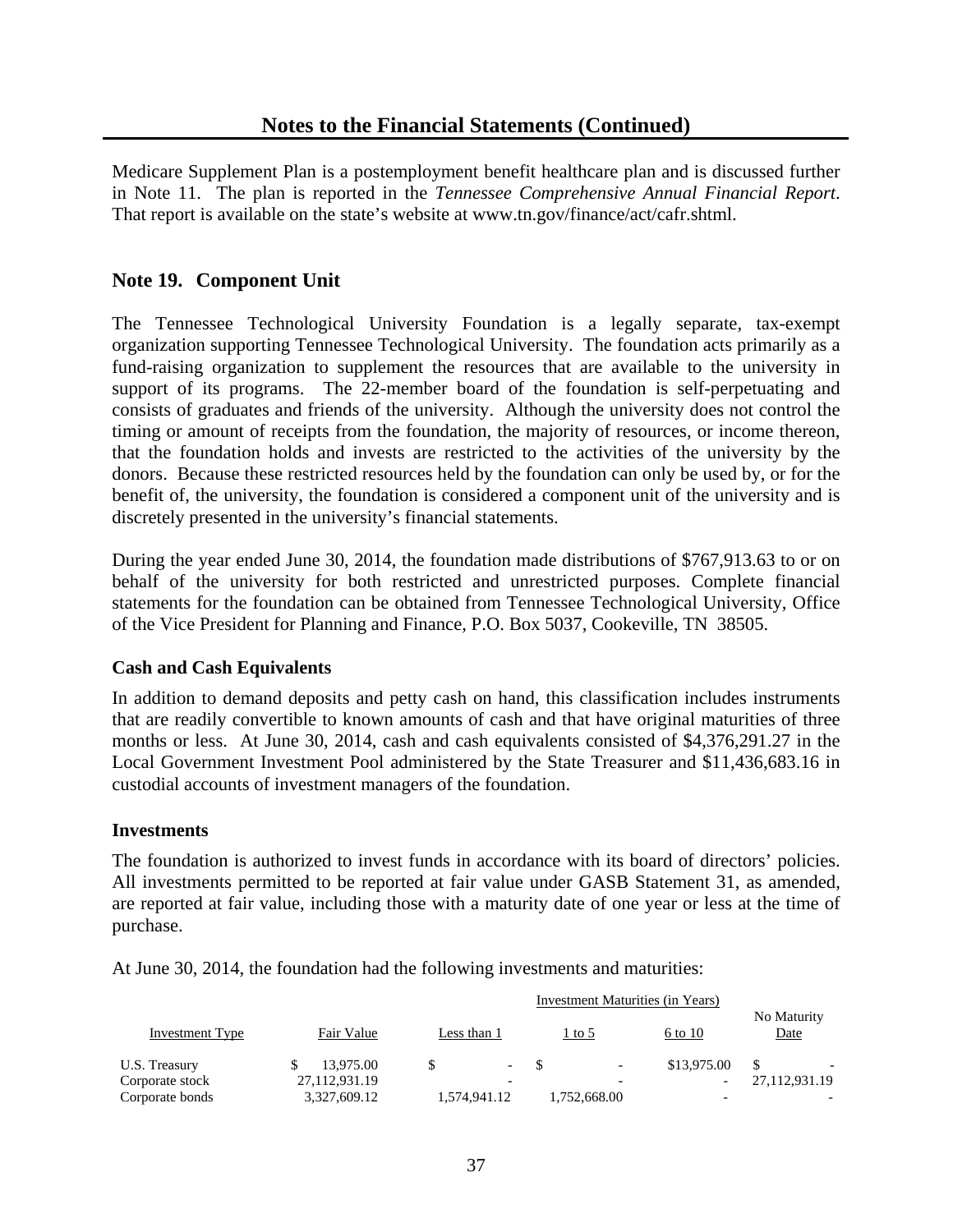| Mutual bond funds<br>Mutual equity funds<br>Land<br>Other: | 4,585,431.16<br>4,689,098.03<br>154,000.00 |                | $\overline{\phantom{0}}$<br>$\overline{\phantom{0}}$ | -           | 4,585,431.16<br>4,689,098.03<br>154,000.00 |
|------------------------------------------------------------|--------------------------------------------|----------------|------------------------------------------------------|-------------|--------------------------------------------|
| Cash surrender value                                       |                                            |                |                                                      |             |                                            |
| life insurance                                             | 17,386.54                                  |                |                                                      |             | 17,386.54                                  |
| Exchange traded funds                                      | 3,262,423.00                               |                | $\overline{\phantom{0}}$                             | -           | 3,262,423.00                               |
| Private equity                                             | 538,054.00                                 |                | $\overline{\phantom{a}}$                             | -           | 538,054.00                                 |
| Natural resources                                          | 176,180.00                                 |                |                                                      |             | 176,180.00                                 |
| Hedge fund                                                 | 7.828.664.03                               |                |                                                      |             | 7,828,664.03                               |
|                                                            |                                            |                |                                                      |             |                                            |
| Total investments                                          | \$51,705,752.07                            | \$1,574,941.12 | \$1,752,668.00                                       | \$13,975.00 | \$48,364,167.95                            |

Interest rate risk – Interest rate risk is the risk that changes in interest rates will adversely affect the fair value of a debt investment. The foundation does not have a formal investment policy that limits investment maturities as a means of managing its exposure to fair-value losses arising from increasing interest rates.

Credit risk – Credit risk is the risk that an issuer or other counterparty to an investment will not fulfill its obligations. The foundation has no investment policy limiting its investment choices based on ratings issued by nationally recognized statistical rating organizations. Securities are rated using Standard and Poor's, Moody's Investors Service, and/or Fitch Ratings and are presented below using the Standard and Poor's rating scale.

At June 30, 2014, the foundation's investments were rated as follows:

|                        |                 |                          | <b>Credit Quality Rating</b> |                |
|------------------------|-----------------|--------------------------|------------------------------|----------------|
| <b>Investment Type</b> | Fair Value      | <u>A</u>                 | <b>BBB</b>                   | Unrated        |
|                        |                 |                          |                              |                |
| <b>LGIP</b>            | \$4,376,291.27  | $\overline{\phantom{a}}$ | $\overline{\phantom{a}}$     | \$4,376,291.27 |
| Corporate bonds        | 3,327,609.12    | 1,490,697.00             | 1,836,912.12                 |                |
| Mutual bond funds      | 4,585,431.16    |                          |                              | 4,585,431.16   |
|                        |                 |                          |                              |                |
| Total                  | \$12,289,331.55 | \$1,490,697.00           | \$1,836,912.12               | \$8,961,722.43 |

Custodial credit risk – For an investment, custodial credit risk is the risk that, in the event of the failure of the counterparty, the foundation will not be able to recover the value of its investments or collateral securities that are in the possession of an outside party. The foundation does not have a policy for custodial credit risk.

Concentration of credit risk – Concentration of credit risk is the risk of loss attributed to the magnitude of the foundation's investment in a single issuer. The foundation places no limit on the amount it may invest in any one issuer.

Investments of the foundation's endowment and similar funds are composed of the following: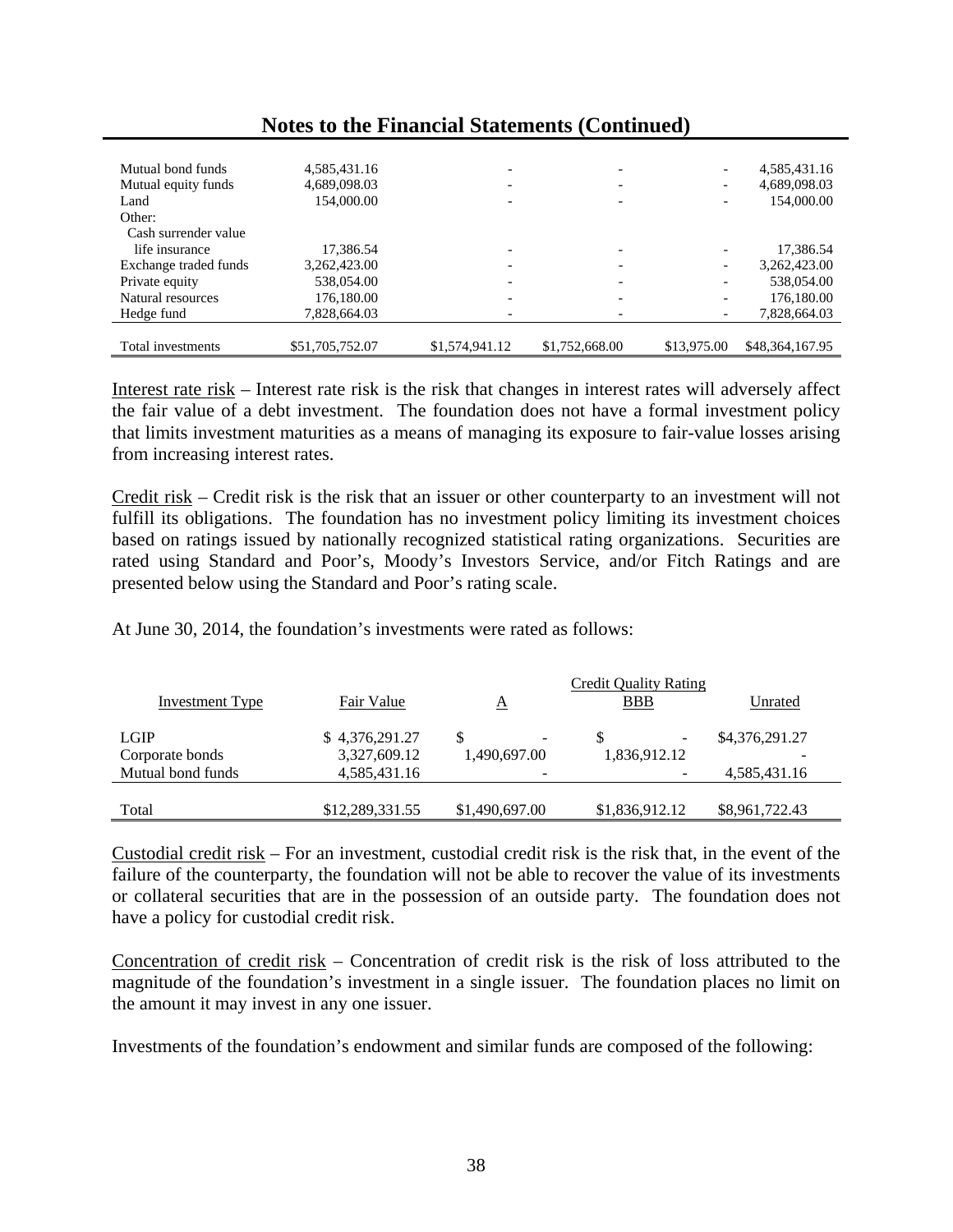|                                         | Fair Value      |
|-----------------------------------------|-----------------|
| Investments                             | June 30, 2014   |
|                                         |                 |
| <b>Local Government Investment Pool</b> | \$4,376,291.27  |
| Investment manager custodial accounts   | 11,264,276.56   |
| Corporate stocks                        | 26,804,967.59   |
| Corporate bonds                         | 3,327,609.12    |
| <b>Mutual funds</b>                     | 9,195,365.28    |
| Other:                                  |                 |
| Private equity funds                    | 538,054.00      |
| Natural resources fund                  | 176,180.00      |
| Exchange traded funds                   | 3,262,423.00    |
| Hedge funds                             | 7,828,664.03    |
|                                         |                 |
| Total                                   | \$66,773,830.85 |

Assets of endowments are pooled on a fair-value basis, with each individual fund subscribing to or disposing of units on the basis of the fair value per unit at the beginning of the calendar quarter within which the transaction takes place. Of the total units at June 30, 2014, each having a fair value of \$115.945985, 478,241.0710 units were owned by permanent endowments, 13,466.2293 units were owned by quasi-endowments, and 84,197.3401 units were owned by non-endowment operating accounts.

The following tabulations summarize changes in relationships between cost and fair values of the pooled assets:

| FY 2014                       |                 | Pooled Assets   |                | Fair         |
|-------------------------------|-----------------|-----------------|----------------|--------------|
|                               |                 |                 | Net Gains      | Value        |
|                               | Fair Value      | Cost            | (Losses)       | Per Unit     |
| End of year                   | \$66,773,830.85 | \$61,433,767.93 | \$5,340,062.92 | \$115.945985 |
| Beginning of year             | \$58,920,975.28 | \$55,495,689.35 | 3,425,285.93   | 110.033151   |
| Change in unit value          |                 |                 | \$5.912834     |              |
| Unrealized net gains/(losses) |                 | 1,914,776.99    |                |              |
| Realized net gains/(losses)   |                 |                 |                |              |
| Total net gains/(losses)      |                 |                 | \$1,914,776.99 |              |
|                               |                 |                 |                |              |

The average annual earnings per unit, exclusive of net gains/(losses), were \$9.267576 for the year ended June 30, 2014.

## **Alternative Investments**

The foundation had investments in two hedge funds, a private equity fund, and a natural resources fund. The estimated fair value of these assets was \$8,542,898.03 at June 30, 2014. The largest two funds are hedge fund portfolios representing 91.6% of portfolio assets.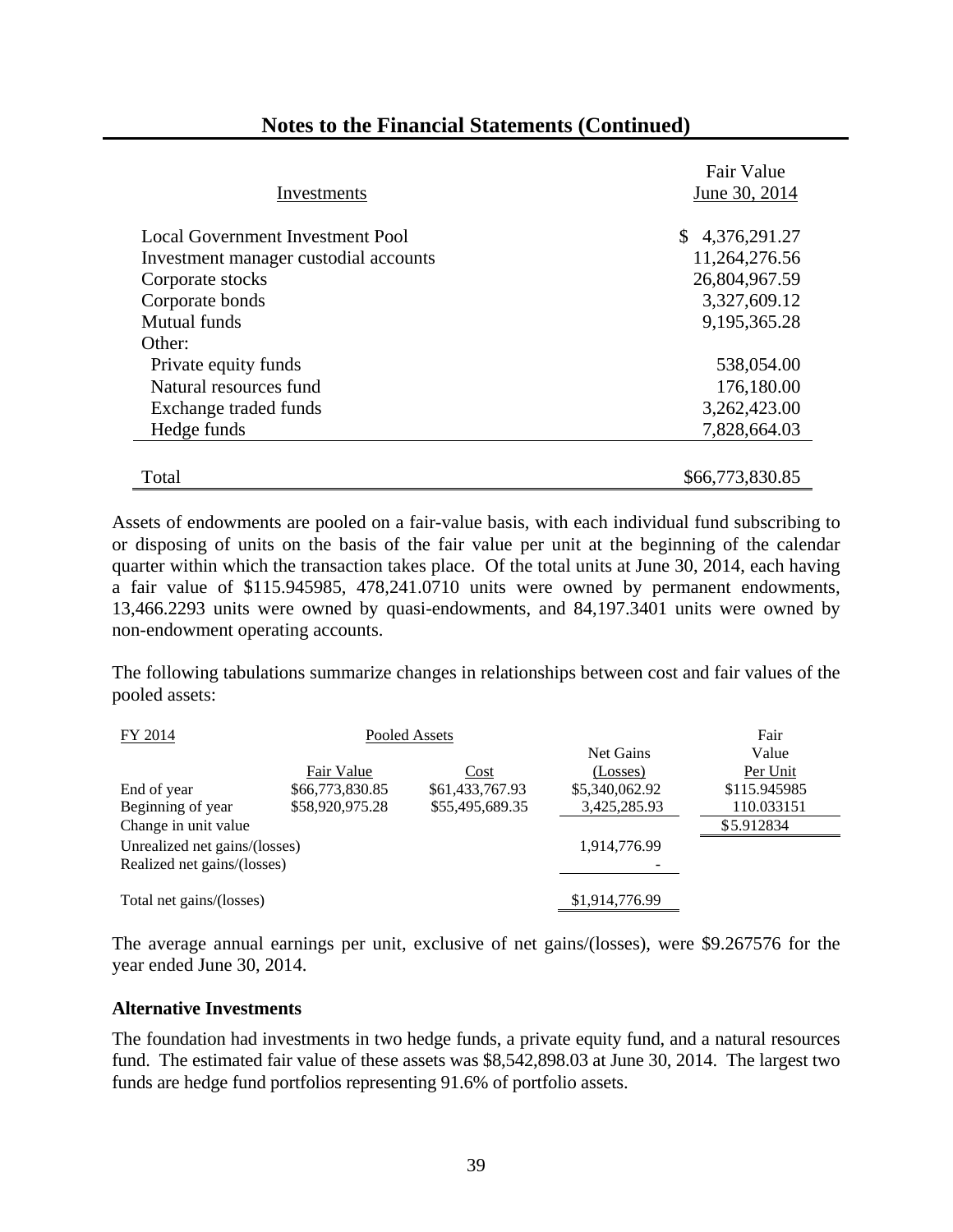The foundation believes that the carrying amount of its alternative investments is a reasonable estimate of fair value as of June 30, 2014. Because these investments are not readily marketable, the estimated value is subject to uncertainty and, therefore, may differ from the value that would have been used had a ready market for the investments existed, and such differences could be material. These investments are made in accordance with the foundation's investment policy that approves the allocation of funds to various asset classes in order to ensure the proper level of diversification. These investments are designed to enhance diversification and provide reductions in overall portfolio volatility. These fair values are estimated using various valuation techniques.

The largest of the four funds, accounting for 68% of the fair value of the fund portfolio, includes investments for which the fair values are estimated using an industry-recognized pricing service. The second largest fund's investments represent 23.6% of the fair value of the fund portfolio. The two remaining private equity and natural resources funds represent 8.4% of the fund portfolio fair values. These three funds' fair values are estimated using various valuation techniques. At June 30, 2014, the three smaller funds' investments were valued at the net asset values as determined by the portfolio managers. The funds are issued audited financial statements on a calendar-year basis. Using those audited fair values as a beginning point, valuations are adjusted for net capital activity and marketplace considerations to ascertain the reasonableness of estimated fair values provided by the portfolio managers.

#### **Capital Assets**

|                                            | Beginning<br><b>Balance</b> | <b>Additions</b> | <b>Transfers</b> | Reductions   | <b>Ending Balance</b> |
|--------------------------------------------|-----------------------------|------------------|------------------|--------------|-----------------------|
| Land                                       | \$240,354.71                | 399,697.28<br>\$ | $\mathbb{S}$     | \$236,799.50 | 403,252.49<br>\$.     |
| <b>Buildings</b>                           |                             | 728,692.30       |                  |              | 728,692.30            |
| Intangible assets                          | 261,685.25                  |                  |                  |              | 261,685.25            |
| Projects in progress                       | 50,056.62                   | 31,312.67        |                  | 81,369.29    |                       |
|                                            |                             |                  |                  |              |                       |
| Total                                      | 552,096.58                  | 1,159,702.25     |                  | 318,168.79   | 1,393,630.04          |
|                                            |                             |                  |                  |              |                       |
| Less accumulated depreciation/amortization |                             |                  |                  |              |                       |
| <b>Buildings</b>                           |                             | 7,590.54         |                  |              | 7,590.54              |
| Intangible assets                          | 235,516.77                  | 26,168.48        |                  |              | 261,685.25            |
|                                            |                             |                  |                  |              |                       |
| Total                                      | 235,516.77                  | 33,759.02        |                  |              | 269,275.79            |
| Capital assets, net                        | \$316,579.81                | \$1,125,943.23   | \$               | \$318,168.79 | \$1,124,354.25        |

Capital asset activity for the year ended June 30, 2014, was as follows:

#### **Long-term Liabilities**

Long-term liabilities activity for the year ended June 30, 2014, was as follows: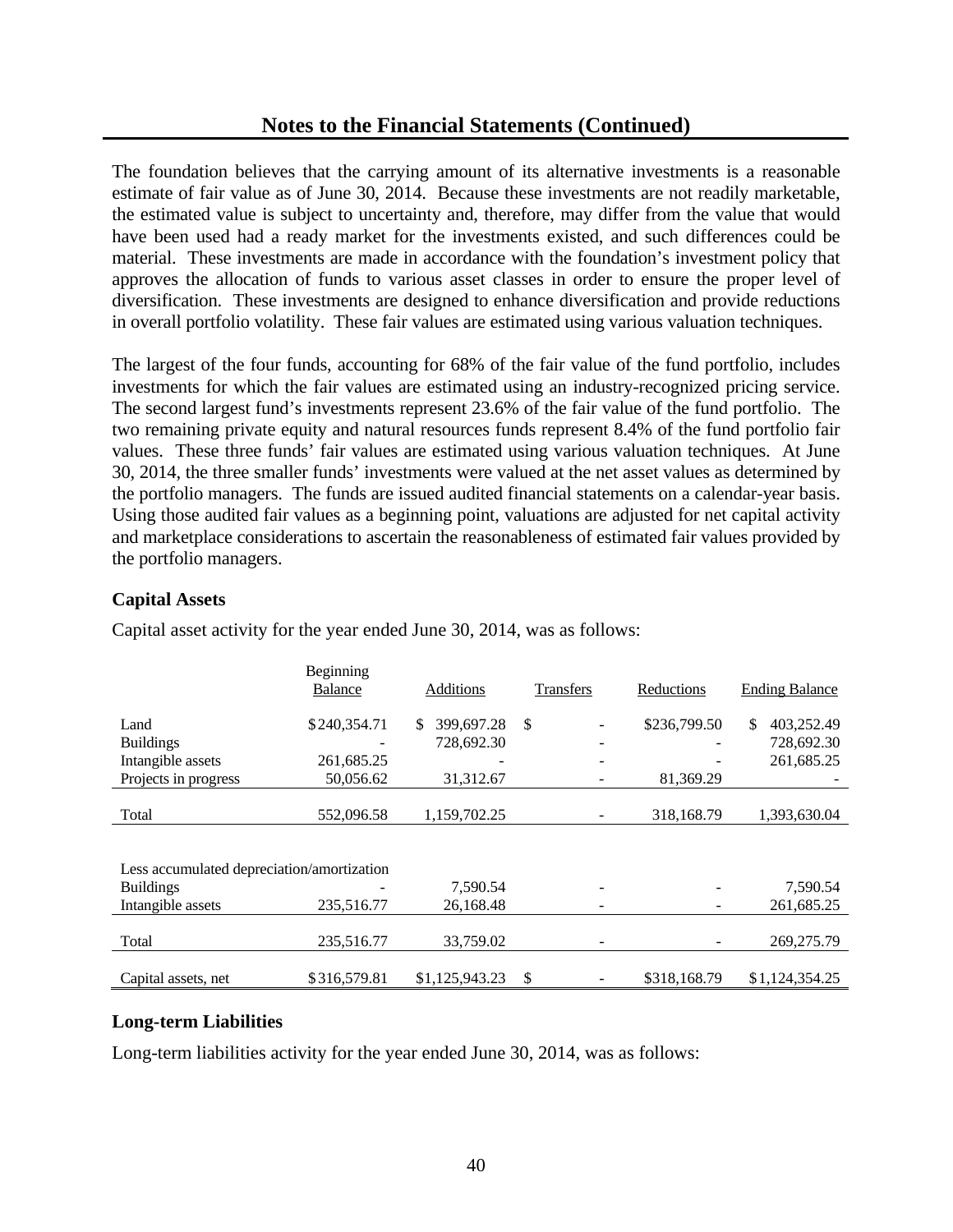|                           | <b>Beginning</b><br>Balance | Additions    | Reductions  | Ending<br>Balance | Current<br>Portion |
|---------------------------|-----------------------------|--------------|-------------|-------------------|--------------------|
| Payables:<br><b>Notes</b> | \$376,851.95                | \$750,000.00 | \$82,222,20 | \$1,044,629.75    | \$161,774.28       |

Notes payable – The foundation borrowed funds to gift funds to the university for the STEM Center. The note is interest-free, with payments of \$6,851.85 due monthly through January 2018. The balance owed was \$294,629.75 at June 30, 2014.

The foundation borrowed funds to purchase the alumni building. The note bears an annually adjusted interest rate of the lowest prime rate as published in the Wall Street Journal. The rate was 3.25% at June 30, 2014. A minimum annual debt service of \$100,000 is due through 2017. The remaining balloon payment is due in December 2018. The balance owed was \$750,000 at June 30, 2014.

|  |  |  |  |  | Debt service requirements to maturity for notes payable at June 30, 2014, are as follows: |
|--|--|--|--|--|-------------------------------------------------------------------------------------------|
|--|--|--|--|--|-------------------------------------------------------------------------------------------|

| Year Ending June 30 | Principal      | Interest    | Total          |
|---------------------|----------------|-------------|----------------|
| 2015                | 161,774.28     | \$20,447.92 | 182,222.20     |
| 2016                | 159,450.25     | 22,771.95   | 182,222.20     |
| 2017                | 162,018.12     | 20,204.08   | 182,222.20     |
| 2018                | 130,524.57     | 17,438.58   | 147,963.15     |
| 2019                | 430,862.53     | 14,634.37   | 445,496.90     |
|                     |                |             |                |
| Total               | \$1,044,629.75 | \$95,496.90 | \$1,140,126.65 |

## **Endowments**

If a donor has not provided specific instructions to the foundation, the foundation's policies and procedures permit the foundation to authorize for expenditure the net appreciation (realized and unrealized) of the investments of endowment funds. When administering its power to spend net appreciation, the foundation is required to consider its long-term and short-term needs; present and anticipated financial requirements; expected total return on its investments; price-level trends; and general economic conditions. Any net appreciation that is spent is required to be spent for the purposes for which the endowment was established.

The foundation chooses to spend only a portion of the investment income (including changes in the value of investments) each year. Under the spending plan established by the foundation, a percentage (as defined by the foundation) of the book value of the endowment or a percentage of the actual earnings as designated by the donor has been authorized for expenditure. The remaining amount, if any, becomes part of the permanent endowment.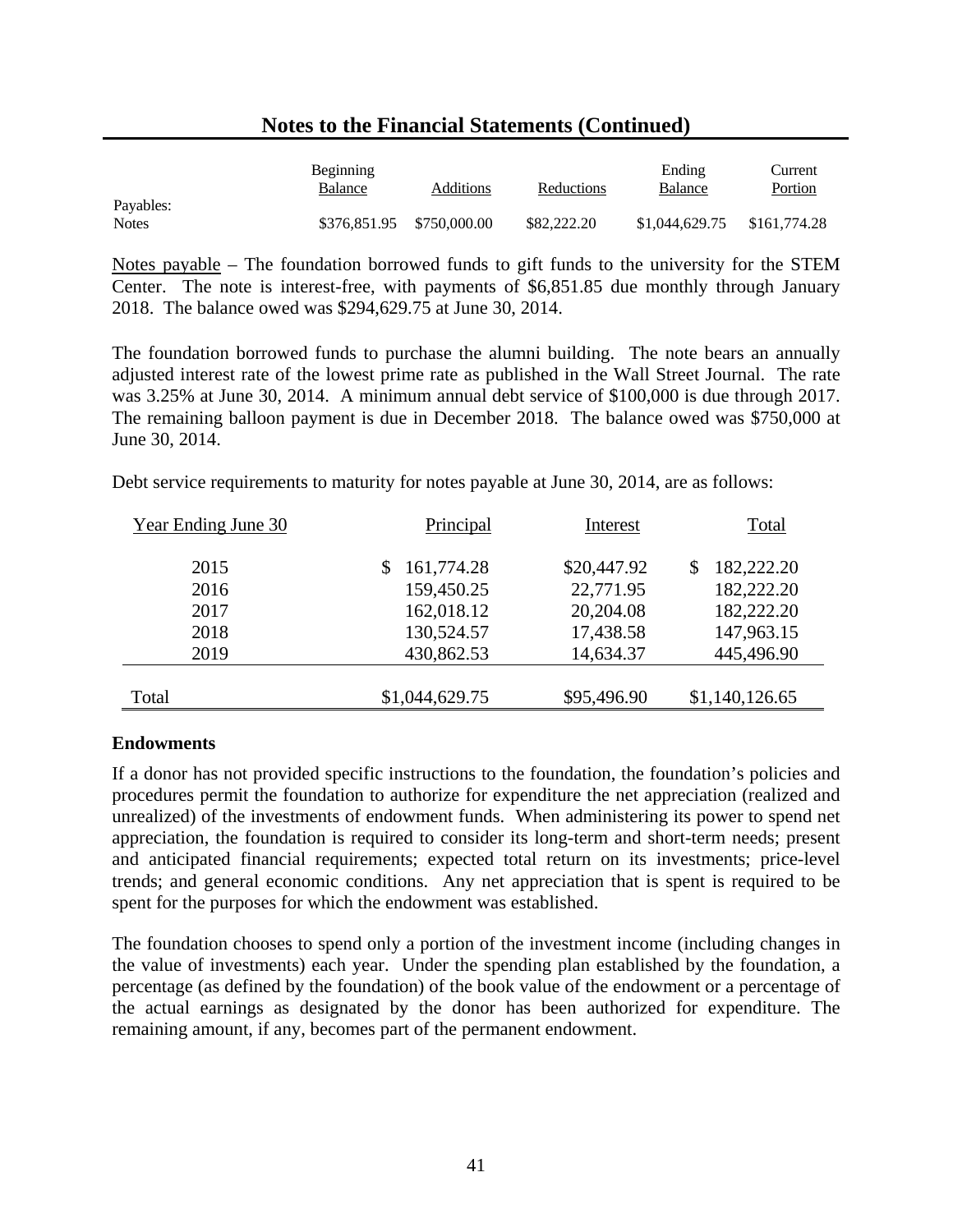#### **Funds Held in Trust by Others**

The foundation is beneficiary under the CTC Charitable Lead Trust, the Odom Family Trust, and Odom 2nd Chance Trust. The underlying assets are not considered assets of the foundation and are not included in the foundation's financial statements. The foundation received \$94,426.27 from these funds during the fiscal year ended June 30, 2014.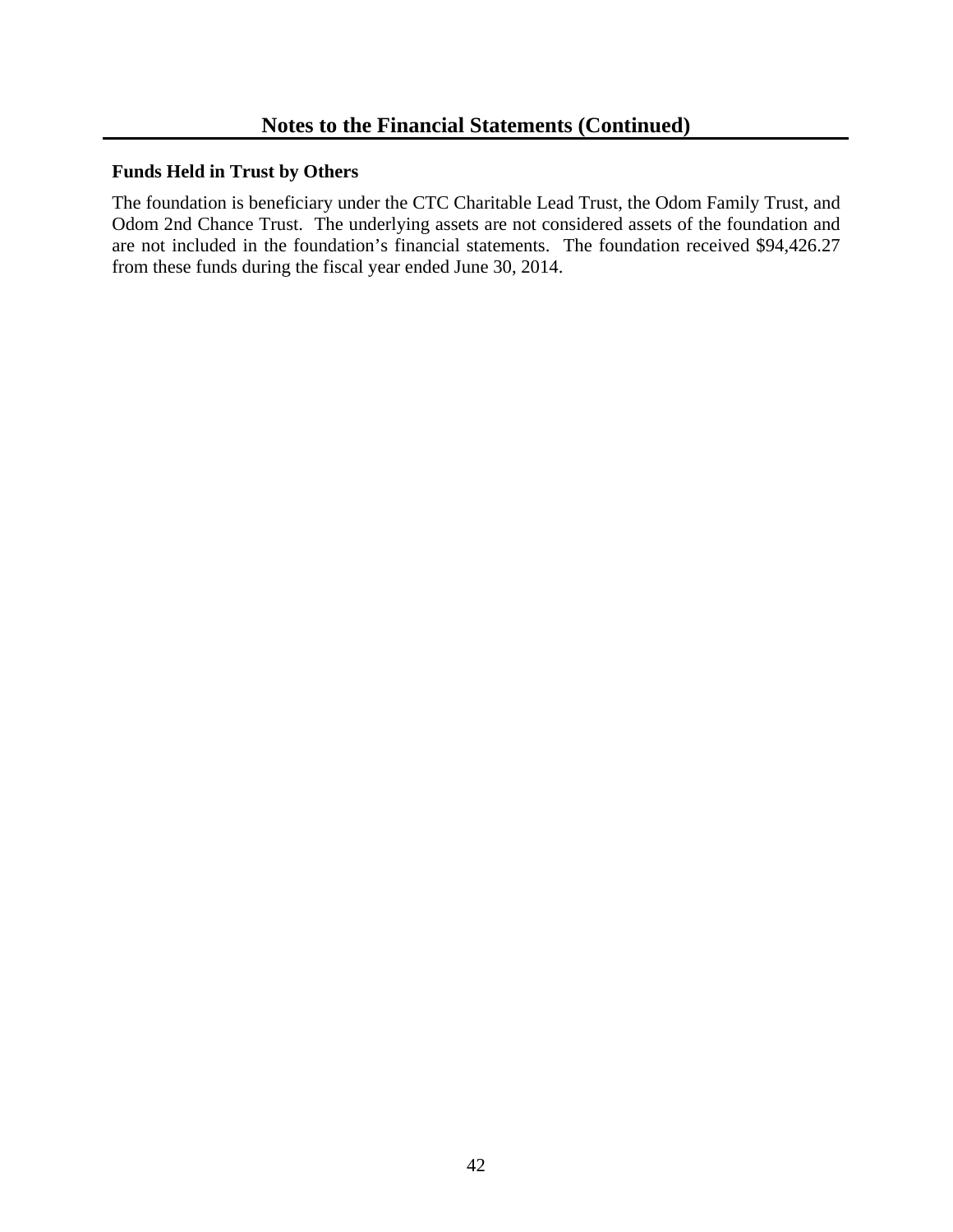# **Tennessee Board of Regents Tennessee Technological University Required Supplementary Information OPEB Schedule of Funding Progress**

| Actuarial<br>Valuation<br>Date | Plan                                   | Actuarial<br>Value of<br>Assets<br>(a) | Actuarial<br>Accrued<br>Liability (AAL)<br>(b) | <b>Unfunded AAL</b><br>(UAAL)<br>$(b-a)$ | Funded<br>Ratio<br>(a/b) | Covered Payroll<br>(c) | UAAL as a<br>Percentage of<br>Covered Payroll<br>$[(b-a)/c]$ |
|--------------------------------|----------------------------------------|----------------------------------------|------------------------------------------------|------------------------------------------|--------------------------|------------------------|--------------------------------------------------------------|
| July 1, 2013                   | <b>State</b><br>Employee<br>Group Plan | \$<br>$\overline{\phantom{a}}$         | \$15,220,000.00                                | \$15,220,000.00                          | 0%                       | \$53,779,701.96        | 28.30%                                                       |
| July 1, 2011                   | State<br>Employee<br>Group Plan        | \$<br>$\overline{\phantom{a}}$         | \$17,870,000.00                                | \$17,870,000.00                          | 0%                       | \$48,082,261.00        | 37.17%                                                       |
| July 1, 2010                   | <b>State</b><br>Employee<br>Group Plan | \$<br>$\overline{\phantom{a}}$         | \$19,836,000.00                                | \$19,836,000.00                          | 0%                       | \$49,518,539.00        | 40.06%                                                       |

The amount reported here for covered payroll relates to the fiscal year in which the valuations were performed.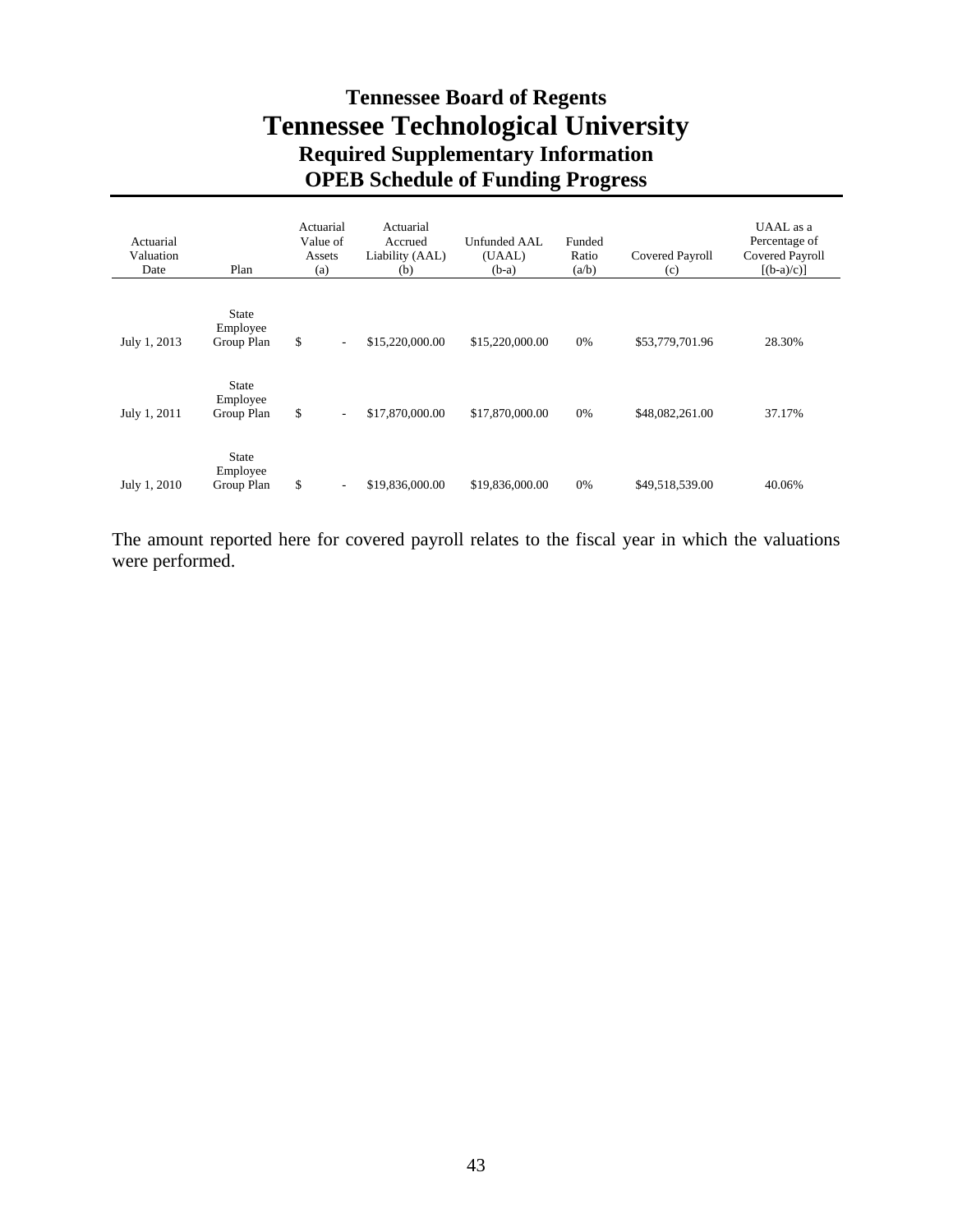#### **Tennessee Board of Regents TENNESSEE TECHNOLOGICAL UNIVERSITY Supplementary Schedule of Cash Flows - Component Unit For the Year Ended June 30, 2014**

| <b>Cash Flows From Operating Activities</b>                                       |                      |
|-----------------------------------------------------------------------------------|----------------------|
| Gifts and contributions                                                           | \$<br>1,946,501.87   |
| Payments to suppliers and vendors                                                 | (1,698,182.56)       |
| Payments for scholarships and fellowships                                         | (1,574,231.50)       |
| Payments to Tennessee Technological University                                    | (623, 731.45)        |
| Other receipts (payments)                                                         | 562,708.69           |
| Net cash used by operating activities                                             | (1,386,934.95)       |
| <b>Cash Flows From Noncapital Financing Activities</b>                            |                      |
| Private gifts for endowment purposes                                              | 1,097,435.30         |
| Other non-capital financial receipts (payments)                                   | 900.00               |
| Net cash provided by noncapital financing activities                              | 1,098,335.30         |
|                                                                                   |                      |
| <b>Cash Flows From Capital and Related Financing Activities</b>                   |                      |
| Proceeds from capital debt                                                        | 750,000.00           |
| Capital grants and gifts received                                                 | 1,013,520.00         |
| Proceeds from sale of capital assets                                              | 219,043.20           |
| Purchases of capital assets and construction                                      | (1,018,873.19)       |
| Principal paid on capital debt                                                    | (82, 222.20)         |
| Other capital and related financing receipts (payments)                           | (3,288.89)           |
| Net cash provided by capital and related financing activities                     | 878,178.92           |
| <b>Cash Flows From Investing Activities</b>                                       |                      |
| Proceeds from sales and maturities of investments                                 | 17,113,459.19        |
| Income on investments                                                             | 5,403,082.24         |
| Purchases of investments                                                          | (18,530,705.26)      |
| Net cash provided by investing activities                                         | 3,985,836.17         |
|                                                                                   |                      |
| Net increase in cash and cash equivalents                                         | 4,575,415.44         |
| Cash and cash equivalents - beginning of year                                     | 11,237,558.99        |
| Cash and cash equivalents - end of year                                           | \$15,812,974.43      |
| Reconciliation of operating loss to net cash used by operating activities:        |                      |
| Operating loss                                                                    | (1,514,678.99)<br>\$ |
| Adjustments to reconcile operating loss to net cash used by operating activities: |                      |
| Depreciation expense                                                              | 33,759.02            |
| Gifts in-kind                                                                     | 144,182.18           |
| Other adjustments                                                                 | (2,446.51)           |
| Changes in assets and liabilities:                                                |                      |
| Prepaid items                                                                     | (43,307.60)          |
| Accounts payable                                                                  | (4,443.05)           |
| Net cash used by operating activities                                             | (1,386,934.95)<br>S. |
|                                                                                   |                      |
| Noncash investing, capital, or financing transactions                             |                      |
| Gifts in-kind - capital                                                           | \$<br>173,056.00     |

Unrealized gainson investments  $\frac{1,874,980.96}{6}$ <br>Loss on disposal of capital assets  $\frac{1,874,980.96}{6}$ Loss on disposal of capital assets  $\qquad$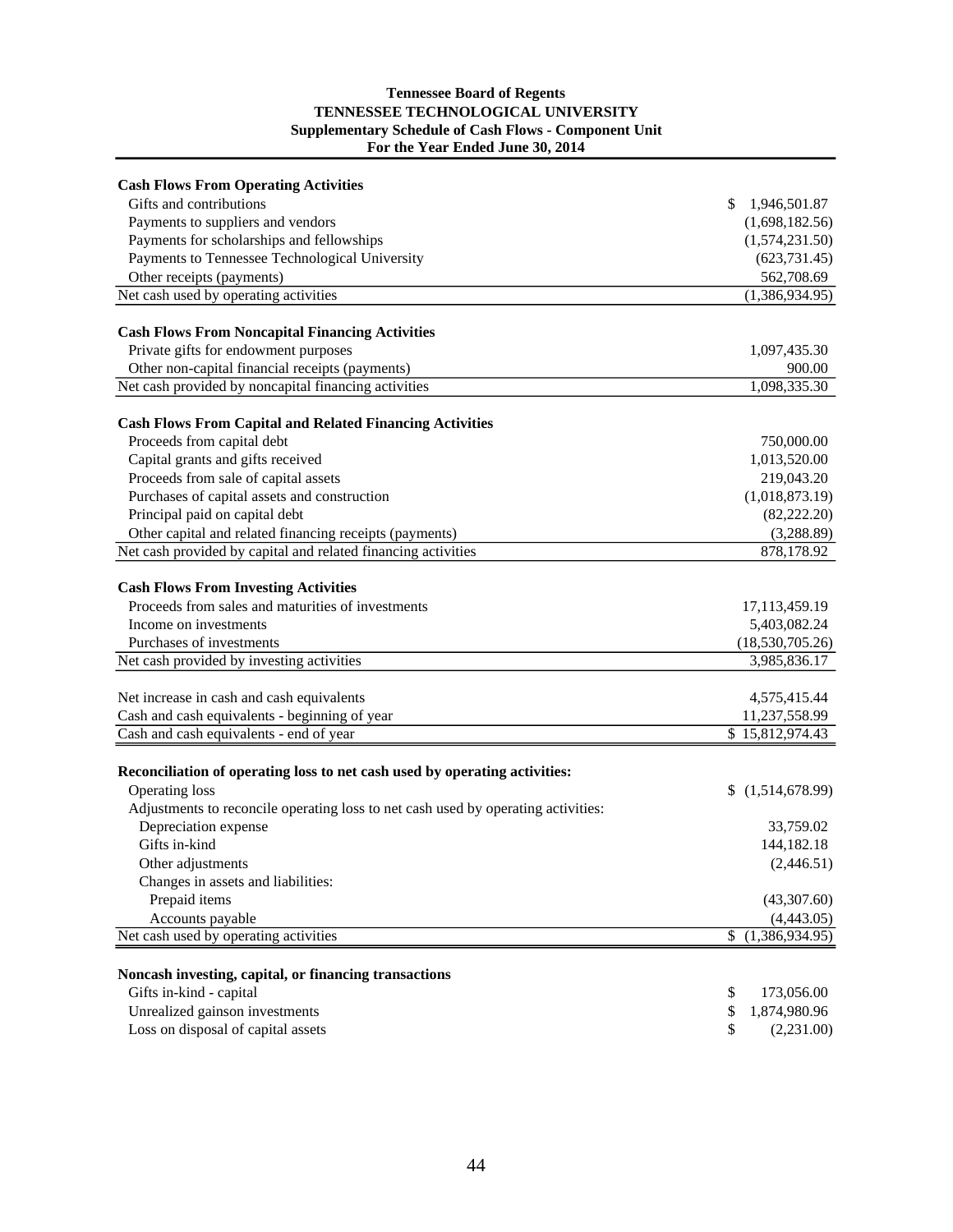

**STATE OF TENNESSEE COMPTROLLER OF THE TREASURY DEPARTMENT OF AUDIT DIVISION OF STATE AUDIT SUITE 1500, JAMES K. POLK STATE OFFICE BUILDING 505 DEADERICK STREET NASHVILLE, TENNESSEE 37243-1402** 

**PHONE (615) 401-7897 FAX (615) 532-2765** 

## **Independent Auditor's Report on Internal Control Over Financial Reporting and on Compliance and Other Matters Based on an Audit of Financial Statements Performed in Accordance With**  *Government Auditing Standards*

The Honorable Bill Haslam, Governor Members of the General Assembly The Honorable John G. Morgan, Chancellor Dr. Philip B. Oldham, President

We have audited the financial statements of Tennessee Technological University, an institution of the Tennessee Board of Regents, which is a component unit of the State of Tennessee, and its discretely presented component unit as of and for the year ended June 30, 2014, and the related notes to the financial statements, which collectively comprise the university's basic financial statements, and have issued our report thereon dated December 4, 2014. We conducted our audit in accordance with the auditing standards generally accepted in the United States of America and the standards applicable to financial audits contained in *Government Auditing Standards* issued by the Comptroller General of the United States.

## **Internal Control Over Financial Reporting**

In planning and performing our audit of the financial statements, we considered the university's internal control over financial reporting (internal control) to determine the audit procedures that are appropriate in the circumstances for the purpose of expressing our opinions on the financial statements, but not for the purpose of expressing an opinion on the effectiveness of the university's internal control. Accordingly, we do not express an opinion on the effectiveness of the university's internal control.

A *deficiency in internal control* exists when the design or operation of a control does not allow management or employees, in the normal course of performing their assigned functions, to prevent, or detect and correct, misstatements on a timely basis. A *material weakness* is a deficiency, or a combination of deficiencies, in internal control, such that there is a reasonable possibility that a material misstatement of the financial statements will not be prevented, or detected and corrected, on a timely basis. A *significant deficiency* is a deficiency, or a combination of deficiencies, in internal control that is less severe than a material weakness yet important enough to merit attention by those charged with governance.

Our consideration of internal control was for the limited purpose described in the first paragraph of this section and was not designed to identify all deficiencies in internal control that might be